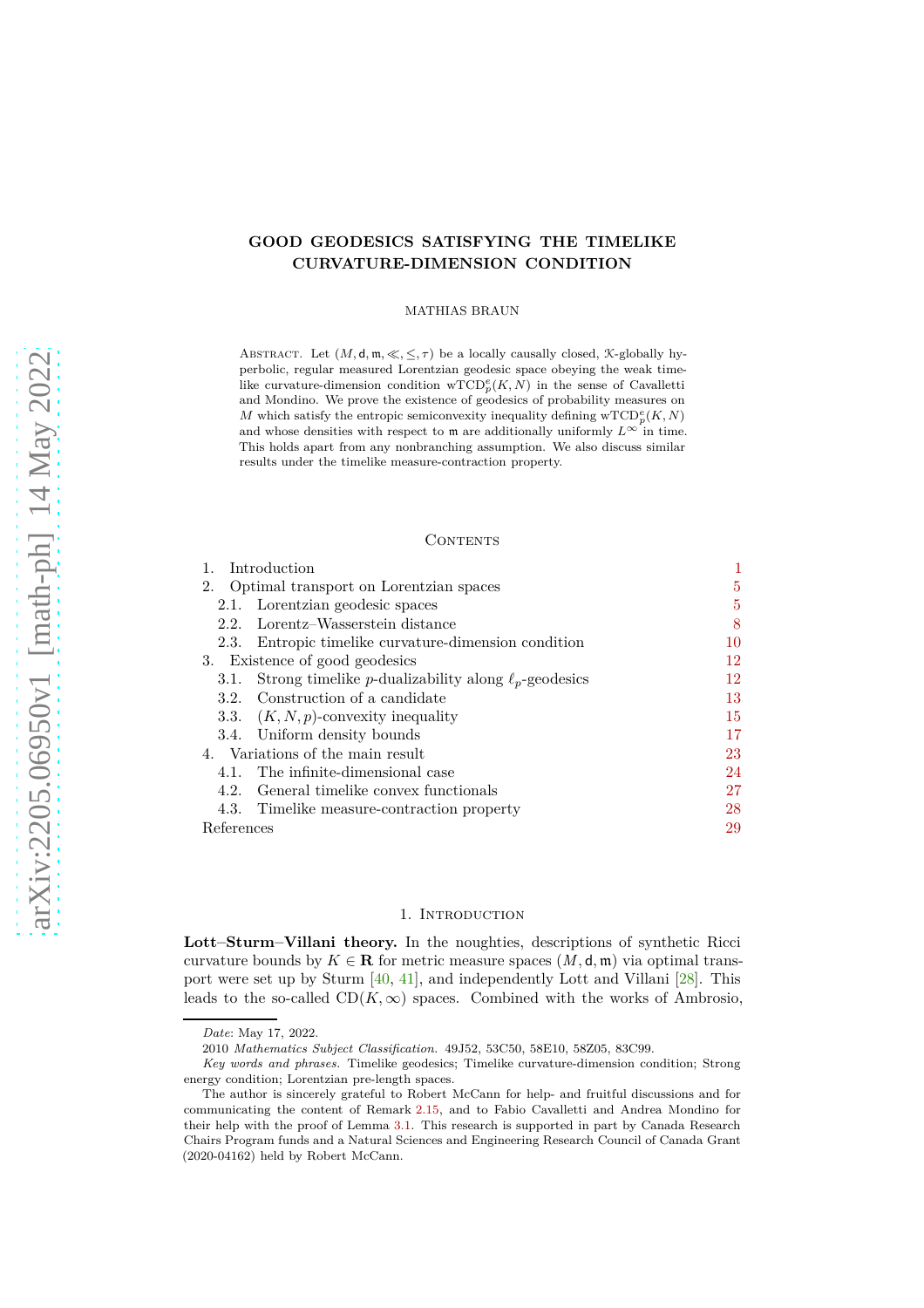Gigli, and Savaré [\[3,](#page-28-1) [4,](#page-28-2) [5\]](#page-28-3), these have become a research area which is highly active today. The strongest results in this framework have been obtained for  $CD(K, N)$ spaces, i.e.  $CD(K, \infty)$  spaces admitting a synthetic upper bound  $N \in [1, \infty)$  on their "dimension" [\[6,](#page-28-4) [12,](#page-29-2) [15,](#page-29-3) [21,](#page-29-4) [28,](#page-29-1) [41\]](#page-30-0). The literature is too large to be cited exhaustively; let us only mention the splitting theorem [\[20\]](#page-29-5) for RCD(0*, N*) spaces, i.e. infinitesimally Hilbertian  $CD(0, N)$  spaces, which in turn has lead to a good structure theory for  $RCD(K, N)$  spaces [\[8,](#page-28-5) [22,](#page-29-6) [32\]](#page-29-7).

In  $[36, 37]$  $[36, 37]$  Rajala has proven the existence of  $W_2$ -geodesics of measures whose densities are uniformly  $L^{\infty}$  in time under  $CD(K, \infty)$  and  $CD(K, N)$ , respectively, once their endpoints have bounded support and  $L^{\infty}$ -densities with respect to m. In addition, by  $\left[2, 37\right]$  such a geodesic can be constructed to satisfy the defining entropic semiconvexity inequality. This generalizes results from the smooth case [\[13,](#page-29-10) [29,](#page-29-11) [38\]](#page-29-12), and remarkably does not rely on any nonbranching assumption.

Rajala's work has lead to cornerstone results for the theory of CD spaces. We only quote a few: a metric Brenier theorem [\[3\]](#page-28-1), existence of "many" test plans which in turn are used to axiomatize Sobolev calculus [\[3,](#page-28-1) [21\]](#page-29-4), the Sobolev-to-Lipschitz property (without using heat flow [\[4\]](#page-28-2)) which links this Eulerian calculus to the Lagrangian side  $[20]$ , the proof of constancy of the dimension for  $CD(K, N)$  spaces [\[8\]](#page-28-5), the weak Poincaré inequality [\[37\]](#page-29-9), stability of super-Ricci flows [\[42\]](#page-30-1), etc.

**Nonsmooth Lorentzian geometry.** Recently, ideas especially similar to [\[15\]](#page-29-3) have lead to synthetic *timelike* lower Ricci bounds in nonsmooth general relativity by Cavalletti and Mondino [\[11\]](#page-29-13) in terms of the (*weak*) *timelike curvature-dimension conditions*  $\text{TCD}_{p}^{e}(K, N)$  and  $\text{wTCD}_{p}^{e}(K, N)$ ,  $p \in (0, 1)$ , in the "entropic" sense.

Here, the relevant structures are *Lorentzian pre-length spaces*  $(M, d, \ll, \leq, \tau)$  [\[27\]](#page-29-14), see also [\[39\]](#page-29-15) for a related approach. In the same way metric measure spaces generalize smooth Riemannian manifolds, these provide singular counterparts to smooth Lorentzian spacetimes. They come with a chronological relation ≪ and a notion of causality  $\leq$  between points in *M*. The *time separation function*  $\tau$  takes over the role of a metric, in the sense that parallel to the smooth case  $[25, 30, 34]$  $[25, 30, 34]$  $[25, 30, 34]$  $[25, 30, 34]$  $[25, 30, 34]$  it allows for notions of length, geodesics, strong causality, etc.<sup>[1](#page-1-0)</sup> Developing such a singular theory within general relativity aims to include spacetimes with low regularity metrics. In turn, this would allow one to address the Cauchy initial value problem for the Einstein equation, the cosmic censorship conjectures, and physically relevant models in wider generality than currently possible. See e.g. the introductions of [\[11,](#page-29-13) [27\]](#page-29-14) for related literature.

The TCD and wTCD conditions are defined by asking for the convexity, see [Definition](#page-10-0) 2.17 and [Definition](#page-10-1) 2.20, of the exponentiated relative entropy

<span id="page-1-1"></span>
$$
\mathcal{U}_N(\mu) := e^{-\operatorname{Ent}_{\mathfrak{m}}(\mu)/N},\tag{1.1}
$$

on the space of probability measures on *M*, along some chronological optimal mass transport from past to future located distributions. Here, optimality — and the notion of *geodesics* with respect to which convexity of  $\mathcal{U}_N$  is formulated — are quantified by the *p-Lorentz–Wasserstein distance*

$$
\ell_p(\mu,\nu) := \sup \|\tau\|_{L^p(M^2,\pi)},
$$

 $p \in (0,1]$ , first introduced in [\[14\]](#page-29-19) and further studied in [\[11,](#page-29-13) [26,](#page-29-20) [30,](#page-29-17) [33,](#page-29-21) [43\]](#page-30-2). The supremum is taken over all causal couplings  $\pi$  of  $\mu$  and  $\nu$ ; see [Section](#page-7-0) 2.2 for details.

Notably,  $\text{TCD}_{p}^{e}(0, N)$  and  $\text{wTCD}_{p}^{e}(0, N)$  are nonsmooth analogues of the *strong energy condition* of Hawking and Penrose [\[23,](#page-29-22) [24,](#page-29-23) [35\]](#page-29-24). The latter is a nonnegative definiteness condition on the stress-energy tensor. For a vanishing cosmological

<span id="page-1-0"></span><sup>&</sup>lt;sup>1</sup>Though  $\tau(x, y)$  should never be interpreted as a distance, cf. [Remark](#page-5-0) 2.2, but rather as the maximal proper time a spacetime point  $x \in M$  needs to travel to  $y \in M$ .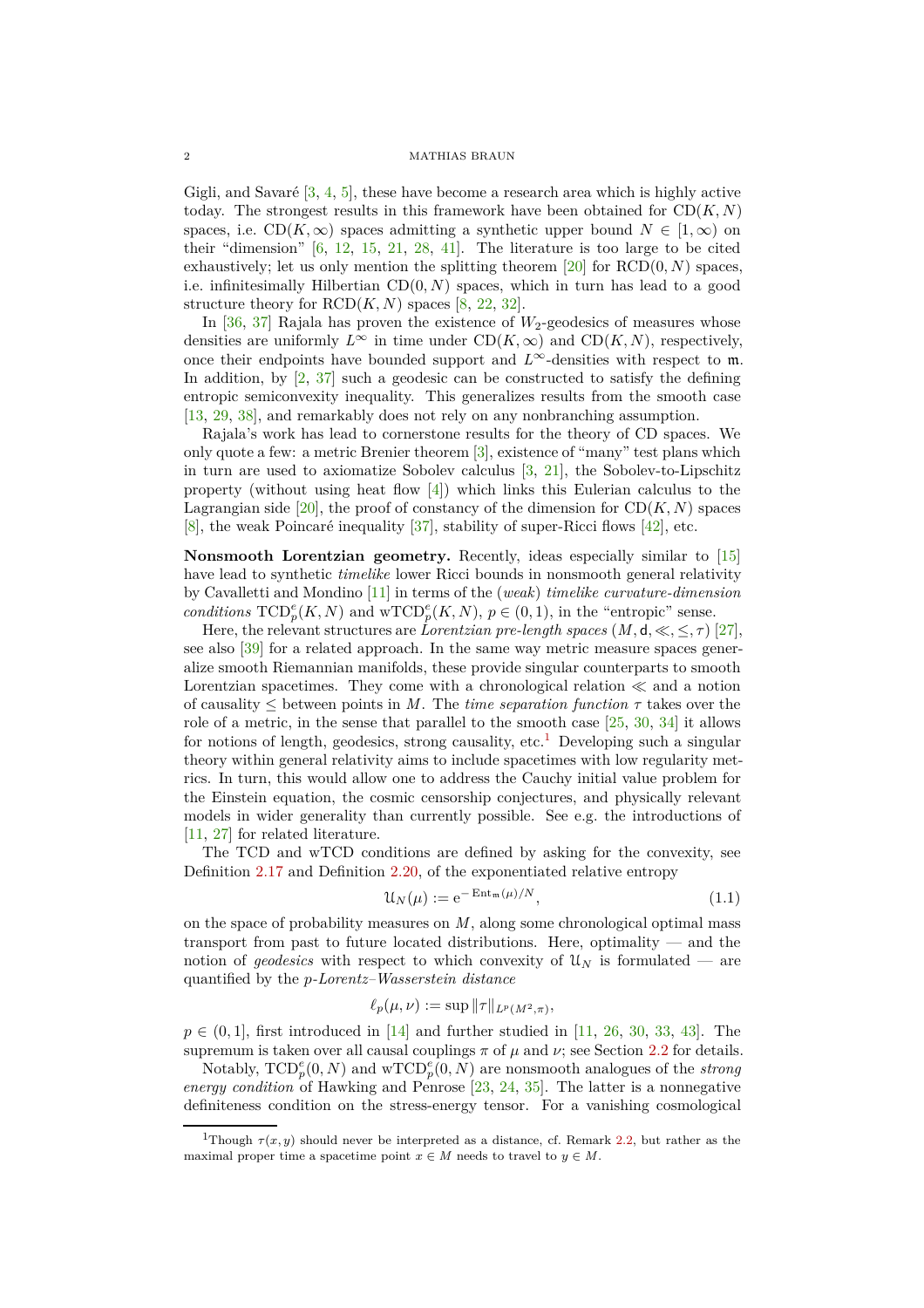constant, this boils down to nonnegativity of the Ricci tensor in every timelike direction by the Einstein equation. In turn, the latter property can be characterized by convexity of  $\mathcal{U}_N$  along suitable  $\ell_p$ -geodesics. This was discovered in [\[30,](#page-29-17) [33\]](#page-29-21) and in fact motivated the authors of [\[11\]](#page-29-13) to introduce the TCD and wTCD conditions for singular *measured Lorentzian pre-length spaces*  $(M, d, \mathfrak{m}, \ll, \leq, \tau)$ , i.e. Lorentzian pre-length spaces endowed with a reference measure m.

**Objective.** In this article, we provide a nonsmooth Lorentzian version of Rajala's results [\[36,](#page-29-8) [37\]](#page-29-9), namely the rich existence of *good ℓp*-geodesics. We hope our results to be an equally useful contribution to the young theory of TCD and wTCD spaces as [\[36,](#page-29-8) [37\]](#page-29-9) was for CD spaces; possible applications of [Theorem](#page-2-0) 1.2 and related future work we attack soon are described below.

Before stating our major [Theorem](#page-2-0) 1.2, we specify what we mean by "good". A detailed account of our notation is postponed to [Chapter](#page-4-0) 2.

All over this paper, given  $\pi \in \mathcal{P}(M^2)$  we use the abbreviation

<span id="page-2-1"></span>
$$
T_{\pi}:=\|\tau\|_{L^2(M,\pi)}.
$$

<span id="page-2-2"></span>**Definition 1.1.** *Let*  $(M, d, m, \ll, \leq, \tau)$  *be a measured Lorentzian pre-length space, and let*  $p \in (0,1)$ ,  $K \in \mathbf{R}$ *, and*  $N \in (0,\infty)$ *. An*  $\ell_p$ *-geodesic*  $(\mu_t)_{t \in [0,1]}$  *is called* good *if the following conditions hold.*

a. *There exists some*  $\ell_p$ -*optimal coupling*  $\pi \in \Pi_{\ll}(\mu_0, \mu_1)$  *with*  $\tau \in L^2(M^2, \pi)$ , *and for every*  $t \in [0, 1]$ *,*  $\mu_t = \rho_t \mathfrak{m} \in \mathcal{D}(\text{Ent}_{\mathfrak{m}})$  *and* 

$$
\mathcal{U}_N(\mu_t) \ge \sigma_{K,N}^{(1-t)}(T_\pi) \mathcal{U}_N(\mu_0) + \sigma_{K,N}^{(t)}(T_\pi) \mathcal{U}_N(\mu_0). \tag{1.2}
$$

b. *We have the uniform L*∞*-bound*

$$
\sup\big\{\|\rho_t\|_{L^\infty(M,\mathfrak{m})}:t\in[0,1]\big\}<\infty.
$$

<span id="page-2-0"></span>**Theorem 1.2.** *Assume that*  $(M, d, m, \ll, \leq, \tau)$  *is a locally causally closed,*  $\mathcal{K}\text{-}\text{globally}$ *hyperbolic, regular Lorentzian geodesic space satisfying*  $\mathrm{wTCD}_p^e(K, N)$  *for*  $p \in (0, 1)$ *,*  $K \in \mathbf{R}$ *, and*  $N \in (0, \infty)$ *. Let*  $(\mu_0, \mu_1) = (\rho_0 \mathfrak{m}, \rho_1 \mathfrak{m}) \in \mathcal{P}_c^{\text{ac}}(M)^2$  be strongly timelike *p*-dualizable, and suppose that the density  $\rho_0, \rho_1 \in L^\infty(M, \mathfrak{m})$ . Then there exists a *good*  $\ell_p$ *-geodesic from*  $\mu_0$  *to*  $\mu_1$ *.* 

*More precisely, some*  $\ell_p$ -geodesic  $(\mu_t)_{t \in [0,1]}$  *from*  $\mu_0$  *to*  $\mu_1$  *satisfies, for every*  $t \in [0, 1]$ ,  $\mu_t = \rho_t \mathfrak{m} \in \mathcal{D}(\text{Ent}_{\mathfrak{m}})$  *and* 

$$
\|\rho_t\|_{L^{\infty}(M,\mathfrak{m})} \leq e^{D\sqrt{K-N}/2} \max\{ \|\rho_0\|_{L^{\infty}(M,\mathfrak{m})}, \|\rho_1\|_{L^{\infty}(M,\mathfrak{m})} \},
$$

 $where D := \sup \tau(\operatorname{spt} \mu_0 \times \operatorname{spt} \mu_1).$ 

We also establish the subsequent variations of [Theorem](#page-2-0) 1.2.

- Assuming the stronger  $\text{TCP}_p(K, N)$  condition in place of  $\text{wTCD}_p^e(K, N)$ , one may relax the hypotheses on  $\mu_0$  and  $\mu_1$ , cf. [Remark](#page-22-1) 3.18.
- A version of it holds for a dimension-independent  $\mathrm{wTCD}_p(K,\infty)$  condition, newly introduced in [Definition](#page-23-1) 4.1 below following [\[40\]](#page-29-0), cf. [Theorem](#page-25-0) 4.7 and [Remark](#page-26-1) 4.8. A key message here is that the upper dimension bound, apart from which timelike Ricci bounds have not been studied thus far, is not strictly required, but of course gives quantitatively better results.
- Our proof can be adapted to the situation of more general timelike convex functionals on  $\mathcal{P}(M)$ , cf. [Theorem](#page-26-2) 4.9.
- Lastly, we present a version for the *timelike measure-contraction property*  $\text{TMCP}_{p}^{e}(K, N)$  from [\[11\]](#page-29-13), following the work [\[10\]](#page-28-7) for metric measure spaces, cf. [Theorem](#page-27-1) 4.13. Here, by nature of the TMCP condition (the terminal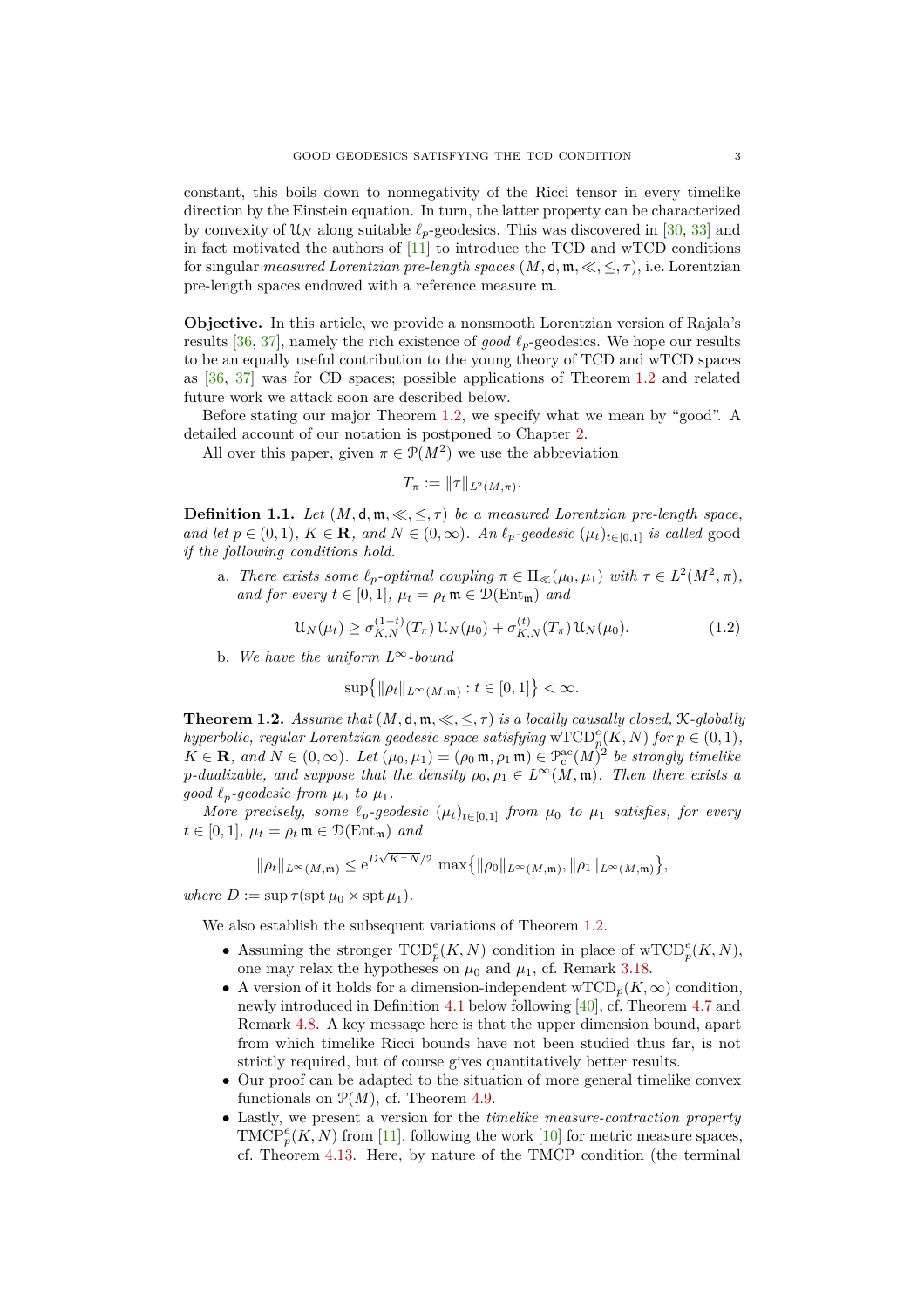measure is a Dirac measure) the r.h.s. of the obtained inequality

$$
\|\rho_t\|_{L^{\infty}(M,\mathfrak{m})} \le \frac{1}{(1-t)^N} e^{Dt\sqrt{K-N}} \|\rho_0\|_{L^{\infty}(M,\mathfrak{m})}
$$

is not bounded in  $t \in [0, 1]$ , but blows up as  $t$  approaches 1.

In the wTCD context, [Theorem](#page-2-0) 1.2 seems optimal with respect to which endpoints  $\mu_0$  and  $\mu_1$  are allowed, i.e. strongly timelike *p*-dualizable ones according to [Definition](#page-8-0) 2.8. Having covered this framework, [Theorem](#page-2-0) 1.2 is expected to be relevant for stability questions, since the limit of a sequence of TCD spaces is only known to be wTCD in general  $[11, Thm. 3.14]$ . We point out that local causal closedness and K-global hyperbolicity, two main assumptions of [Theorem](#page-2-0) 1.2, are precisely the regularity conditions used to set up the corresponding notion of weak convergence of measured Lorentzian geodesic spaces in [\[11\]](#page-29-13). On the other hand, the assumption of regularity is rather technical, but seems essential for a crucial lemma in this work, namely [Lemma](#page-9-2) 2.13, cf. [Remark](#page-9-1) 2.15. The author is indebted to Robert McCann for pointing out this detail.

As in  $[36, 37]$  $[36, 37]$  we avoid any assumption on (timelike) nonbranching  $[11,$  Def. 1.10]. which makes [Theorem](#page-2-0) 1.2 convenient for spacetimes with low regularity. Indeed, while spacetimes with  $C^{1,1}$ -metrics are timelike nonbranching [\[11\]](#page-29-13), this property is expected to fail e.g. for lower regularity of the metric and for closed cone structures [\[31\]](#page-29-25). Nevertheless, already in the timelike nonbranching case, an interesting byprod-uct of [Theorem](#page-2-0) 1.2 and the uniqueness of  $\ell_p$ -optimal couplings and  $\ell_p$ -geodesics [\[11,](#page-29-13) Thm. 3.19, Thm. 3.20] is the following.

<span id="page-3-0"></span>**Corollary 1.3.** *Assume that*  $(M, d, m, \ll, \leq, \tau)$  *is a timelike nonbranching, locally causally closed,* K*-globally hyperbolic, regular Lorentzian geodesic space obeying*  $\text{wTCD}_{p}^{e}(K, N)$  *for*  $p \in (0, 1)$ *,*  $K \in \mathbf{R}$ *, and*  $N \in (0, \infty)$ *. Let*  $(\mu_0, \mu_1) = (\rho_0 \mathfrak{m}, \rho_1 \mathfrak{m}) \in$  $\mathcal{P}_c^{\text{ac}}(M)^2$  be timelike *p*-dualizable, and suppose that  $\rho_0, \rho_1 \in L^\infty(M, \mathfrak{m})$ . Then the *unique*  $\ell_p$ -geodesic  $(\mu_t)_{t \in [0,1]}$  *from*  $\mu_0$  *to*  $\mu_1$  *is good.* 

**Proof strategy for [Theorem](#page-2-0) 1.2.** The proof of Theorem 1.2 is fully carried out in [Chapter](#page-11-0) 3. We were mostly inspired by the clever strategy [\[37\]](#page-29-9) whose arguments we adapt to the Lorentzian setting at various instances.

The proof is based on a bisection argument. Given  $\mu_0$  and  $\mu_1$  as hypothesized, we choose an  $\ell_p$ -midpoint  $\mu_{1/2}$  of them at which  $\mathcal{U}_N$  is maximal, see [Lemma](#page-13-0) 3.5. By wTCD<sup>e</sup><sub>p</sub>(K, N), it obeys [\(1.2\)](#page-2-1) for time 1/2. Then we choose  $\ell_p$ -midpoints  $\mu_{1/4}$ of  $\mu_0$  and  $\mu_{1/2}$ , and  $\mu_{3/4}$  of  $\mu_{1/2}$  and  $\mu_1$ , in the same manner. Iteratively, we thus construct a collection of measures  $\mu_t \in \mathcal{D}(\text{Ent}_{\mathfrak{m}})$  for every dyadic  $t \in [0,1]$ . Based on a crucial property of the distortion coefficients  $\sigma_{K,N}^{(r)}$ , stated in [Lemma](#page-14-1) 3.8, the inequality [\(1.2\)](#page-2-1) — which is a priori only true for  $\mu_t$  at time 1/2 with  $\mu_0$  and  $\mu_1$ replaced by its ancestors — extends to every dyadic  $t \in [0,1]$  with  $\mu_0$  and  $\mu_1$  on the r.h.s. This inequality is stable under weak completion to an  $\ell_p$ -geodesic  $(\mu_t)_{t\in[0,1]}$ defined on all of [0*,* 1] from [Corollary](#page-13-1) 3.7.

As afterwards discussed in [Section](#page-16-0) 3.4, maximality of U*<sup>N</sup>* already suffices to guarantee the desired density bounds for  $(\mu_t)_{t \in [0,1]}$ . The reason is that by the curvature-dimension condition, for appropriate endpoints mass has to be spread along some  $\ell_p$ -geodesic in a certain way, see [Lemma](#page-16-1) 3.11. If the density of some midpoint in our construction was too large, we could use the latter geodesic to shuffle mass around and to build a midpoint with strictly smaller entropy, contradicting the maximality of  $\mathcal{U}_N$  at our chosen midpoint. The proofs of the key [Proposition](#page-18-0) 3.14 and [Proposition](#page-20-0) 3.16 are based on this principle.

Contrary to [\[36,](#page-29-8) [37\]](#page-29-9), however, we do not really work with bare  $\ell_p$ -intermediate points, but with intermediate slices of *ℓp*-optimal geodesic *plans*, cf. [Subsection](#page-8-1) 2.2.4. An *ℓp*-intermediate point does not need to admit a *chronological* coupling to any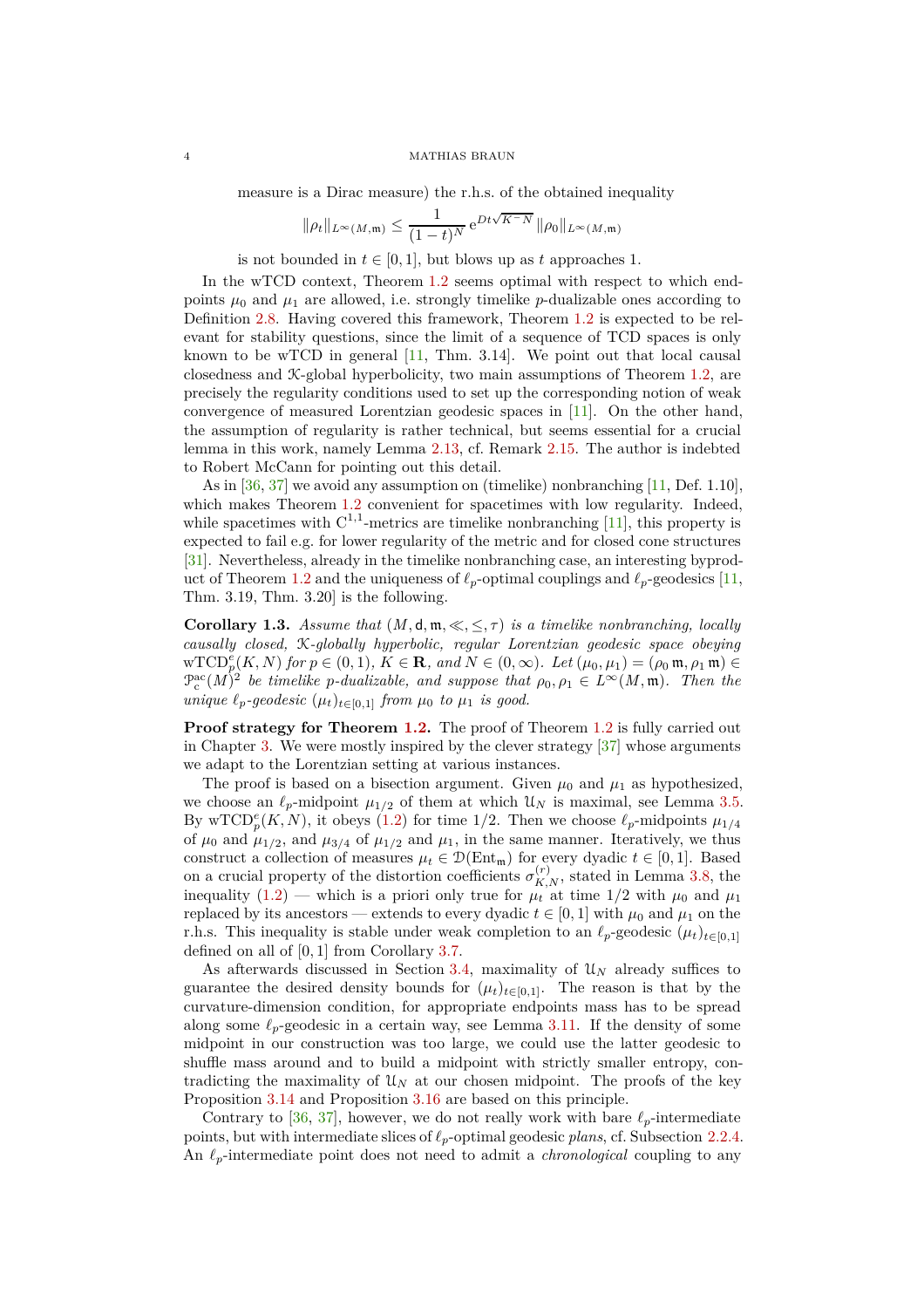of its endpoints, which is however required to invoke the wTCD condition. On the other hand, this is clear if the chosen intermediate point already lies on an *ℓp*-optimal geodesic plan. In fact, the notion of *strong* timelike *p*-dualizability is preserved along such plans, see [Lemma](#page-11-2) 3.1. (For timelike *p*-dualizability arising in the definition of  $\text{TCD}_p^e(K, N)$ , however, this is unclear, cf. [Remark](#page-12-1) 3.2 and [Remark](#page-22-1) 3.18.)

**Applications and future work.** A long-term goal we wish to contribute to with our [Theorem](#page-2-0) 1.2 is to obtain a nonsmooth Lorentzian analogue of the splitting theorem for  $RCD(0, N)$  spaces  $[20]$ . (Recall that in the smooth Lorentzian case, splitting theorems are well-known to hold under the strong energy condition [\[7,](#page-28-8) [16,](#page-29-26) [17\]](#page-29-27).) In turn, as for RCD spaces [\[22,](#page-29-6) [32\]](#page-29-7) this could lead to a structure theory for TCD or wTCD spaces in which m-a.e. "tangent cone" is isometric to Minkowski space. Relying on [Theorem](#page-2-0) 1.2, one could then try to follow [\[8\]](#page-28-5) to prove that the dimension of that space is m-a.e. constant throughout *M*. Of course, a notion to be established beforehand is a Lorentzian counterpart to infinitesimal Hilbertianity.

Also, for essentially nonbranching metric measure spaces (*M,* d*,* m) the entropic curvature-dimension condition  $CD^e(K, N)$  is equivalent, under similar assumptions on  $\mu_0$  and  $\mu_1$  as in [Theorem](#page-2-0) 1.2, to the improved inequality

<span id="page-4-2"></span>
$$
\rho_t^{-1/N}(\gamma_t) \ge \sigma_{K,N}^{(1-t)}(\mathsf{d}(\gamma_0, \gamma_1)) \rho_0^{-1/N}(\gamma_0) + \sigma_{K,N}^{(t)}(\mathsf{d}(\gamma_0, \gamma_1)) \rho_1^{-1/N}(\gamma_1) \tag{1.3}
$$

being satisfied along  $\pi$ -a.e. geodesic  $\gamma$  on *M* with respect to a *W*<sub>2</sub>-optimal geodesic plan  $\pi$  from  $\mu_0$  to  $\mu_1$  [\[15,](#page-29-3) Thm. 3.12]. This is close to what [Theorem](#page-2-0) 1.2 asserts, and it links  $CD^e(K, N)$  to the reduced curvature-dimension condition  $CD^*(K, N)$  [\[6\]](#page-28-4). Motivated by this, in a forthcoming work we will introduce nonsmooth Lorentzian counterparts of  $CD(K, N)$  [\[41\]](#page-30-0) and  $CD^*(K, N)$ . More precisely, we will provide timelike curvature-dimension conditions  $\text{TCD}_p(K, N)$  and  $\text{TCD}_p^*(K, N)$ ,  $p \in (0, 1)$ , for measured Lorentzian pre-length spaces, which are formulated in terms of the *Rényi* entropy instead of the relative entropy. Among other properties such as e.g. Bishop–Gromov's inequality in sharp form, we will get a Lorentzian analogue of [\(1.3\)](#page-4-2) and prove the equivalence of  $TCD_p^*(K, N)$  to  $TCD_p^e(K, N)$  in the timelike nonbranching case, in particular for smooth Lorentzian spacetimes.

**Organization.** In [Chapter](#page-4-0) 2, we shortly review the theories of Lorentzian prelength spaces, Lorentzian optimal transport, and timelike curvature-dimension conditions. [Chapter](#page-11-0) 3 contains the proof of [Theorem](#page-2-0) 1.2, while [Chapter](#page-22-0) 4 outlines, and partially proves, the above mentioned extensions of [Theorem](#page-2-0) 1.2.

## 2. Optimal transport on Lorentzian spaces

<span id="page-4-0"></span>This chapter recapitulates recent progress in nonsmooth Lorentzian geometry and optimal transport theory on such spaces. The reader is invited to consult the main references [\[11,](#page-29-13) [27\]](#page-29-14) for more details, proofs, and especially examples.

# <span id="page-4-3"></span><span id="page-4-1"></span>2.1. **Lorentzian geodesic spaces.**

2.1.1. *Basic assumptions and notation.* Everywhere in this paper, let (*M,* d) be a proper — hence separable — metric space. All topological and measure-theoretic properties are understood with respect to the topology induced by d and its induced Borel *σ*-algebra, respectively. We do *not* assume d to be complete; all results used below which require completeness are applied for compact subsets of *M*.

Moreover, we always fix a nontrivial Radon measure m on *M*. For simplicity, we assume that  $m$  is fully supported, in symbols spt  $m = M$ .

Let  $\mathcal{P}(M)$  be the set of all probability measures on *M*. Let  $\mathcal{P}_c(M)$  and  $\mathcal{P}^{ac}(M)$ be its subsets of all elements with compact support and m-absolutely continuous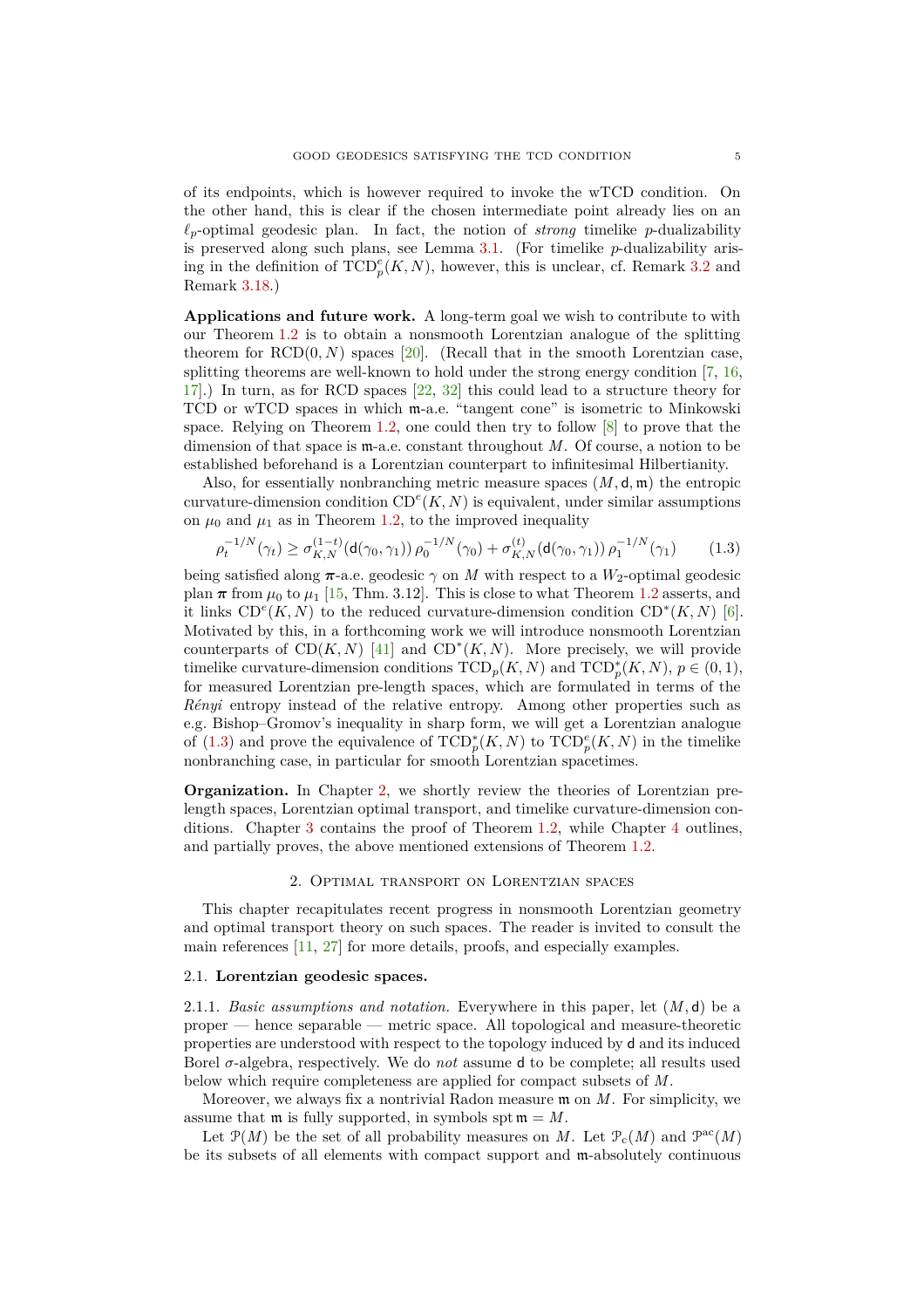measures, respectively, and set  $\mathcal{P}_c^{\rm ac}(M) := \mathcal{P}_c \cap \mathcal{P}^{\rm ac}(M)$ . Whenever we say that a specified property is satisfied "subject to the decomposition  $\mu = \rho \mathfrak{m} + \mu_{\perp}$ ", we mean that  $\mu_{\perp}$  is the m-singular part in the Lebesgue decomposition of  $\mu \in \mathcal{P}(M)$ with respect to **m**, and that  $\mu - \mu_{\perp} = \rho \mathfrak{m} \in \mathcal{P}^{\rm ac}(M)$ .

For a Borel map  $F: M \to M'$  into a metric space  $(M', d')$  as well as  $\mu \in \mathcal{P}(M)$ ,  $F_{\sharp}\mu \in \mathcal{P}(M')$  designates the usual *push-forward* of  $\mu$  under *F* given by  $F_{\sharp}\mu[B] :=$  $\mu\left[F^{-1}(B)\right]$  for every Borel set  $B \subset M'$ .

Given  $\mu, \nu \in \mathcal{P}(M)$ , let  $\Pi(\mu, \nu)$  be the set of all *couplings* of  $\mu$  and  $\nu$ , i.e. all  $\pi \in \mathcal{P}(M^2)$  with  $\pi[\cdot \times M] = \mu$  and  $\pi[M \times \cdot] = \nu$ .

Let  $C([0,1]; M)$  denote the set of all continuous curves  $\gamma: [0,1] \to M$ , endowed with the uniform topology. For  $t \in [0, 1]$ , the *evaluation map*  $e_t$ : C([0, 1]; *M*)  $\rightarrow$  *M* is defined by  $e_t(\gamma) := \gamma_t$ .

2.1.2. *Chronology and causality.* Throughout, we fix a preorder  $\leq$  and a transitive relation  $\ll$ , contained in  $\leq$ , on *M*. We say that  $x, y \in M$  are in *timelike* or *causal* relation if  $x \ll y$  or  $x \leq y$ , respectively. The triple  $(M, \ll, \leq)$  is called *causal space* [\[27,](#page-29-14) Def. 2.1]. We write  $x < y$  provided  $x \leq y$  yet  $x \neq y$ . Let us set

$$
M_{\ll}^{2} := \{ (x, y) \in M^{2} : x \ll y \},
$$
  

$$
M_{\leq}^{2} := \{ (x, y) \in M^{2} : x \leq y \}.
$$

**Definition 2.1.** *We term a causal space*  $(M, \ll, \leq)$  causally closed *if*  $\leq$  *is closed, i.e.*  $M^2_{\leq}$  *is closed in*  $M^2$ *. Analogously,*  $(M, \ll, \leq)$  *is* locally causally closed *if every point*  $\overline{in}$  *M* has an open neighborhood  $U \subset M$  such that  $\{(x, y) \in \overline{U}^2 : x \leq y\}$  is *relatively closed in*  $\overline{U}^2$ .

Given a (not necessarily Borel) set  $A \subset M$ , we define [\[27,](#page-29-14) Def. 2.3] the *chronological future*  $I^+(A) \subset M$  and the *causal future*  $J^+(A) \subset M$  of *A* by

$$
I^+(A) := \{ y \in M : x \ll y \text{ for some } x \in A \},
$$
  

$$
J^+(A) := \{ y \in M : x \le y \text{ for some } x \in A \}.
$$

Analogously, the *chronological past*  $I^-(A)$  and the *causal past*  $J^-(A)$  of A are defined. By a slight abuse of notation, given  $x \in M$  we write  $I^{\pm}(x) := I^{\pm}(\lbrace x \rbrace)$ and  $J^{\pm}(x) := J^{\pm}(\{x\})$ . For  $\mu \in \mathcal{P}(M)$ , we write  $I^{\pm}(\mu) := I^{\pm}(\text{spt } \mu)$  and  $J^{\pm}(\mu) :=$  $J^{\pm}(\text{spt }\mu)$ . For all these objects, we set  $I(A, B) := I^+(A) \cap I^-(B)$ , and we define  $I(x, y)$ ,  $I(\mu, \nu)$ ,  $J(A, B)$ ,  $J(x, y)$ , and  $J(\mu, \nu)$  analogously.

2.1.3. *Lorentzian pre-length spaces.* A function  $\tau : M^2 \to [0, \infty]$  is a *time separation function* [\[27,](#page-29-14) Def. 2.8] if it is lower semicontinuous, and for every  $x, y, z \in M$ ,

a.  $\tau(x, y) = 0$  if  $x \nleq y$ ,

b.  $\tau(x, y) > 0$  if and only if  $x \ll y$  — in other words,  $M_{\ll}^2 = \{\tau > 0\}$  — and c. if  $x \leq y \leq z$  we have the *reverse triangle inequality* 

<span id="page-5-1"></span>
$$
\tau(x, z) \ge \tau(x, y) + \tau(y, z). \tag{2.1}
$$

The existence of such a  $\tau$  implies that  $\ll$  is an *open* relation [\[27,](#page-29-14) Prop. 2.13], whence  $I^{\pm}(A)$  is open for every  $A \subset M$  [\[27,](#page-29-14) Lem. 2.12].

<span id="page-5-0"></span>*Remark* 2.2. Besides [\(2.1\)](#page-5-1), unlike the metric in metric geometry  $\tau$  is only symmetric in pathological cases: for every  $x \in M$ , either  $\tau(x, x) = 0$  or  $\tau(x, x) = \infty$ , and if  $\tau(x, y) \in (0, \infty)$ , then  $\tau(y, x) = 0$  [\[27,](#page-29-14) Prop. 2.14].

**Definition 2.3.** *A* Lorentzian pre-length space *is a quintuple*  $(M, d, \ll, \leq, \tau)$  *consisting of a causal space*  $(M, \ll, \leq)$  *equipped with a proper metric* d *and a time separation function τ as above.*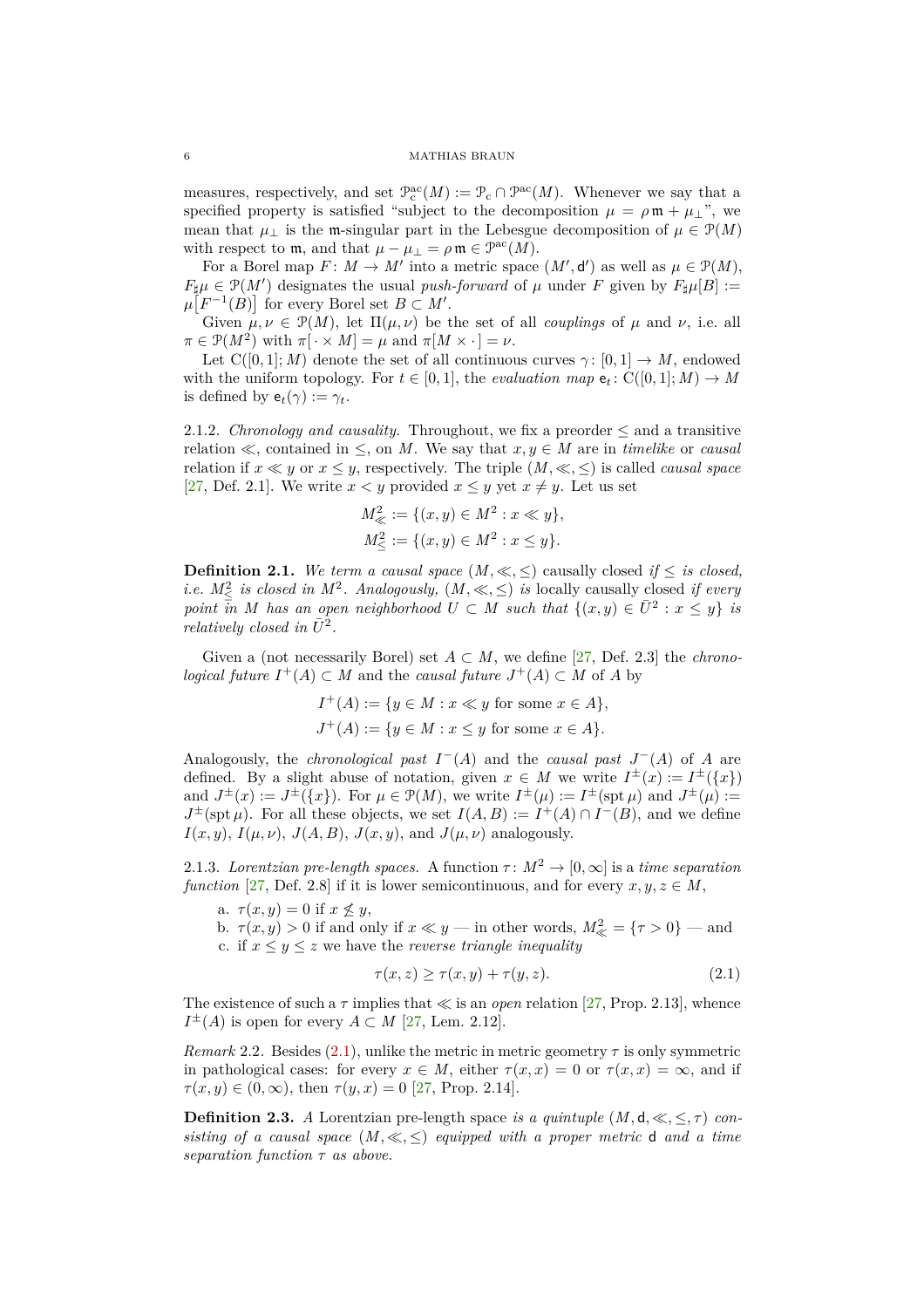2.1.4. *Length of curves.* Let  $(M, d, \ll, \leq, \tau)$  be a Lorentzian pre-length space. A *curve* is a continuous map  $\gamma: [a, b] \to M$ ,  $a, b \in \mathbf{R}$  with  $a < b$ . Such a curve  $\gamma$  is called (*future-directed*) *timelike* or (*future-directed*) *causal* if it is locally Lipschitz continuous with respect to d, and  $\gamma_s \ll \gamma_t$  or  $\gamma_s \leq \gamma_t$  for every  $s, t \in [a, b]$  with *s*  $\lt t$ , respectively. It is *null* if it is causal and  $\gamma_a \nless \gamma_b$ . Analogous notions make sense for *past-directed* curves and their *causal character* (i.e. their property of being chronological, causal, or null). Unless stated otherwise, every curve of a specified causal character is assumed future-directed.

The *length* of a curve  $\gamma$ : [a, b]  $\rightarrow$  *M* is defined through

$$
\operatorname{Len}_{\tau}(\gamma) := \inf \bigl\{ \tau(\gamma_{t_0}, \gamma_{t_1}) + \cdots + \tau(\gamma_{t_{n-1}}, \gamma_{t_n}) \bigr\},
$$

where the infimum is taken over all  $n \in \mathbb{N}$  and all  $t_0, \ldots, t_n \in [a, b]$  with  $t_0 = 0$ , *t*<sub>*n*</sub> = 1, and *t*<sub>*i*</sub> < *t*<sub>*i*+1</sub> for every *i* ∈ {0, . . . , *n* − 1} [\[27,](#page-29-14) Def. 2.24]. It is additive with respect to restriction to disjoint partitions [\[27,](#page-29-14) Lem. 2.25]. Reparametrizations do neither change causal characters [\[27,](#page-29-14) Lem. 2.27] nor the *τ*-length [\[27,](#page-29-14) Lem. 2.28].

<span id="page-6-0"></span>2.1.5. *Geodesics.* A future-directed causal curve  $\gamma$ : [a, b]  $\rightarrow$  *M* is a *geodesic* (or *maximal*) provided Len<sub>*τ*</sub>( $\gamma$ ) = *τ*( $\gamma$ *a,* $\gamma$ *b*) [\[27,](#page-29-14) Def. 2.33]. The spaces of all such curves  $Geo(M)$ , and its subset of timelike curves is called  $TGeo(M)$ . We define

$$
\text{TCeo}^*(M) := \{ \gamma \colon [0,1] \to M : \tau(\gamma_s, \gamma_t) = (t-s)\,\tau(\gamma_0, \gamma_1) > 0
$$
\n
$$
\text{for every } s, t \in [0,1] \text{ with } s < t \}.
$$

Recall that every timelike geodesic has a weak parametrization [\[27,](#page-29-14) Def. 3.31] by *τ*-arclength if *τ* is continuous and  $\tau(x, x) = 0$  for every  $x \in M$  [\[27,](#page-29-14) Cor. 3.35]. In different terms, we have  $T\text{Geo}^*(M) \subset T\text{Geo}(M)$ , and every element of  $T\text{Geo}(M)$ has a reparametrization belonging to TGeo<sup>∗</sup> (*M*).

*Remark* 2.4 (Caveat). In general, the sets  $T\text{Geo}^*(M)$  and  $T\text{Geo}(M)$  do *not* coincide. The subtle point is that, under the above mentioned weak reparametrization, the resulting curve may not be d-Lipschitz any more. It is not even clear in general why elements in TGeo<sup>∗</sup> (*M*) are continuous. This will be the main point about our assumption of regularity later; see [Lemma](#page-9-2) 2.13 and [Remark](#page-9-1) 2.15 below.

We call  $(M, d, \ll, \leq, \tau)$  geodesic if for every  $x, y \in M$  with  $x \leq y$  there exists a future-directed causal geodesic  $\gamma \in \text{Geo}(M)$  with initial point *x* and final point *y*.

2.1.6. *Global hyperbolicity.* Next, we introduce a useful condition which ensures both that the time separation function  $\tau$  behaves nicely, and that geodesics exist.

Following [\[11,](#page-29-13) Sec. 1.1], we call  $(M, d, \ll, \leq, \tau)$  *non-totally imprisoning* if for every compact  $C \subset M$  there exists a constant  $c > 0$  such that the arclength of every causal curve in *C* with respect to d is bounded from above by *c*.

**Definition 2.5.** *A Lorentzian pre-length space*  $(M, d, \ll, \leq, \tau)$  *is* globally hyperbolic *if it is non-totally imprisoning and*  $J(x, y)$  *is compact for every*  $x, y \in M$ . It *is* K-globally hyperbolic *if*  $J(K_0, K_1)$  *is compact for all compact*  $K_0, K_1 \subset M$ .

*Remark* 2.6*.* K-global hyperbolicity is not much more restrictive than global hyperbolicity: if in addition to the latter,  $(M, d, \ll, \leq, \tau)$  is locally causally closed and  $I^{\pm}(x) \neq \emptyset$  for every  $x \in M$ , *K*-global hyperbolicity holds [\[11,](#page-29-13) Lem. 1.5].

Thanks to [\[27,](#page-29-14) Def. 3.25, Thm. 3.26], global hyperbolicity implies the nonsmooth analogue of the well-known *strong causality condition* for smooth Lorentzian spacetimes [\[34,](#page-29-18) Def. 14.11]. On every globally hyperbolic Lorentzian length space (see [\[27,](#page-29-14) Def. 3.22] for the precise definition),  $\tau$  is finite and continuous [\[27,](#page-29-14) Thm. 3.28]; in particular,  $\tau(x, x) = 0$  for every  $x \in M$ . Also, every such space is geodesic by the nonsmooth Avez–Seifert theorem [\[27,](#page-29-14) Thm. 3.30].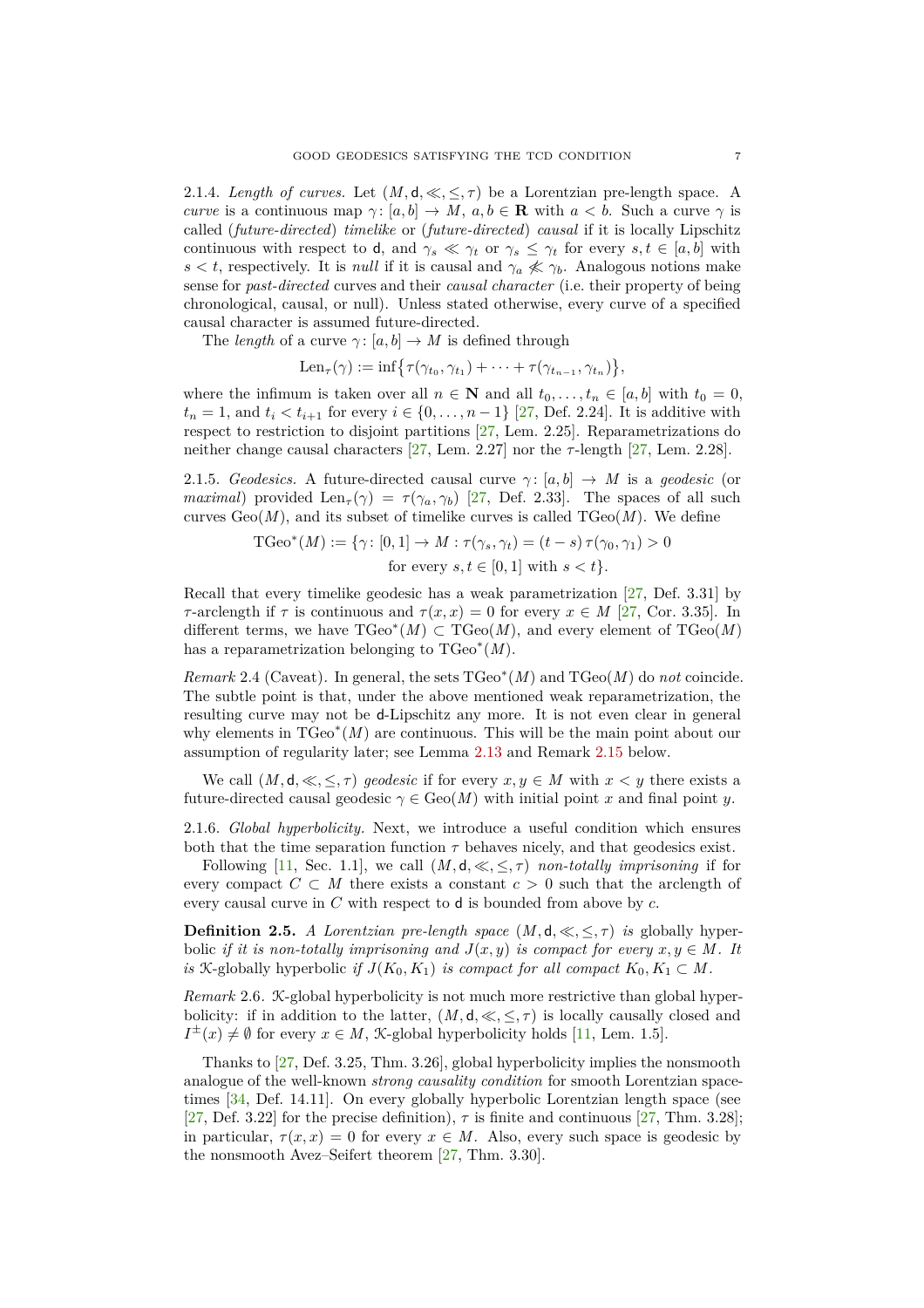In the recent work [\[9\]](#page-28-9), a nonsmooth analogue of Geroch's characterization [\[19\]](#page-29-28) of global hyperbolicity in terms of Cauchy time functions has been achieved.

<span id="page-7-0"></span>K-global hyperbolicity is convenient for optimal transport purposes later.

2.2. **Lorentz–Wasserstein distance.** Smooth Lorentzian theories of optimal transport have been studied in  $[14, 26, 30, 33, 43]$  $[14, 26, 30, 33, 43]$  $[14, 26, 30, 33, 43]$  $[14, 26, 30, 33, 43]$  $[14, 26, 30, 33, 43]$  $[14, 26, 30, 33, 43]$  $[14, 26, 30, 33, 43]$  $[14, 26, 30, 33, 43]$ . We review the cornerstones of the accompanying nonsmooth theory recently developed in [\[11\]](#page-29-13) now.

2.2.1. *Chronological and causal couplings.* Let  $(M, d, \ll, \leq, \tau)$  be a Lorentzian prelength space, and  $\mu, \nu \in \mathcal{P}(M)$ . We define the set  $\Pi_{\ll}(\mu, \nu)$  of all *chronological couplings* of  $\mu$  and  $\nu$  to consist of all  $\pi \in \Pi(\mu, \nu)$  with  $\pi[M_{\ll}^2] = 1$ . Similarly, the set  $\Pi_{\leq}(\mu, \nu)$  of all *causal couplings* of  $\mu$  and  $\nu$  is defined. If  $(M, d, \ll, \leq, \tau)$  is causally closed, clearly  $\pi \in \Pi_{\leq}(\mu, \nu)$  if and only if  $\pi \in \Pi(\mu, \nu)$  and spt  $\pi \subset M_{\leq}^2$ ; an analogous statement holds in the locally causally closed case provided  $\mu, \nu \in \bar{\mathcal{P}}_c(M)$ .

Intuitively, a chronological or causal coupling of  $\mu$  and  $\nu$  describes an option of transporting an infinitesimal mass portion  $d\mu(x)$  to an infinitesimal mass portion  $d\nu(y)$  in such a way that  $x \ll y$  or  $x \leq y$ , respectively.

2.2.2. *The*  $\ell_p$ -*optimal transport problem.* In the following, given any  $p \in (0,1)$  and following  $[11, 30]$  $[11, 30]$  we adopt the conventions

$$
\sup \emptyset := -\infty,
$$
  

$$
(-\infty)^p := (-\infty)^{1/p} := -\infty,
$$
  

$$
\infty - \infty := -\infty.
$$

The total transport cost function  $\ell_p : \mathcal{P}(M)^2 \to [0,\infty] \cup \{-\infty\}$  is given by

$$
\ell_p(\mu, \nu) := \sup \{ ||\tau||_{L^p(M^2, \pi)} : \pi \in \Pi_{\leq}(\mu, \nu) \}
$$
  
= 
$$
\sup \{ ||l||_{L^p(M^2, \pi)} : \pi \in \Pi(\mu, \nu) \}.
$$

Here, the function  $l: M^2 \to [0, \infty] \cup \{-\infty\}$  is defined by

$$
l^{p}(x, y) := \begin{cases} \tau^{p}(x, y) & \text{if } x \leq y, \\ -\infty & \text{otherwise.} \end{cases}
$$

*Remark* 2.7. The sets of maximizers for both suprema defining  $\ell_p(\mu, \nu)$  coincide. One advantage of the second formulation is that under (local) causal closedness and global hyperbolicity assumptions,  $l^p$  is upper semicontinuous on  $M^2$ . In this case, standard optimal transport techniques [\[1,](#page-28-10) [44\]](#page-30-3) can be applied to study the second problem, which in turn yields results for the first [\[11,](#page-29-13) Rem. 2.2]. Moreover, the preimages  $l^{-1}([0,\infty))$  and  $l^{-1}((0,\infty))$  conveniently encode causality and chronology of points in  $M^2$ , respectively.

A coupling 
$$
\pi \in \Pi(\mu, \nu)
$$
 of  $\mu, \nu \in \mathcal{P}(M)$  is  $\ell_p$ -optimal if  $\pi \in \Pi_{\leq}(\mu, \nu)$  and

$$
\ell_p(\mu,\nu)=\|\tau\|_{L^p(M^2,\pi)}=\|l\|_{L^p(M^2,\pi)}.
$$

If  $(M, \mathsf{d}, \ll, \leq, \tau)$  is locally causally closed and globally hyperbolic, and if  $\mu, \nu \in$  $\mathcal{P}_c(M)$  with  $\Pi_<(\mu,\nu) \neq \emptyset$ , then there exists an  $\ell_p$ -optimal coupling  $\pi$  of  $\mu$  and  $\nu$ , and its total transport cost  $\|\tau\|_{L^p(M^2,\pi)}$  $\|\tau\|_{L^p(M^2,\pi)}$  $\|\tau\|_{L^p(M^2,\pi)}$  is finite [\[11,](#page-29-13) Prop. 2.3].<sup>2</sup>

Lastly, an important property of  $\ell_p$  is the *reverse triangle inequality* [\[11,](#page-29-13) Prop. 2.5] strongly reminiscent of  $(2.1)$ : for *every*  $\mu, \nu, \sigma \in \mathcal{P}(M)$ ,

<span id="page-7-2"></span>
$$
\ell_p(\mu,\sigma) \ge \ell_p(\mu,\nu) + \ell_p(\nu,\sigma). \tag{2.2}
$$

<span id="page-7-1"></span><sup>2</sup>This holds in more generality, but the named case will be the only relevant in our work.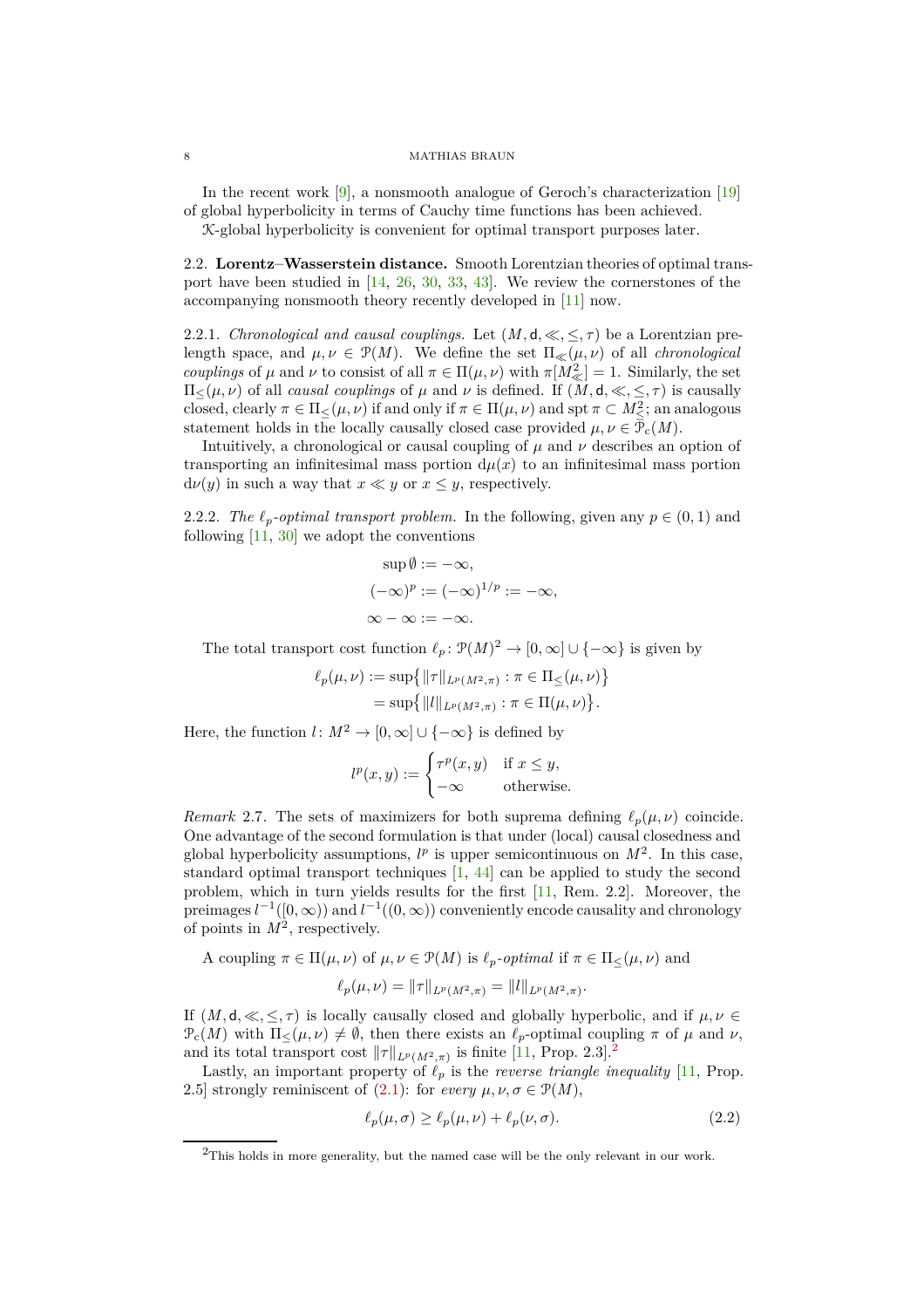2.2.3. *Timelike p-dualizability.* Next, we review the concept of (*strong*) *timelike pdualizability*,  $p \in (0,1]$ , of pairs  $(\mu, \nu) \in \mathcal{P}(M)$ . It originates in [\[11\]](#page-29-13) and generalizes the notion of *p-separation* from [\[30,](#page-29-17) Def. 4.1]. Pairs satisfying this condition allow for a good duality theory  $[11,$  Prop. 2.19, Prop. 2.21, Thm. 2.26, which has been used to characterize  $\ell_p$ -geodesics (see [Subsection](#page-8-1) 2.2.4 below) in the smooth case [\[30,](#page-29-17) Thm. 4.3, Thm. 5.8]. In our case, it is needed to set up the timelike curvaturedimension condition from [Definition](#page-10-1) 2.20 below.

In view of the subsequent [Definition](#page-8-0) 2.8 taken from [\[11,](#page-29-13) Def. 2.18, Def. 2.27], we refer to [\[11,](#page-29-13) Def. 2.6] for the inherent definition of *cyclical monotonicity* of a subset of  $M^2_{\leq}$  with respect to  $l^p$ , which generalizes the standard concept of cyclical monotonicity with respect to any given cost function  $[44,$  Def. 5.1]. It will only be relevant in [Lemma](#page-11-2) 3.1 below.

As usual, given any  $a, b \colon M \to \mathbf{R}$  we define the function  $a \oplus b \colon M^2 \to \mathbf{R}$  by  $(a \oplus b)(x, y) := a(x) + b(y).$ 

<span id="page-8-0"></span>**Definition 2.8.** *Given*  $p \in (0,1]$ *, a pair*  $(\mu, \nu) \in \mathcal{P}(M)$  *is termed* 

- a. timelike *p*-dualizable *by*  $\pi \in \Pi_{\ll}( \mu, \nu )$  *if*  $\pi$  *is an*  $\ell_p$ -*optimal coupling, and there exist Borel functions*  $a, b: M \to \mathbf{R}$  *with*  $a \oplus b \in L^1(M^2, \mu \otimes \nu)$  *and*  $l^p \leq a \oplus b$  *on* spt  $\mu \times \text{spt} \nu$ *,*
- b. strongly timelike *p*-dualizable *by*  $\pi \in \Pi_{\ll}( \mu, \nu )$  *provided*  $( \mu, \nu )$  *is timelike p-dualizable by π, and there exists some l p -cyclically monotone Borel set*  $\Gamma \subset M^2_{\ll} \cap (\text{spt } \mu_0 \times \text{spt } \mu_1)$  *such that any given coupling*  $\sigma \in \Pi_{\leq}(\mu_0, \mu_1)$  *is*  $\ell_p$ -*optimal if and only if*  $\sigma[\Gamma] = 1$ *, and*
- c. timelike *p*-dualizable *if*  $(\mu, \nu)$  *is timelike p-dualizable by some*  $\pi \in \Pi_{\ll}(\mu, \nu)$ ; *analogously for strong timelike p-dualizability.*

*Moreover, any*  $\pi$  *as above is called* timelike *p*-dualizing.

In this framework, we define

 $\text{TD}_p(M) := \{(\mu, \nu) \in \mathcal{P}(M)^2 : (\mu, \nu) \text{ timelike } p\text{-dualizable}\},\$ 

 $\text{STD}_p(M) := \{(\mu, \nu) \in \mathcal{P}(M)^2 : (\mu, \nu) \text{ strongly timelike } p\text{-dualizable}\}\$ 

<span id="page-8-3"></span>*Remark* 2.9. It will be useful to keep in mind that by definition, *every*  $\ell_p$ -optimal coupling of a strongly timelike *p*-dualizable pair is concentrated on  $M^2_{\ll}$ .

<span id="page-8-5"></span>*Example* 2.10. Evidently, if  $\mu, \nu \in \mathcal{P}_c(M)$ , then  $(\mu, \nu)$  is timelike *p*-dualizable if and only if there exists an  $\ell_p$ -optimal coupling  $\pi \in \Pi_{\leq}(\mu, \nu)$  concentrated on  $M_{\leq}^2$ .

A relevant example (already in the smooth case, cf. [\[30,](#page-29-17) Lem. 4.4, Thm. 7.1]) for the strong version is the following. If  $\mu, \nu \in \mathcal{P}_c(M)$  on a locally causally closed, globally hyperbolic Lorentzian geodesic space  $(M, d, \ll, \leq, \tau)$  with spt  $\mu \times$  spt  $\nu \subset M^2_{\ll}$ , then the pair  $(\mu, \nu)$  is strongly timelike *p*-dualizable,  $p \in (0, 1]$  [\[11,](#page-29-13) Cor. 2.29].

<span id="page-8-1"></span>2.2.4. *Geodesics revisited.* Given any  $p \in (0,1]$ , following [\[11,](#page-29-13) Def. 2.31] and [\[30,](#page-29-17) Def. 1.1] we recall the subsequent notion.

<span id="page-8-2"></span>**Definition 2.11.** *A collection*  $(\mu_t)_{t \in [0,1]}$  *of elements of*  $\mathcal{P}(M)$  *is termed*  $\ell_p$ -geodesic *provided*  $\ell_p(\mu_0, \mu_1) \in (0, \infty)$  *and, for every*  $s, t \in [0, 1]$  *with*  $s < t$ ,

$$
\ell_p(\mu_s, \mu_t) = (t-s) \ell_p(\mu_0, \mu_1).
$$

<span id="page-8-4"></span>*Remark* 2.12*.* In [Definition](#page-8-2) 2.11, the condition  $\ell_p(\mu_0, \mu_1) > 0$  does *not* imply the existence of a chronological coupling of  $\mu_0$  and  $\mu_1$ .

An important principle for us is how *ℓp*-geodesics relate to geodesics on *M* (recall [Subsection](#page-6-0) 2.1.5). This is summarized in [Lemma](#page-9-2) 2.13, see  $[1, Thm. 2.10]$ ,  $[11,$ Prop. 2.32], and [\[44,](#page-30-3) Thm. 7.21, Thm. 7.30] for related results; the results from [\[44\]](#page-30-3) yield those of [Lemma](#page-9-2) 2.13 below by considering the space  $\mathcal{X} := J(\mu_0, \mu_1)$ , which is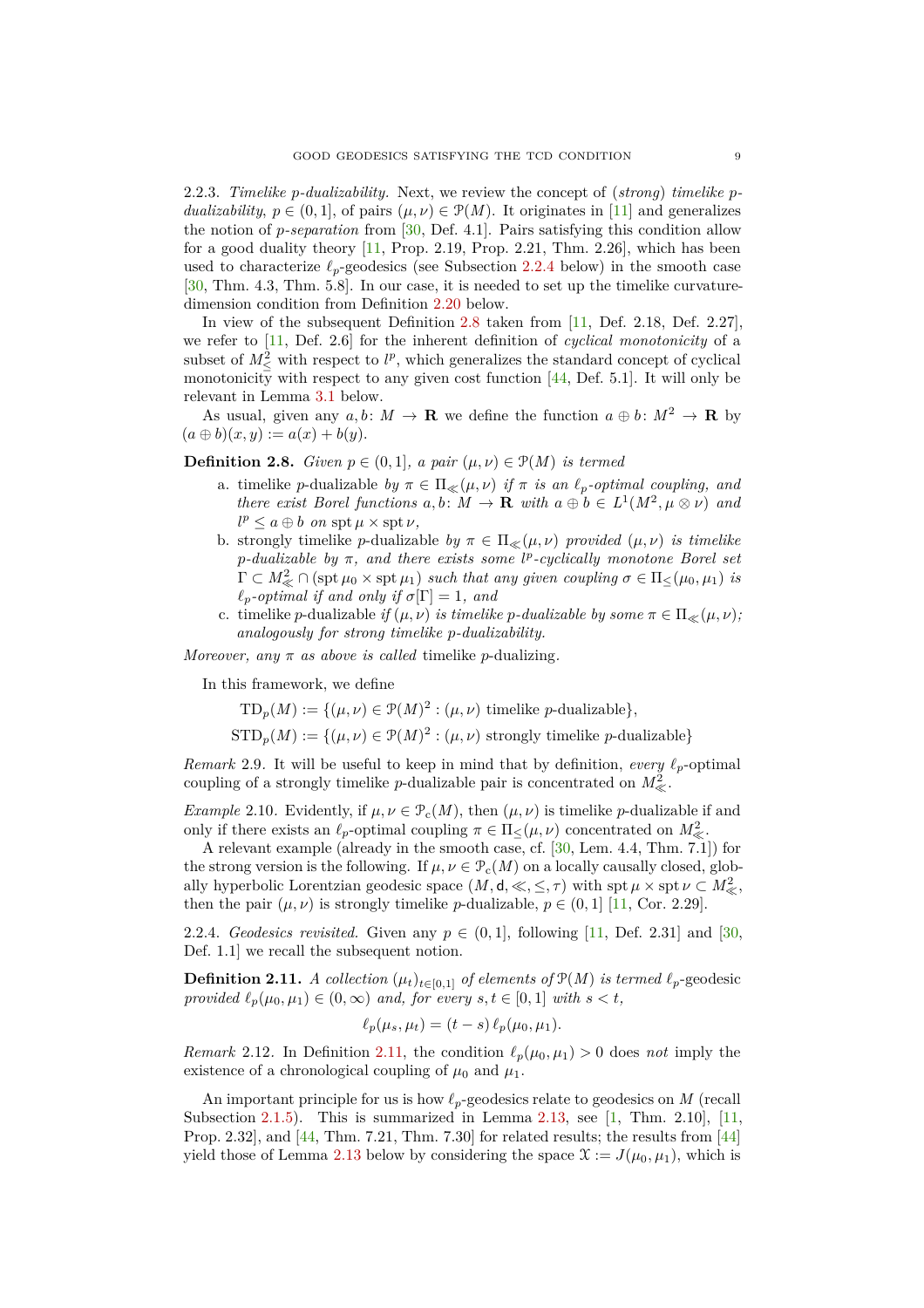Polish under K-global hyperbolicity. Note that the condition of *regularity* enters our assumptions here quite crucially, for it ensures that the result from [\[44\]](#page-30-3) (which assumes continuity of maximizing paths) can in fact be applied; cf. [Remark](#page-9-1) 2.15.

Assume that all  $\ell_p$ -optimal couplings of two given  $\mu, \nu \in \mathcal{P}(M)$  are chronological. Following [\[44,](#page-30-3) Def. 7.20], we then define the set of  $\ell_p$ -optimal geodesic plans from  $\mu \in \mathcal{P}(M)$  to  $\nu \in \mathcal{P}(M)$  by

$$
\mathrm{OptGeo}_{\ell_p}(\mu,\nu) := \{\pi \in \mathcal{P}(\mathrm{TGeo}^*(M)) : (\mathsf{e}_0,\mathsf{e}_1)_\sharp \pi \text{ is } \ell_p\text{-optimal}\}.
$$

<span id="page-9-2"></span>**Lemma 2.13.** Let  $p \in (0,1]$  and suppose that  $(M, d, \ll, \leq, \tau)$  is a locally causally *closed,*  $K$ -globally hyperbolic, regular Lorentzian geodesic space. Suppose that  $\mu_0, \mu_1 \in$  $\mathcal{P}_c(M)$  *satisfy*  $\Pi_<(\mu_0, \mu_1) \neq \emptyset$ *, and that all*  $\ell_p$ *-optimal couplings of*  $\mu_0$  *and*  $\mu_1$  (*which exist according to the previous condition*) *are chronological. Then the following properties hold.*

- (i) *For every*  $\ell_p$ -*optimal*  $\pi \in \Pi_{\ll}(\mu_0, \mu_1)$ *, there exists*  $\pi \in \text{OptGeo}_{\ell_p}(\mu_0, \mu_1)$ *such that*  $\pi = (e_0, e_1)_\sharp \pi$ .
- <span id="page-9-3"></span>(ii) *There exists at least one*  $\ell_p$ *-geodesic from*  $\mu_0$  *to*  $\mu_1$ *.*
- (iii) *For every*  $\ell_p$ -geodesic  $(\mu_t)_{t \in [0,1]}$  *interpolating between*  $\mu_0$  *and*  $\mu_1$ *, there is*  $\pi \in \text{OptGeo}_{\ell_p}(\mu_0, \mu_1) \text{ such that } (\mathbf{e}_t)_\sharp \pi = \mu_t \text{ for every } t \in [0, 1].$
- $(iv)$  *For every*  $\pi \in \text{OptGeo}_{\ell_p}(\mu_0, \mu_1), (e_s, e_t)_\sharp \pi \in \mathcal{P}(M^2)$  *is an*  $\ell_p$ *-optimal coupling of*  $(e_s)_\sharp \pi$  *and*  $(e_t)_\sharp \pi$  *for every*  $s, t \in [0, 1]$  *with*  $s < t$ *.*
- <span id="page-9-4"></span>(v)  $OptGeo_{\ell_p}(\mu_0, \mu_1)$  *is weakly compact.*
- (vi) *If*  $\pi \in \text{OptGeo}_{\ell_p}(\mu_0, \mu_1)$  *and if*  $\sigma$  *is any nontrivial measure on* C([0, 1]; *M*) *with*  $\sigma \leq \pi$ , then  $\sigma[\mathrm{C}([0,1];M)]^{-1}\sigma$  *is an element of*  $\mathrm{OptGeo}_{\ell_p}(\sigma_0,\sigma_1)$ *,*  $where \ \sigma_i := \sigma[\mathrm{C}([0,1];\tilde{M})]^{-1}$  $(e_i)_\sharp \sigma \in \mathcal{P}(M), i \in \{0,1\}.$

In the setting of item [\(iii\),](#page-9-3) we say that  $(\mu_t)_{t \in [0,1]}$  is *represented* by  $\pi$ .

*Remark* 2.14*.* Unlike [\(v\),](#page-9-4) the set of  $\pi \in \text{OptGeo}_{\ell_p}(\mu_0, \mu_1)$  with  $(e_0, e_1)_\sharp \pi[M_\ll^2] = 1$ is in general *not* compact (not even closed), unless every  $\ell_p$ -optimal coupling of  $\mu_0$ and  $\mu_1$  is chronological. Compare with [Remark](#page-12-1) 2.9 and Remark 3.2 below.

<span id="page-9-1"></span>*Remark* 2.15 (About regularity)*.* Recall that a Lorentzian length space is called *regular* if it is regularly localizable in the sense of [\[27,](#page-29-14) Def. 3.16]. Then on any globally hyperbolic, regular Lorentzian length space, any element in TGeo<sup>∗</sup> (*M*) is in fact continuous. This result is due to private communication of the author with Robert McCann and will be shown in one of his forthcoming works. As mentioned, this property is what makes  $[44, Thm. 7.21, Thm. 7.30]$  applicable to our setting, yielding [Lemma](#page-9-2) 2.13.

Given this discussion, the results in this paper hold in fact true under the weaker hypothesis TGeo<sup>∗</sup> (*M*) ⊂ C([0*,* 1]; *M*). This might be useful e.g. in the framework of limit theorems. For simplicity, we stick to the regular case, though.

## <span id="page-9-0"></span>2.3. **Entropic timelike curvature-dimension condition.**

**Definition 2.16.** *A sextuple*  $(M, \mathsf{d}, \mathfrak{m}, \ll, \leq, \tau)$  *consisting of a Lorentzian prelength space*  $(M, \mathsf{d}, \ll, \leq, \tau)$  *endowed with a Radon measure* m *as hypothesized in [Subsection](#page-4-3) 2.1.1 will be called* measured Lorentzian pre-length space*.*

For measured Lorentzian pre-length spaces, all notions from [Section](#page-4-1) 2.1 are understood with respect to the inherent Lorentzian pre-length structure.

2.3.1. *Timelike* (*K, N, p*)*-convexity.* For later convenience, we introduce the following [Definition](#page-10-0) 2.17 leaned on [\[30,](#page-29-17) Def. 6.5]. With a slight abuse of notation compared to [\(1.1\)](#page-1-1), given a functional E:  $\mathcal{P}(M) \to [-\infty, \infty]$  with sufficiently large finiteness domain  $\mathcal{D}(E) \subset \mathcal{P}(M)$  and  $N \in (0,\infty)$ , define  $\mathcal{U}_N : \mathcal{P}(M) \to [0,\infty]$  by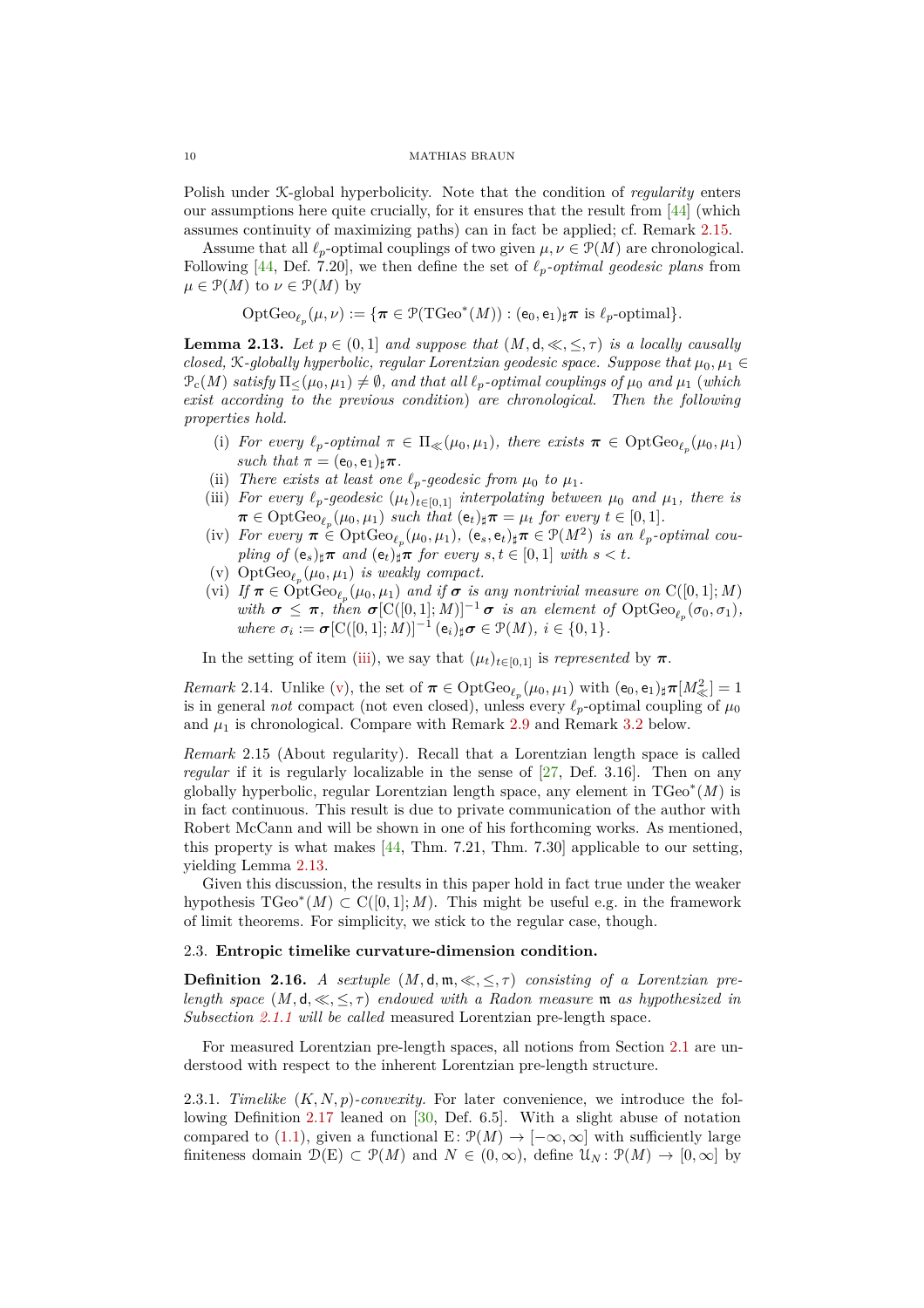$\mathcal{U}_N(\mu) := e^{-E(\mu)/N}$ . In our work, the most relevant functional E is the relative entropy  $Ent_{m}$  introduced in [Subsection](#page-10-2) 2.3.2 below, but see also [Section](#page-26-0) 4.2.

For  $K \in \mathbf{R}$ ,  $r \in [0, 1]$ , and  $\vartheta \in [0, \infty]$ , we consider the distortion coefficients

$$
\sigma_{K,N}^{(r)}(\vartheta) := \begin{cases}\n\frac{\sin(r\vartheta\sqrt{K/N})}{\sin(\vartheta\sqrt{K/N})} & \text{if } 0 < K\vartheta^2 < N\pi^2, \\
r & \text{if } K\vartheta^2 = 0, \\
\frac{\sinh(r\vartheta\sqrt{-K/N})}{\sinh(\vartheta\sqrt{-K/N})} & \text{if } K\vartheta^2 < 0, \\
\infty & \text{if } K\vartheta^2 \ge \pi^2.\n\end{cases}
$$

Here we employ the convention  $0 \cdot \infty := 0$ .

<span id="page-10-0"></span>**Definition 2.17.** *Let*  $p \in (0,1]$ *,*  $K \in \mathbb{R}$ *, and*  $N \in (0,\infty)$ *. We say that a functional* E:  $\mathcal{P}(M) \to [-\infty, \infty]$  *on a Lorentzian pre-length space*  $(M, d, \ll, \leq, \tau)$  *is*  $(K, N, p)$ convex *relative to*  $Q \subset \mathcal{P}(M)^2$  *if the following holds. For every*  $\mu_0, \mu_1 \in Q \cap \mathcal{D}(E)^2$ *with*  $\ell_p(\mu_0, \mu_1) < \infty$  *there exist an*  $\ell_p$ -*optimal coupling*  $\pi \in \Pi_{\ll}(\mu_0, \mu_1)$  *and an*  $\ell_p$ *geodesic*  $(\mu_t)_{t \in [0,1]}$  *from*  $\mu_0$  *to*  $\mu_1$  *such that for every*  $t \in [0,1]$ *,* 

$$
\mathcal{U}_N(\mu_t) \ge \sigma_{K,N}^{(1-t)}(T_\pi) \mathcal{U}_N(\mu_0) + \sigma_{K,N}^{(t)}(T_\pi) \mathcal{U}_N(\mu_1).
$$

*Remark* 2.18. Unlike the metric definition of  $(K, N)$ -convex functions [\[15,](#page-29-3) Def. 2.7], in [Definition](#page-10-0) 2.17 the pathological situation  $T_{\pi} = \infty$  might occur. This either reduces to a trivial condition  $(K < 0)$ , does not involve any  $L^2$ -norm of  $\tau$  at all  $(K = 0)$  or — for  $K > 0$  and in the relevant case  $E = Ent_m$  — cannot hold by the timelike Bonnet–Myers theorem [\[11,](#page-29-13) Prop. 3.6].

*Remark* 2.19*.* In the framework of [Definition](#page-10-0) 2.17, define  $e: [0,1] \rightarrow [-\infty,\infty]$  by  $e(t) := \mathbb{E}(\mu_t)$ . Then  $(K, N, p)$ -convexity of E is equivalent to the following. For every  $\mu_0, \mu_1 \in \Omega \cap \mathcal{D}(E)^2$  with  $\ell_p(\mu_0, \mu_1) < \infty$  there exist an  $\ell_p$ -optimal coupling  $\pi \in \Pi_{\ll}(\mu_0, \mu_1)$  and an  $\ell_p$ -geodesic  $(\mu_t)_{t \in [0,1]}$  such that if  $e^{-1}(\{-\infty\})$  is empty and  $\|\tau\|_{L^2(M^2,\pi)} < \infty$ , then *e* is semiconvex on  $(0,1)$  and satisfies

$$
\ddot{e} - \frac{1}{N} \dot{e}^2 \ge K \left\| \tau \right\|_{L^2(M^2, \pi)}^2
$$

<span id="page-10-2"></span>in the distributional sense on (0*,* 1).

2.3.2. *Relative entropy.* We define  $Ent_m: \mathcal{P}(M) \to [-\infty, \infty]$  by

$$
\operatorname{Ent}_{\mathfrak{m}}(\mu) = \begin{cases} \int_M \rho \log \rho \, \mathrm{d}\mathfrak{m} & \text{if } \mu = \rho \mathfrak{m} \ll \mathfrak{m}, \ (\rho \log \rho)^+ \in L^1(M, \mathfrak{m}), \\ \infty & \text{otherwise.} \end{cases}
$$

This functional possesses the following properties, details of which can be found in [\[11,](#page-29-13) [30,](#page-29-17) [40\]](#page-29-0). By Jensen's inequality,  $Ent_{m}(\mu) \ge -\log m[\text{spt } \mu] > -\infty$  for every  $\mu \in \mathcal{P}_{c}(M)$ . Moreover, Ent<sub>m</sub> is weakly lower semicontinuous in the following form: if a sequence  $(\mu_n)_{n \in \mathbb{N}}$  in  $\mathcal{P}(M)$  converges weakly to  $\mu \in \mathcal{P}(M)$  and there is a Borel set *C* ⊂ *M* with  $\mathfrak{m}[C] < \infty$  and  $\operatorname{spt} \mu_n \subset C$  for every  $n \in \mathbb{N}$ , then

$$
\mathrm{Ent}_{\mathfrak{m}}(\mu) \leq \liminf_{n \to \infty} \mathrm{Ent}_{\mathfrak{m}}(\mu_n).
$$

2.3.3. *The curvature-dimension condition.* Now we finally come to the main definition from  $[11]$ , namely  $[11]$ , Def. 3.2, based on the groundbreaking results  $[30]$ , Cor. 6.6, Cor. 7.5] and [\[33,](#page-29-21) Cor. 4.4].

Recall the definition  $(1.1)$  of the exponentiated relative entropy  $\mathfrak{U}_N$ .

<span id="page-10-1"></span>**Definition 2.20.** *Let*  $(M, \mathsf{d}, \mathfrak{m}, \ll, \leq, \tau)$  *be a measured Lorentzian pre-length space, and let*  $p \in (0,1)$ *,*  $K \in \mathbf{R}$ *, and*  $N \in (0,\infty)$ *. We say that the former satisfies*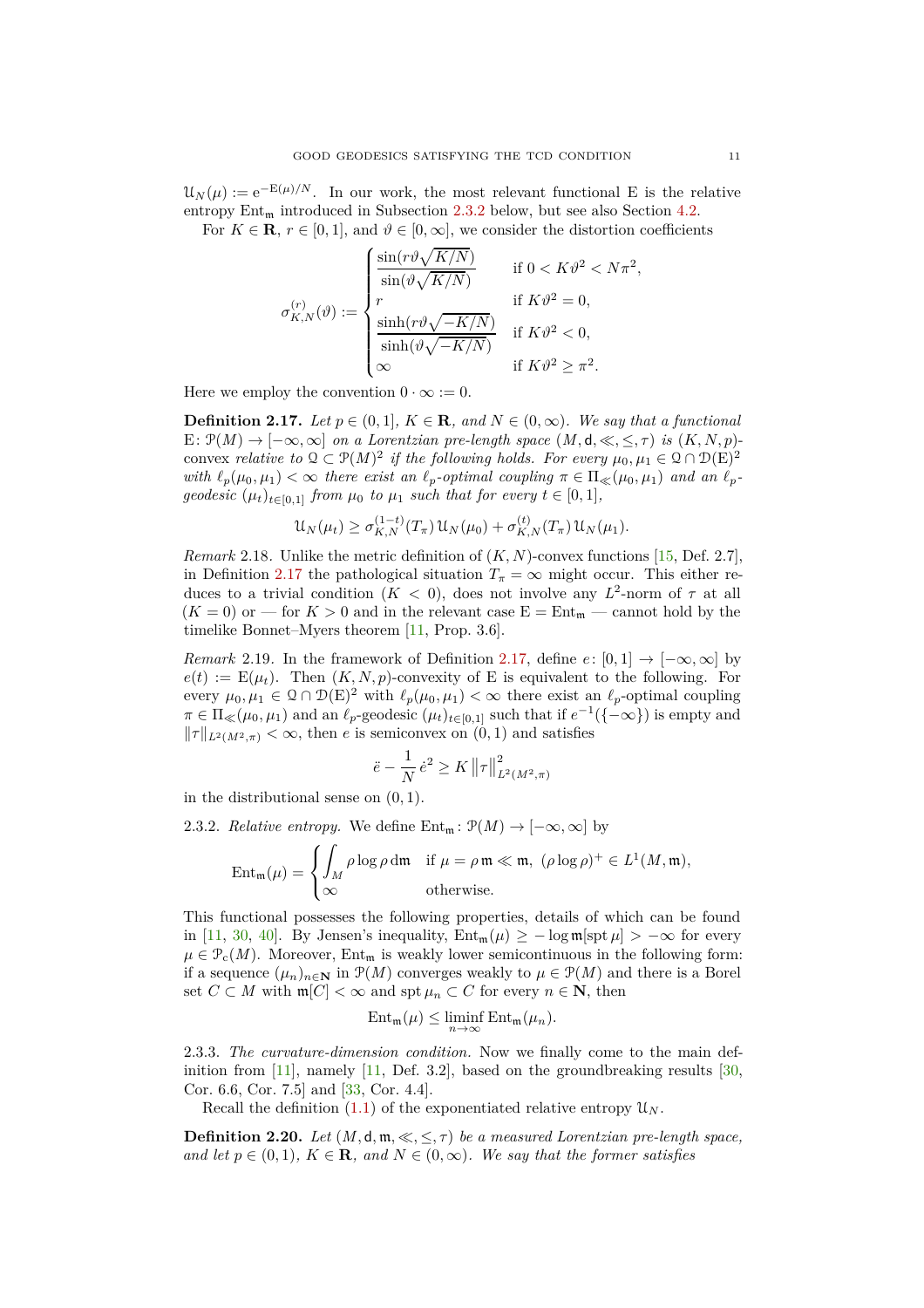- a. *the* (entropic) timelike curvature-dimension condition  $\text{TCD}_p^e(K, N)$  *if*  $\mathfrak{U}_N$ *is*  $(K, N, p)$ -convex relative to  $TD_p(M)$ , and
- b. *the* weak (entropic) timelike curvature-dimension condition  $\mathrm{wTCD}_p^e(K, N)$ *if*  $\mathfrak{U}_N$  *is*  $(K, N, p)$ *-convex relative to*  $\text{STD}_p(M) \cap \mathcal{P}_c(M)^2$ *.*

*Remark* 2.21. If the space  $(M, \mathsf{d}, \mathfrak{m}, \ll, \leq, \tau)$  is *K*-globally hyperbolic and satisfies the wTCD<sub>p</sub>(*K, N*) condition (in fact, TMCP<sup>e</sup><sub>p</sub>(*K, N*) according to [Definition](#page-27-2) 4.11 suffices), then it is timelike geodesic. If in addition, it is causally path connected  $[27,$ Def. 3.4] — in particular, if  $(M, d, \mathfrak{m}, \ll, \leq, \tau)$  is a Lorentzian length space — then it is geodesic [\[11,](#page-29-13) Rem. 3.9]. Hence, we may and will always assume the geodesic property with no restriction.

In [Section](#page-23-0) 4.1, we introduce an "infinite-dimensional" analogue of the wTCD condition in the spirit of [\[40\]](#page-29-0).

Among the many properties of these TCD and wTCD conditions proven in [\[11\]](#page-29-13), let us quote: the timelike Brunn–Minkowski inequality [\[11,](#page-29-13) Prop. 3.4], the timelike Bishop-Gromov inequality [\[11,](#page-29-13) Prop. 3.5], the timelike Bonnet–Myers inequality [\[11,](#page-29-13) Prop. 3.6], consistency and scaling properties [\[11,](#page-29-13) Lem. 3.10], or nonsmooth Hawking–Penrose singularity theorems [\[11,](#page-29-13) Thm. 5.6, Cor. 5.13]. The limit of a sequence of measured Lorentzian geodesic  $TCD_p^e(K, N)$  spaces converging weakly, in a certain sense, is (only) wTCD<sup>e</sup><sub>p</sub>(K, N) [\[11,](#page-29-13) Thm. 3.12]. Lastly, given  $\mu_0 \in$  $\mathcal{D}(\text{Ent}_{\mathfrak{m}})$  and  $\mu_1 \in \mathcal{P}(M)$  admiting an  $\ell_p$ -optimal coupling in  $\Pi_{\ll}(\mu_0, \mu_1)$ , we have uniqueness of  $\ell_p$ -optimal couplings of  $\mu_0$  to  $\mu_1$  [\[11,](#page-29-13) Thm. 3.19]; similarly, they are connected by a unique  $\ell_p$ -geodesic [\[11,](#page-29-13) Thm. 3.20].

*Remark* 2.22*.* Except for the Bonnet–Myers inequality, all preceding results are in fact valid under the weaker [\[11,](#page-29-13) Prop. 3.11] timelike measure contraction property from [Definition](#page-27-2) 4.11 below.

# 3. Existence of good geodesics

<span id="page-11-0"></span>In this chapter, we prove [Theorem](#page-2-0) 1.2. We show every intermediate result under the most general assumptions, possibly beyond those of [Theorem](#page-2-0) 1.2. Together, however, these reduce precisely to the hypotheses of our main result.

<span id="page-11-1"></span>3.1. **Strong timelike** *p***-dualizability along** *ℓp***-geodesics.** The main argument for the construction of the  $\ell_p$ -geodesic for [Theorem](#page-2-0) 1.2 is based on bisection by iteratively selecting appropriate midpoints of *ℓp*-geodesics. To this aim, we have to ensure that strong timelike *p*-dualizability behaves well along these.

The proof of the corresponding nontrivial [Lemma](#page-11-2) 3.1 is grounded on a private communication of the author with Fabio Cavalletti and Andrea Mondino.

<span id="page-11-2"></span>**Lemma 3.1.** *Let*  $(M, d, \ll, \leq, \tau)$  *be a Lorentzian geodesic space,*  $p \in (0, 1]$ *, and*  $(\mu_0, \mu_1) \in \mathcal{P}(M)^2$ . Moreover, let  $\pi \in \mathrm{OptGeo}_{\ell_p}(\mu_0, \mu_1)$  and define  $\mu_t := (\mathbf{e}_t)_\sharp \pi \in$  $\mathcal{P}(M)$ *,*  $t \in [0,1]$ *. If the pair*  $(\mu_0, \mu_1)$  *is strongly timelike p-dualizable, so is*  $(\mu_s, \mu_t)$ *for every*  $s, t \in [0, 1]$  *with*  $s < t$ *.* 

*Proof.* We assume that  $s, t \in (0, 1)$ , the case  $\{s, t\} \cap \{0, 1\} \neq \emptyset$  is analogous. Note that  $(e_0, e_1)_\sharp \pi$  is concentrated on  $M^2_{\ll}$ , and so is  $(e_s, e_t)_\sharp \pi \in \Pi(\mu_s, \mu_t)$ . Since the latter is  $\ell_p$ -optimal and the total cost

$$
\ell_p(\mu_s, \mu_t) = (t - s) \ell_p(\mu_0, \mu_1)
$$

is positive and finite, the pair  $(\mu_s, \mu_t)$  is timelike *p*-dualizable.

To show strong timelike *p*-dualizability of  $(\mu_s, \mu_t)$ , we have to construct an *l<sup>p</sup>*cyclically monotone Borel set  $\Gamma_{s,t} \subset M^2_{\ll} \cap (\text{spt } \mu_s \times \text{spt } \mu_t)$  such that  $\pi[\Gamma_{s,t}] = 1$ for every  $\ell_p$ -optimal coupling  $\pi \in \Pi_{\leq}(\mu_s, \mu_t)$ . Let  $\Gamma \subset M^2_{\ll} \cap (\text{spt } \mu_0 \times \text{spt } \mu_1)$  be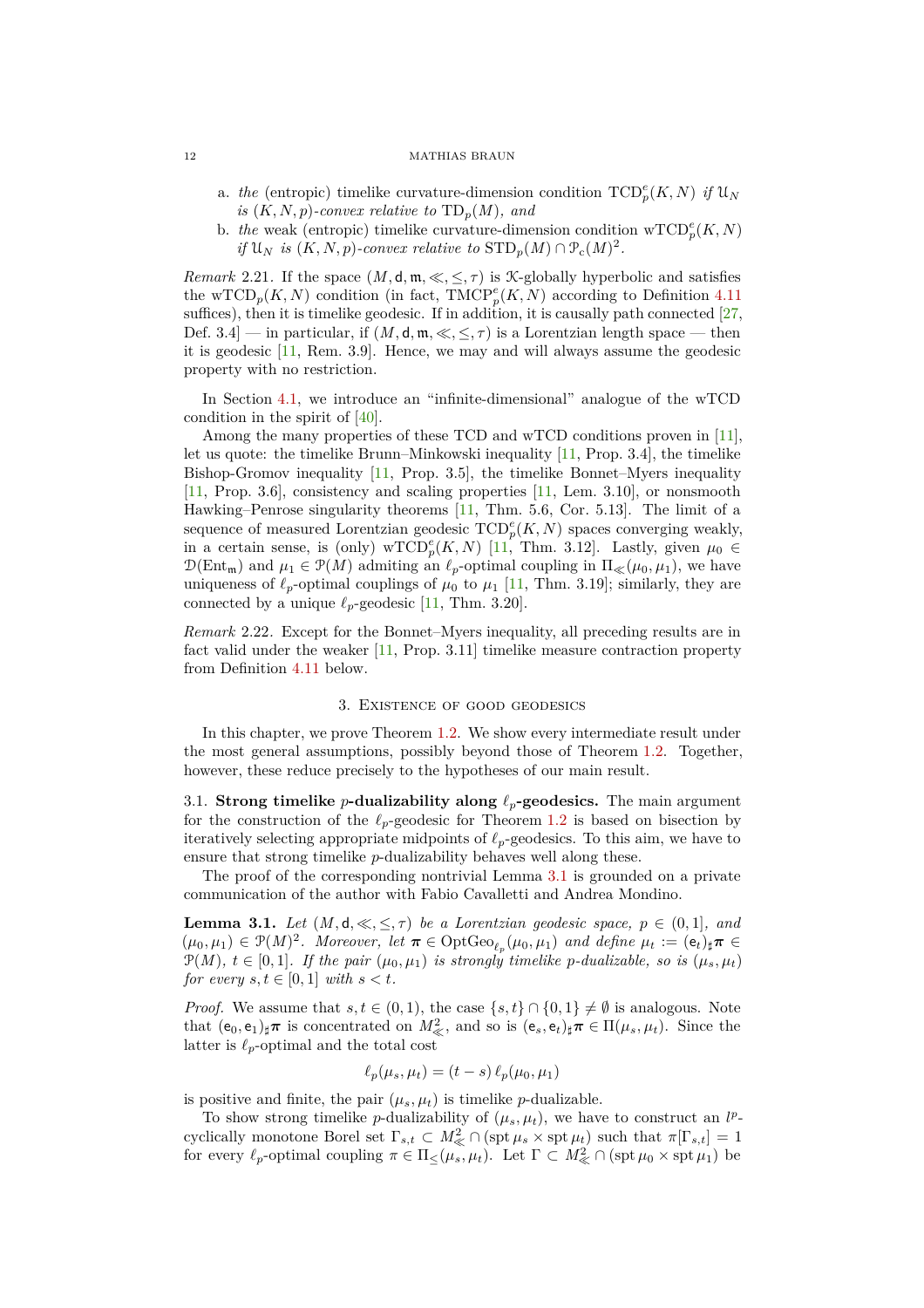an  $l^p$ -cyclically monotone Borel set on which every  $\ell_p$ -optimal coupling belonging to  $\Pi<(\mu_0, \mu_1)$  is concentrated, and define

$$
\Gamma_{s,t} := (\mathsf{e}_s,\mathsf{e}_t) \big[(\mathsf{e}_0,\mathsf{e}_1)^{-1}(\Gamma)\big].
$$

To show that  $\Gamma_{s,t}$  is  $l^p$ -cyclically monotone, we follow the proof of [\[18,](#page-29-29) Lem. 4.4]. Let  $n \in \mathbb{N}$  and  $(x^1, y^1), \ldots, (x^n, y^n) \in \Gamma_{s,t}$ , and select  $\gamma^1, \ldots, \gamma^n \in \mathrm{TGeo}^*(M)$  with  $(x^i, y^i) = (\gamma_s^i, \gamma_t^i)$  for every  $i \in \{1, \ldots, n\}$ . Since  $\Gamma$  is *l<sup>p</sup>*-cyclically monotone and since  $\gamma^i \in \text{TGeo}^*(M)$  for every  $i \in \{1, \ldots, n\}$ , the empirical measure  $\sigma$  of  $\gamma^1, \ldots, \gamma^n$ is an  $\ell_p$ -optimal geodesic plan interpolating its endpoints [\[11,](#page-29-13) Prop. 2.8]. Therefore,  $(e_s, e_t)_\sharp \sigma$  is an  $\ell_p$ -optimal coupling of its marginals, and applying [\[11,](#page-29-13) Prop. 2.8] again yields the *l*<sup>*p*</sup>-cyclical monotonicity of

$$
\operatorname{spt}(e_s, e_t)_{\sharp} \sigma = \bigcup_{i=1}^n \left\{ (\gamma_s^i, \gamma_t^i) \right\} = \bigcup_{i=1}^n \left\{ (x^i, y^i) \right\}.
$$

Given any  $\ell_p$ -optimal coupling  $\pi \in \Pi \leq (\mu_s, \mu_t)$ , by gluing and a measurable se-lection argument as in the proof of [\[1,](#page-28-10) Thm. 2.10], using that  $\mu_s$  and  $\mu_t$  lie on an  $\ell_p$ -geodesic, we find  $\alpha \in \mathrm{OptGeo}_{\ell_p}(\mu_0, \mu_1)$  with  $(e_s, e_t)_\sharp \alpha = \pi$ . Noting that

$$
\pi[\Gamma_{s,t}] = (\mathsf{e}_s,\mathsf{e}_t)_\sharp\bm{\alpha}[\Gamma_{s,t}] = (\mathsf{e}_0,\mathsf{e}_1)_\sharp\bm{\alpha}[\Gamma] = 1
$$

then terminates the proof.  $\Box$ 

<span id="page-12-1"></span>*Remark* 3.2*.* An analogue to [Lemma](#page-11-2) 3.1 for timelike *p*-dualizability is unclear to us, at least if timelike branching occurs (by uniqueness of *ℓp*-optimal couplings in the nonbranching situation, see [\[11,](#page-29-13) Thm. 3.19, Thm. 3.20] and [Corollary](#page-3-0) 1.3). The problem is that for  $\pi \in \text{OptGeo}_{\ell_p}(\mu_0, \mu_1)$  interpolating a timelike *p*-dualizable pair  $(\mu_0, \mu_1) \in \mathcal{P}(M)$ , despite the existence of a chronological  $\ell_p$ -optimal coupling of  $\mu_0$ and  $\mu_1$  it might happen that  $(e_0, e_1)_\sharp \pi$  gives mass to  $\{\tau = 0\}$ . Thus,  $(e_s, e_t)_\sharp \pi$  is not any more a candidate for a chronological coupling of  $(e_s)_\sharp \pi$  and  $(e_t)_\sharp \pi$  in Step 1 of the above proof of [Lemma](#page-11-2) 3.1.

*Assuming* that  $(e_0, e_1)_\sharp \pi[\{\tau = 0\}] = 0$  would not be enough for our purposes either: some of our arguments (see e.g. [Lemma](#page-13-0) 3.5 or [Lemma](#page-17-0) 3.13) rely on weak compactness of  $OptGeo_{\ell_p}(\mu_0, \mu_1)$ , but the previous condition does generally not pass over to weak limits. This is the main reason why we were unable to prove the TCD counterpart of [Theorem](#page-2-0) 1.2 beyond strictly timelike *p*-ordered pairs of measures, as described in [Remark](#page-22-1) 3.18 below. On the other hand, by [Remark](#page-8-3) 2.9 this stability is no issue in the strong timelike *p*-dualizable case.

<span id="page-12-0"></span>3.2. **Construction of a candidate.** In this section, we construct an appropriate  $\ell_p$ -geodesic  $(\mu_t)_{t\in[0,1]}$  for which we verify in [Section](#page-16-0) 3.3 and Section 3.4 that it satisfies the goodness properties from [Definition](#page-2-2) 1.1.

**Assumption 3.3.** *From now on, until the end of this article, and unless explicitly stated otherwise we assume*  $(M, \mathsf{d}, \mathfrak{m}, \ll, \leq, \tau)$  *to be a locally causally closed,* K*globally hyperbolic, regular Lorentzian geodesic space.*

Given  $N \in (0, \infty)$ , let  $\mathcal{U}_N$  be as in [\(1.1\)](#page-1-1), and for  $t \in (0, 1)$  define the functional  $\mathcal{V}_N^t$ :  $\mathcal{P}(\mathrm{C}([0,1];M)) \to [0,\infty]$  through

$$
\mathcal{V}_N^t(\boldsymbol{\pi}):=\mathcal{U}_N((\mathsf{e}_t)_\sharp\boldsymbol{\pi}).
$$

Except for [Section](#page-27-0) 4.3, we mostly work with the functional

<span id="page-12-2"></span>
$$
\mathcal{V}_N := \mathcal{V}_N^{1/2}.\tag{3.1}
$$

*Remark* 3.4.  $\mathcal{V}_N$  only depends on a single slice of its argument, and one is tempted to follow the CD-treatise [\[36\]](#page-29-8) more closely instead and consider the functional  $\mathcal{U}_N$  on the set of  $\ell_p$ -midpoints of  $\mu_0$  and  $\mu_1$  similar to [\[36,](#page-29-8) Ch. 3] or [\[37,](#page-29-9) Sec. 3.2]. However,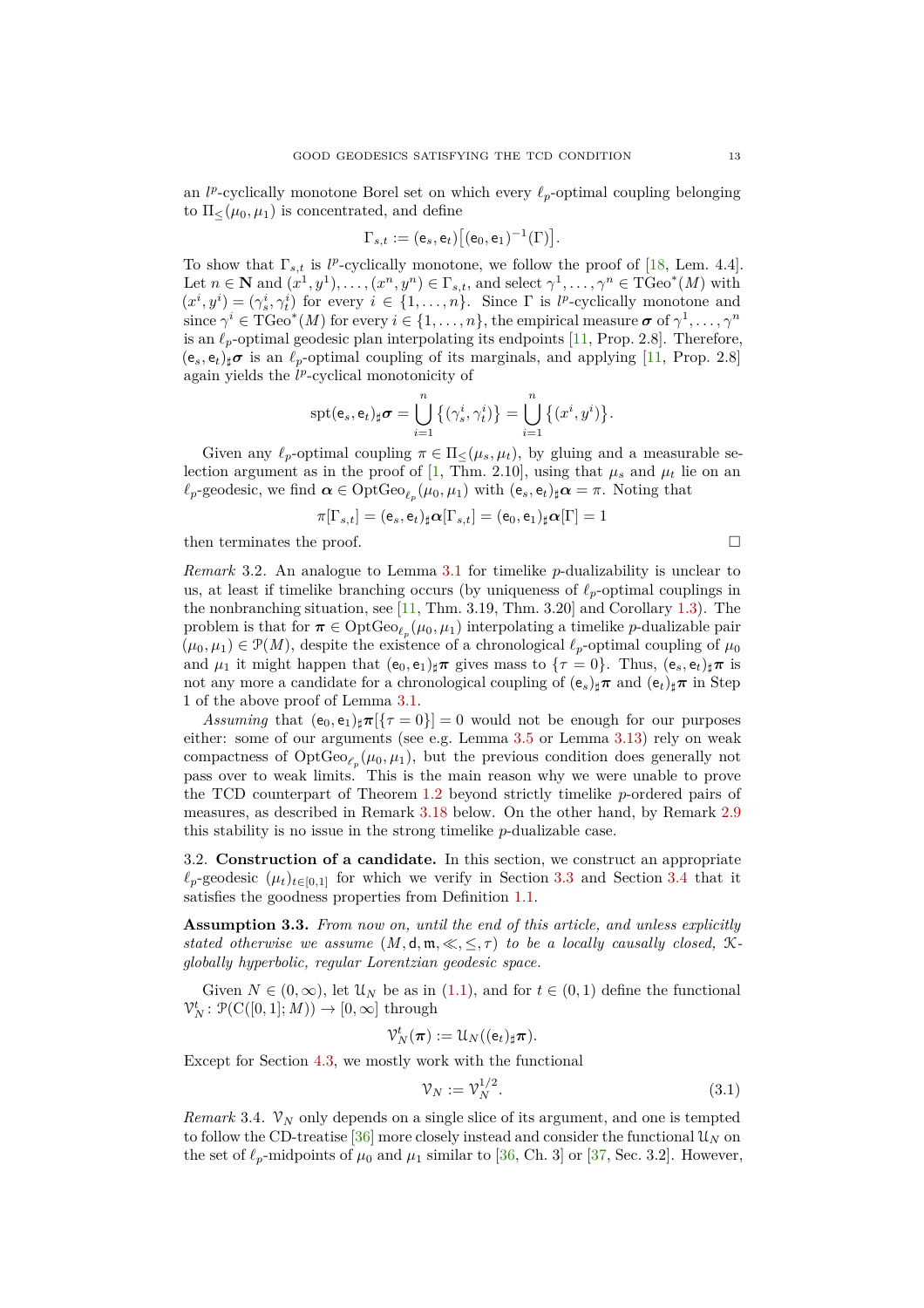in our case it is more convenient to work with *ℓp*-geodesic plans. For instance, for  $\pi \in \text{OptGeo}_{\ell_p}(\mu_0, \mu_1), \ \mu_0, \mu_1 \in \mathcal{P}(M)$ , the pairs  $(\mu_0, (\mathsf{e}_{1/2})_\sharp \pi)$  and  $((\mathsf{e}_{1/2})_\sharp \pi, \mu_1)$ inherit the dualizability and chronology properties of  $(\mu_0, \mu_1)$  — needed e.g. for [Corollary](#page-13-1) 3.7 or [Proposition](#page-18-0) 3.14 below (and recall [Lemma](#page-11-2)  $3.1$ ) — while this seems unclear for general  $\ell_p$ -midpoints, see [Remark](#page-8-4) 2.12.

<span id="page-13-0"></span>**Lemma 3.5.** *Let*  $p, t \in (0, 1)$ *, and*  $N \in (0, \infty)$ *. Assume that*  $\mu_0, \mu_1 \in \mathcal{P}_c(M)$  *admit*  $an \ell_p$ -optimal coupling in  $\Pi_{\ll}(\mu_0, \mu_1)$ . Then  $\mathcal{V}_N^t$  has a maximizer in  $\mathrm{OptGeo}_{\ell_p}(\mu_0, \mu_1)$ with finite value. Moreover, if  $\mathrm{wTCD}_p^e(K, N)$  holds for some  $K \in \mathbb{R}$  and  $N \in$  $(0, \infty)$ *, and if*  $\mu_0, \mu_1 \in \mathcal{P}_c(M) \cap \mathcal{D}(\text{Ent}_{\mathfrak{m}})$  *are strongly timelike p-dualizable, for every maximizer*  $\pi \in \mathrm{OptGeo}_{\ell_p}(\mu_0, \mu_1)$  *of*  $\mathcal{V}_N^t$  *the measure*  $(e_t)_\sharp \pi \in \mathcal{P}_c(M)$  *has finite entropy; in particular*  $(e_t)_\sharp \pi \ll m$ *.* 

*Proof.* First, recall from [Section](#page-7-0) 2.2 that  $OptGeo_{\ell_p}(\mu_0, \mu_1) \neq \emptyset$ . As  $spt(e_t)_\sharp \pi =$  $\{\gamma_t : \gamma \in \text{spr } \pi\} \subset J(\mu_0, \mu_1)$  for every  $\pi \in \text{OptGeo}_{\ell_p}(\mu_0, \mu_1)$ , we have

$$
\mathcal{V}_N^t(\boldsymbol{\pi}) \leq \mathfrak{m} \big[ J(\mu_0, \mu_1) \big]^{1/N}
$$

by Jensen's inequality. Thus,  $\mathcal{V}_N^t$  is bounded on  $\mathrm{OptGeo}_{\ell_p}(\mu_0, \mu_1)$ .

Moreover,  $\mathcal{V}_N^t$  is weakly upper semicontinuous on  $\mathrm{OptGeo}_{\ell_p}(\mu_0, \mu_1)$ . Since the latter is weakly compact by [Lemma](#page-9-2) 2.13, the existence of a maximizer for  $\mathcal{V}_N^t$ follows from the direct method.

The last claim follows by taking the *t*-slice of an *ℓp*-optimal geodesic plan representing an  $\ell_p$ -geodesic from  $\mu_0$  to  $\mu_1$  witnessing the  $(K, N, p)$ -convexity inequality of  $\mathcal{U}_N$  as a competitor. Hence, the maximum of  $\mathcal{V}_N$  is strictly positive.

We construct  $(\mu_t)_{t \in [0,1]}$  as follows. Let the pair  $\mu_0, \mu_1 \in \mathcal{P}_c(M) \cap \mathcal{D}(\text{Ent}_{\mathfrak{m}})$  be strongly timelike *p*-dualizable. Initially, set  $\mu_{1/2} := (e_{1/2})_{\sharp} \pi \in \mathcal{P}_c(M) \cap \mathcal{D}(\text{Ent}_{\mathfrak{m}})$ , where  $\pi \in \text{OptGeo}_{\ell_p}(\mu_0, \mu_1)$  is a maximizer of  $\mathcal{V}_N$  according to [Lemma](#page-13-0) 3.5.

By induction, suppose that for a given  $n \in \mathbb{N}$  we have defined  $\mu_{k2^{-n}} \in \mathcal{P}_c(M) \in$  $\mathcal{D}(\text{Ent}_{\mathfrak{m}})$  for every  $k \in \{0, \ldots, 2^n\}$ . For every odd  $k \in \{1, \ldots, 2^{n+1}-1\}$ , by construction the pair  $(\mu_{(k-1)2^{-n-1}}, \mu_{(k+1)2^{-n-1}}) \in (\mathcal{P}_c(M) \cap \mathcal{D}(Ent_m))^2$  is strongly timelike *p*-dualizable thanks to [Lemma](#page-11-2) 3.1, and we define  $\mu_{k2-n-1} \in \mathcal{P}_c(M) \cap \mathcal{D}(\text{Ent}_m)$ as the midpoint of an  $\ell_p$ -optimal geodesic plan interpolating the probability measures  $\mu_{(k-1)2^{-n-1}}$  and  $\mu_{(k+1)2^{-n-1}}$  according to [Lemma](#page-13-0) 3.5. Let  $(\mu_t)_{t\in[0,1]\cap\mathbf{D}}$  denote the resulting collection, where  $D \subset Q$  designates the set of dyadic numbers.

To complete this collection to an  $\ell_p$ -geodesic, we need the following result [\[11,](#page-29-13) Thm. 2.14]. Its key is the stabilty of (causal relations of point pairs in the support of) *ℓp*-optimal couplings under weak convergence of their marginals under the assumption of local causal closedness.

<span id="page-13-2"></span>**Lemma 3.6.** *Let*  $p \in (0,1]$ *, and let*  $(\mu_n^i)_{n \in \mathbb{N}}$  *be sequences in*  $\mathcal{P}(M)$  *which converge weakly to*  $\mu^{i} \in \mathcal{P}(M)$ *,*  $i \in \{0,1\}$ *, respectively, such that for some compact set*  $C \subset M$ *,* spt *µ* 0 *<sup>n</sup>* ∪ spt *µ* 1 *<sup>n</sup>* ⊂ *C for every n* ∈ **N***. Suppose that* Π≤(*µ* 0 *n , µ*<sup>0</sup> ) 6= ∅ 6= Π≤(*µ* 1 *, µ*<sup>1</sup> *n* ) *for every*  $n \in \mathbb{N}$ *. Then* 

$$
\lim_{n \to \infty} \ell_p(\mu_n^0, \mu_n^1) = \ell_p(\mu^0, \mu^1).
$$

*Moreover, every weak limit point of any sequence*  $(\pi_n)_{n \in \mathbb{N}}$  *of*  $\ell_p$ -*optimal couplings*  $\pi_n \in \Pi \leq (\mu_n^0, \mu_n^1), n \in \mathbb{N},$  belongs to  $\Pi \leq (\mu_0, \mu_1)$  and is  $\ell_p$ -optimal.

<span id="page-13-1"></span>**Corollary 3.7.** *Under all assumptions of [Lemma](#page-13-0) 3.5 and the foregoing hypotheses on*  $\mu_0$  *and*  $\mu_1$ *, some*  $\ell_p$ *-geodesic*  $(\mu_t)_{t \in [0,1]}$  *coincides with the previously constructed collection at all times in*  $[0,1] \cap \mathbf{D}$ *.* 

*Proof.* **Step 1.** *Geodesic property for dyadic points.* As in the case of geodesics in metric spaces, it is straightforward to verify by induction, using the reverse triangle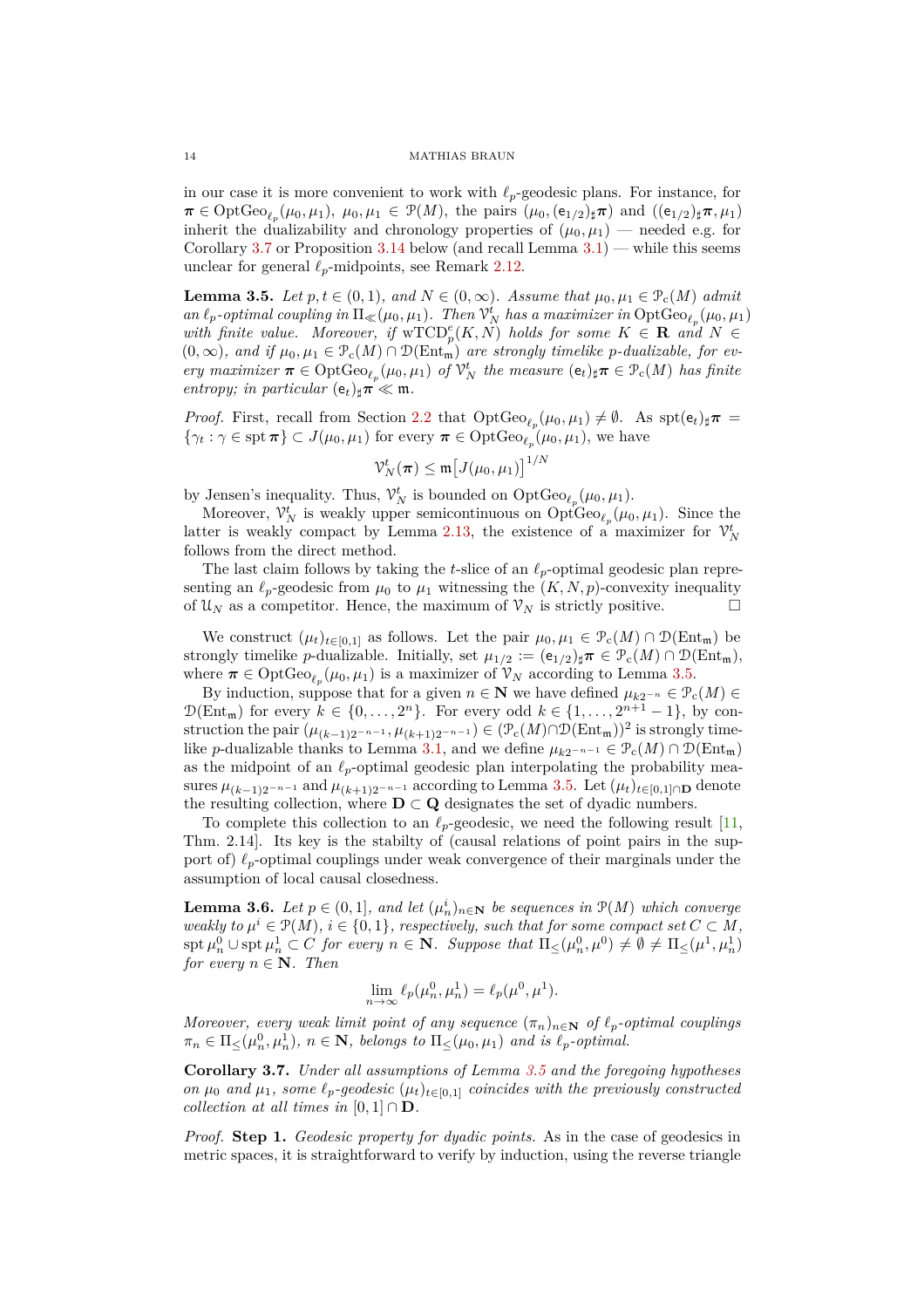inequality (2.2) for 
$$
\ell_p
$$
, that for every  $s, t \in [0, 1] \cap \mathbf{D}$  with  $s < t$ ,

$$
\ell_p(\mu_s, \mu_t) \ge (t - s) \ell_p(\mu_0, \mu_1). \tag{3.2}
$$

But this inequality is in fact an equality since

$$
\ell_p(\mu_0, \mu_1) \ge \ell_p(\mu_0, \mu_s) + \ell_p(\mu_s, \mu_t) + \ell_p(\mu_t, \mu_1)
$$
  
\n
$$
\ge [s + (t - s) + (1 - t)] \ell_p(\mu_0, \mu_1) = \ell_p(\mu_0, \mu_1).
$$

**Step 2.** *Completion.* Let  $t \in [0,1] \setminus \mathbf{D}$  and  $t_n := \lfloor t \cdot 2^n \rfloor 2^{-n} \in (0,t) \cap \mathbf{D}$ ,  $n \in \mathbf{N}$ . Clearly,  $(t_n)_{n \in \mathbb{N}}$  converges to *t* from below. Since  $\mu_{t_n}$  is supported in the compact set  $J(\mu_0, \mu_1)$  for every  $n \in \mathbb{N}$ , a nonrelabeled subsequence of  $(\mu_{t_n})_{n \in \mathbb{N}}$  converges weakly to some  $\mu_t \in \mathcal{P}(M)$  with support in  $J(\mu_0, \mu_1)$  by Prokhorov's theorem.

Note that  $\Pi_{\leq}(\mu_{t_n}, \mu_t) \neq \emptyset$  for every  $n \in \mathbb{N}$ . Indeed,  $\Pi_{\leq}(\mu_{t_n}, \mu_{t_m}) \neq \emptyset$  for every  $m \in \mathbb{N}$  with  $m > n$  by [\(3.2\)](#page-14-2). Fixing  $\pi_m \in \Pi_{\leq}(\mu_{t_n}, \mu_{t_m})$ ,  $m \in \mathbb{N}$ , by tightness of usual couplings [\[44,](#page-30-3) Lem. 4.4] a nonrelabeled subsequence of  $(\pi_m)_{m \in \mathbb{N}_{>n}}$  converges weakly to some  $\pi \in \Pi(\mu_{t_n}, \mu_t)$ . By local causal closedness of *M* and Portmanteau's theorem,  $\pi$  is concentrated on a closed subset of  $M^2_{\leq}$ , whence  $\pi \in \Pi_{\leq}(\mu_{t_n}, \mu_t)$ .

We now claim that the resulting curve  $(\mu_t)_{t \in [0,1]}$  is an  $\ell_p$ -geodesic from  $\mu_0$  to  $\mu_1$ . Let  $s, t \in [0,1] \setminus \mathbf{D}$  with  $s < t$ , and let  $(s_k)_{k \in \mathbf{N}}$  and  $(t_n)_{n \in \mathbf{N}}$  be their approximating sequences in  $[0,1] \cap \mathbf{D}$  as above. Let  $n \in \mathbf{N}$  be large enough so that  $s_k < s < t_n < t$ for every  $k \in \mathbb{N}$ . By the reverse triangle inequality  $(2.2)$  and  $(3.2)$ ,

$$
\ell_p(\mu_s, \mu_t) \ge \ell_p(\mu_s, \mu_{t_n}) + \ell_p(\mu_{t_n}, \mu_t)
$$
  
= 
$$
\lim_{k \to \infty} \ell_p(\mu_{s_k}, \mu_{t_n}) + \ell_p(\mu_{t_n}, \mu_t)
$$
  
= 
$$
(t_n - s) \ell_p(\mu_0, \mu_1) + \ell_p(\mu_{t_n}, \mu_t).
$$

Here, in the second line we have applied [Lemma](#page-13-2) 3.6, using that  $\Pi_{\leq}(\mu_{s_k}, \mu_s) \neq \emptyset \neq$  $\Pi_{\leq}(\mu_{t_n}, \mu_{t_n})$  for every *k* and *n* as above. Finally, letting  $n \to \infty$  in the previous inequality while using [Lemma](#page-13-2) 3.6 again, the claim follows as for  $(3.2)$ .

In the rest of this chapter, we fix some  $(\mu_t)_{t \in [0,1]}$  as provided by [Corollary](#page-13-1) 3.7 and refer to it as the *candidate* (but we may use the notation  $(\mu_t)_{t \in [0,1]}$  at other occasions as well, whenever convenient).

<span id="page-14-0"></span>3.3.  $(K, N, p)$ **-convexity inequality.** Now we start proving that the candidate  $(\mu_t)_{t \in [0,1]}$  is good according to [Definition](#page-2-2) 1.1: it has to obey the  $(K, N, p)$ -convexity inequality for  $\mathcal{U}_N$  defining wTCD<sup>*e*</sup><sub>*p*</sub>(*K, N*) for  $p \in (0,1)$ ,  $K \in \mathbf{R}$ , and  $N \in (0,\infty)$ , and  $\|\rho_t\|_{L^\infty(M,\mathfrak{m})}$  has to be uniformly bounded in  $t \in [0,1]$  subject to the decomposition  $\mu_t = \rho_t \mathfrak{m}$ . (Recall that  $\mu_t \in \mathcal{D}(\text{Ent}_{\mathfrak{m}})$  for every  $t \in [0,1]$  by [Lemma](#page-13-0) 3.5, weak lower semicontinuity of  $Ent_{m}$ , and Jensen's inequality.) We start with the former.

The subsequent identities taken from [\[36,](#page-29-8) Lem. 3.2] are crucial in the proof of the main [Proposition](#page-15-0) 3.10.

<span id="page-14-1"></span>**Lemma 3.8.** *Let K* ∈ **R** *and N* ∈ (0,∞)*, and let*  $t_1, t_2, t_3$  ∈ [0,1] *with*  $t_1 < t_2$  *as well as*  $\vartheta \geq 0$ *. Then* 

$$
\sigma_{K,N}^{((1-t_3)t_1+t_3t_2)}(\vartheta) = \sigma_{K,N}^{(1-t_3)}((t_2-t_1)\vartheta)\,\sigma_{K,N}^{(t_1)}(\vartheta) \n+ \sigma_{K,N}^{(t_3)}((t_2-t_1)\vartheta)\,\sigma_{K,N}^{(t_2)}(\vartheta), \n\sigma_{K,N}^{(1-(1-t_3)t_1-t_3t_2)}(\vartheta) = \sigma_{K,N}^{(1-t_3)}((t_2-t_1)\vartheta)\,\sigma_{K,N}^{(1-t_1)}(\vartheta) \n+ \sigma_{K,N}^{(t_3)}((t_2-t_1)\vartheta)\,\sigma_{K,N}^{(1-t_2)}(\vartheta).
$$

*Remark* 3.9*.* Recall that analogous formulas are not valid for the distortion coefficients used to set up the finite-dimensional CD condition for metric measure spaces [\[41,](#page-30-0) Def. 1.3]. Related to this, [Lemma](#page-14-1) 3.8 is the main reason for the local-to-global property of its reduced counterpart [\[6,](#page-28-4) Thm. 5.1].

<span id="page-14-2"></span>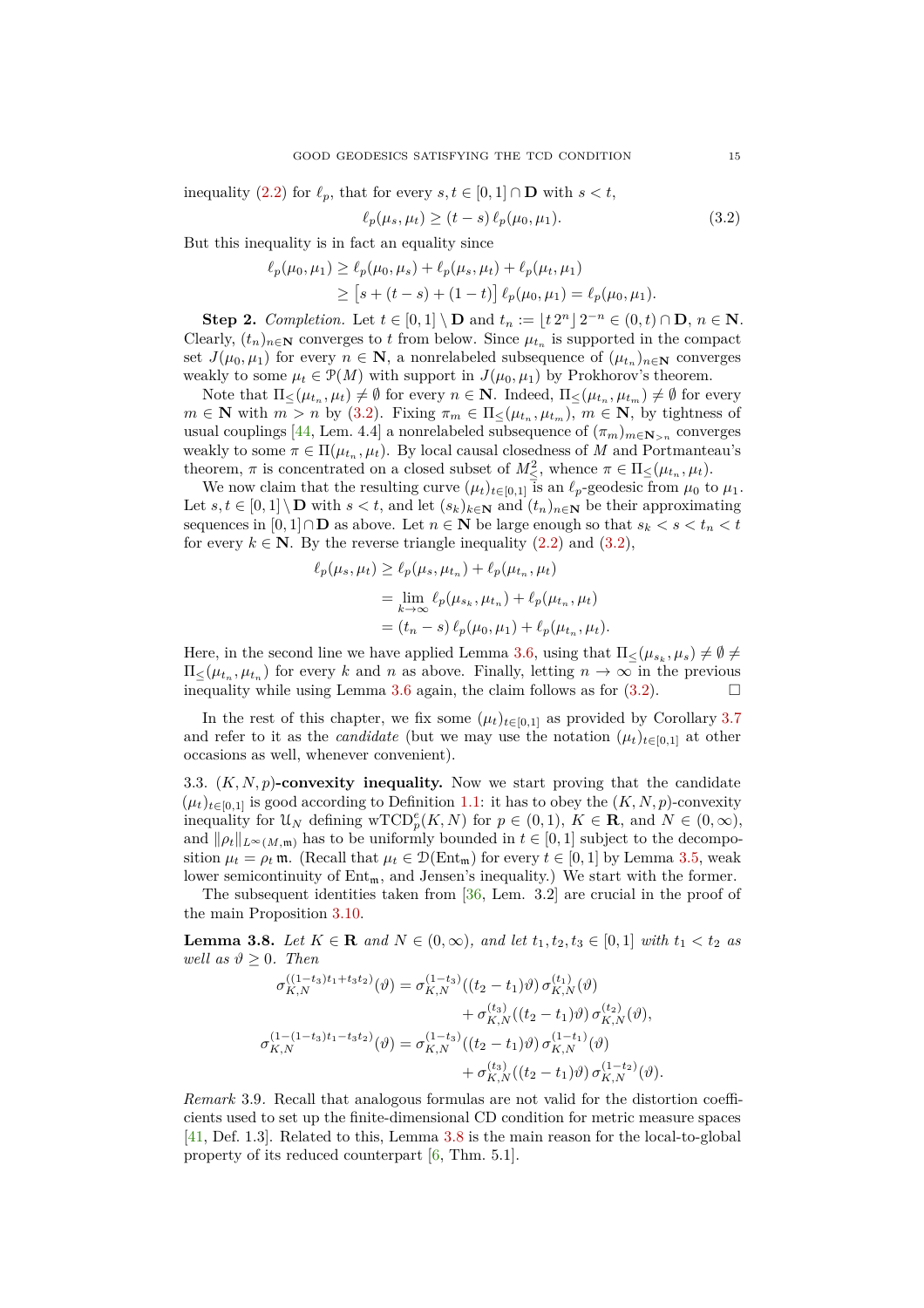<span id="page-15-0"></span>**Proposition 3.10.** *Assume*  $\mathrm{wTCD}_{p}^{e}(K, N)$  *for some*  $p \in (0, 1)$ *,*  $K \in \mathbb{R}$  *and N* ∈ (0, ∞)*.* Let  $(\mu_0, \mu_1)$  ∈  $\mathcal{P}_c(M) \cap \mathcal{D}(\text{Ent}_{m})$  *be strongly timelike p*-dualizable. Then *there exists some timelike p-dualizing coupling*  $\pi \in \Pi_{\ll}(\mu_0, \mu_1)$  *such that the candidate*  $(\mu_t)_{t \in [0,1]}$  *associated to*  $\mu_0$  *and*  $\mu_1$  *from [Section](#page-12-0) 3.2 obeys, for every*  $t \in [0,1]$ *,* 

$$
\mathcal{U}_N(\mu_t) \ge \sigma_{K,N}^{(1-t)}(T_{\pi}) \mathcal{U}_N(\mu_0) + \sigma_{K,N}^{(t)}(T_{\pi}) \mathcal{U}_N(\mu_1).
$$

*Proof.* We loosely follow [\[36,](#page-29-8) Sec. 3.1], but have to perform a subtle modification. The curvature-dimension condition in  $[36,$  Def. 1.1] might be different from its entropic counterpart for metric measure spaces which are not essentially nonbran-ching [\[15,](#page-29-3) Def. 3.1, Thm. 3.12], and the  $\text{TCD}_{p}^{e}(K, N)$  condition from [Definition](#page-10-1) 2.20 is formulated in the spirit of  $[15]$ . In particular, the  $\ell_p$ -geodesic and the  $\ell_p$ -optimal coupling of  $\mu_0$  and  $\mu_1$  therein have a priori nothing to do with each other, unlike [\[36,](#page-29-8) Def. 1.1]. We thus have to keep track of all couplings appearing in the TCD condition at every step of the dyadic construction from [Section](#page-12-0) 3.2.

This is done by a monotonicity argument by gradually selecting the plan with respect to which the  $L^2$ -norm of  $\tau$  is maximal if  $K < 0$  or minimal if  $K \geq 0$ , and a tightness argument justifying the final passage to the limit. For simplicity, let us assume that  $K < 0$ , the other case is treated analogously.

**Step 1.** *Approximate* (*K, N, p*)*-convexity inequality for dyadic times.* By maximality of  $\mathcal{V}_N$ , the wTCD<sup>e</sup><sub>p</sub>(*K, N*) condition, and [Lemma](#page-9-2) 2.13 there is an  $\ell_p$ -optimal coupling  $\pi_1 \in \Pi_{\ll}(\mu_0, \mu_1)$  such that

<span id="page-15-1"></span>
$$
\mathcal{U}_N(\mu_{1/2}) \ge \sigma_{K,N}^{(1/2)}(T_{\pi_1}) \mathcal{U}_N(\mu_0) + \sigma_{K,N}^{(1/2)}(T_{\pi_1}) \mathcal{U}_N(\mu_1).
$$

Now suppose that for every  $n \in \mathbb{N}$  there exists  $\pi_n \in \Pi_{\ll}(\mu_0, \mu_1)$  such that for every  $k \in \{1, ..., 2<sup>n</sup> - 1\}$ ,

$$
\mathcal{U}_N(\mu_{k2^{-n}}) \ge \sigma_{K,N}^{(1-k2^{-n})}(T_{\pi_n})\mathcal{U}_N(\mu_0) + \sigma_{K,N}^{(k2^{-n})}(T_{\pi_n})\mathcal{U}_N(\mu_1). \tag{3.3}
$$

Let  $k \in \{1, \ldots, 2^{n+1} - 1\}$  be an odd number. Arguing as above and noting that the ancestors  $\mu_{(k-1)2^{-n-1}}$  and  $\mu_{(k+1)2^{-n-1}}$  of  $\mu_{k2^{-n-1}}$  are strongly timelike *p*-dualizable, there is an  $\ell_p$ -optimal coupling  $\omega_{n+1}^k \in \Pi_{\ll}(\mu_{(k-1)2^{-n-1}}, \mu_{(k+1)2^{-n-1}})$  such that

$$
\mathcal{U}_{N}(\mu_{k2^{-n-1}}) \geq \sigma_{K,N}^{(1/2)}(T_{\omega_{n+1}^{k}}) \mathcal{U}_{N}(\mu_{(k-1)2^{-n-1}}) \n+ \sigma_{K,N}^{(1/2)}(T_{\omega_{n+1}^{k}}) \mathcal{U}_{N}(\mu_{(k+1)2^{-n-1}}) \n\geq \sigma_{K,N}^{(1/2)}(T_{\omega_{n+1}^{k}}) \sigma_{K,N}^{(1-(k-1)2^{-n-1})}(T_{\pi_{n}}) \mathcal{U}_{N}(\mu_{0}) \n+ \sigma_{K,N}^{(1/2)}(T_{\omega_{n+1}^{k}}) \sigma_{K,N}^{((k-1)2^{-n-1})}(T_{\pi_{n}}) \mathcal{U}_{N}(\mu_{1}) \n+ \sigma_{K,N}^{(1/2)}(T_{\omega_{n+1}^{k}}) \sigma_{K,N}^{(1-(k+1)2^{-n-1})}(T_{\pi_{n}}) \mathcal{U}_{N}(\mu_{0}) \n+ \sigma_{K,N}^{(1/2)}(T_{\omega_{n+1}^{k}}) \sigma_{K,N}^{((k+1)2^{-n-1})}(T_{\pi_{n}}) \mathcal{U}_{N}(\mu_{1}).
$$

In the second inequality, we have used our induction hypothesis. By [Corollary](#page-13-1) 3.7, [Lemma](#page-9-2)  $2.13$  and an argument as in the proof of  $[1, Thm. 2.11]$  we now construct a plan  $\alpha_{n+1}^k \in \text{OptGeo}_{\ell_p}(\mu_0, \mu_1)$ , which is henceforth fixed, with the property that  $(e_{(k-1)2^{-n-1}}, e_{(k+1)2^{-n-1}})_{\sharp}\alpha_{n+1}^{k} = \omega_{n+1}^{k}$ . We observe that  $\alpha_{n+1}^{k}$  is concentrated on timelike geodesics by [Remark](#page-8-3) 2.9.

Having at our disposal these  $\ell_p$ -optimal geodesic plans  $\alpha_{n+1}^k$  for every odd index  $k \in \{1, ..., 2^{n+1} - 1\}$ , employing that

$$
T_{\omega_{n+1}^k} = 2^{-n} T_{\pi_{n+1}^k}
$$

for  $\pi_{n+1}^k := (\mathsf{e}_0, \mathsf{e}_1)_\sharp \alpha_{n+1}^k$ , considering the  $\ell_p$ -optimal coupling

$$
\pi_{n+1} := \operatorname{argmax} \{ T_{\pi} : \pi \in \{ \pi_n, \pi_{n+1}^1, \dots, \pi_{n+1}^{2^{n+1}-1} \} \}
$$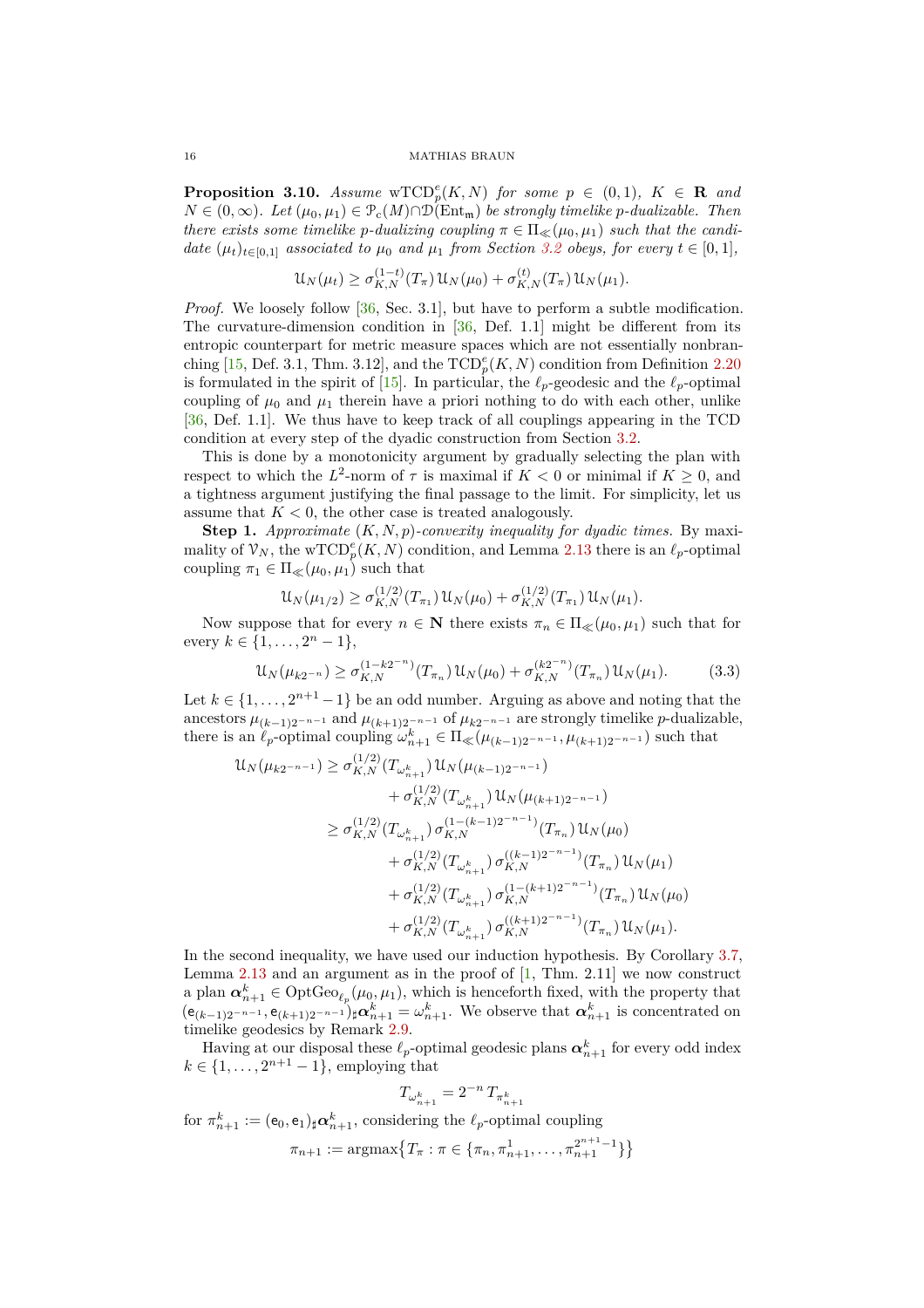of  $\mu_0$  and  $\mu_1$ , and using the nonincreasingness of the function  $\sigma_{K,N}^{(r)}(\vartheta)$  in  $\vartheta \ge 0$  for every  $r \in [0, 1]$ , from the above inequalities we obtain

$$
\mathcal{U}_{N}(\mu_{k2^{-n-1}}) \geq \sigma_{K,N}^{(1/2)}(2^{-n}T_{\pi_{n+1}})\sigma_{K,N}^{(1-(k-1)2^{-n-1})}(T_{\pi_{n+1}})\mathcal{U}_{N}(\mu_{0})
$$
  
+  $\sigma_{K,N}^{(1/2)}(2^{-n}T_{\pi_{n+1}})\sigma_{K,N}^{((k-1)2^{-n-1})}(T_{\pi_{n+1}})\mathcal{U}_{N}(\mu_{1})$   
+  $\sigma_{K,N}^{(1/2)}(2^{-n}T_{\pi_{n+1}})\sigma_{K,N}^{(1-(k+1)2^{-n-1})}(T_{\pi_{n+1}})\mathcal{U}_{N}(\mu_{0}).$   
+  $\sigma_{K,N}^{(1/2)}(2^{-n}T_{\pi_{n+1}})\sigma_{K,N}^{((k+1)2^{-n-1})}(T_{\pi_{n+1}})\mathcal{U}_{N}(\mu_{1})$   
=  $\sigma_{K,N}^{(1-k2^{-n-1})}(T_{\pi_{n+1}})\mathcal{U}_{N}(\mu_{0}) + \sigma_{K,N}^{(k2^{-n-1})}(T_{\pi_{n+1}})\mathcal{U}_{N}(\mu_{1}).$ 

In the last step, we have used [Lemma](#page-14-1) 3.8.

**Step 2.** *Construction of*  $\pi$  *and conclusion*. By induction, we have thus obtained a sequence  $(\pi_n)_{n\in\mathbb{N}}$  of  $\ell_p$ -optimal couplings of  $\mu_0$  and  $\mu_1$  such that  $\pi_n$  satisfies [\(3.3\)](#page-15-1) for every  $k \in \{1, \ldots, 2^n - 1\}$ ,  $n \in \mathbb{N}$ . Since spt  $\pi_n \subset \text{spt } \mu_0 \times \text{spt } \mu_1$  is compact for every  $n \in \mathbb{N}$ , Prokhorov's theorem, [Lemma](#page-13-2) 3.6 and strong timelike *p*-dualizability of  $\mu_0$  and  $\mu_1$  imply weak convergence of a nonrelabeled subsequence of  $(\pi_n)_{n\in\mathbb{N}}$ to an  $\ell_p$ -optimal coupling  $\pi \in \Pi_{\ll}(\mu_0, \mu_1)$ . Since  $\tau$  is continuous and bounded on spt  $\mu_0 \times$  spt  $\mu_1$ , we have  $T_{\pi_n} \to T_{\pi}$  as  $n \to \infty$ . Sending  $n \to \infty$  in the inequality for  $\mathfrak{U}_N$  from Step 1 and employing weak upper semicontinuity of  $\mathfrak{U}_N$  in the case  $t \in [0, 1] \setminus \mathbf{D}$  thus gives the desired inequality.

**Step 3.** Properties of  $\pi$ . By [Lemma](#page-13-2) 3.6,  $\pi$  constitutes an  $\ell_p$ -optimal coupling of  $\mu_0$  and  $\mu_1$ . As such, it is concentrated on  $M^2_{\ll}$  thanks to [Remark](#page-8-3) 2.9, whence it is timelike *p*-dualizing.

<span id="page-16-0"></span>3.4. **Uniform density bounds.** Now we show that the candidate  $(\mu_t)_{t\in[0,1]}$  from [Section](#page-12-0) 3.2 satisfies the desired  $L^{\infty}$ -bounds for its densities with respect to m. This requires some preliminary work culminating in [Proposition](#page-20-0) 3.16 below, where it turns out that maximizers of  $\mathcal{V}_N$  directly admit the correct density bounds.

3.4.1. *Spread of mass.* First, we examine how the wTCD condition spreads mass along appropriate  $\ell_p$ -geodesics. In view of [Proposition](#page-18-0) 3.14, [Corollary](#page-20-1) 3.15, and [Proposition](#page-20-0) 3.16 this is the key result which provides us with the critical threshold for the  $L^{\infty}$ -norm of  $\rho_t$  subject to the decomposition  $\mu_t = \rho_t \mathfrak{m}, t \in [0,1].$ 

<span id="page-16-1"></span>**Lemma 3.11.** *Let*  $(M, d, \mathfrak{m}, \ll, \leq, \tau)$  *be a* K-globally hyperbolic, regular measured *Lorentzian geodesic space satisfying*  $\mathrm{wTCD}_p^e(K, N)$  *for some*  $p \in (0, 1)$ *,*  $K \in \mathbb{R}$  *and*  $N \in (0,\infty)$ *. Suppose that*  $(\mu_0, \mu_1) = (\rho_0 \mathbf{m}, \rho_1 \mathbf{m}) \in \mathcal{P}_c^{\text{ac}}(M)^2$  *is strongly timelike p*-dualizable, and that  $\rho_0$ ,  $\rho_1 L^\infty(M, \mathfrak{m})$ ,  $i \in \{0, 1\}$ . Then there exists an  $\ell_p$ -geodesic  $(\mu_t)_{t \in [0,1]}$  *connecting*  $\mu_0$  *and*  $\mu_1$  *such that*  $\mu_t = \rho_t \mathfrak{m} \in \mathcal{D}(\text{Ent}_{\mathfrak{m}})$  *for every*  $t \in (0,1)$ *, and we have*

$$
\mathfrak{m}\big[\{\rho_{1/2}>0\}\big]\geq \mathrm{e}^{-D\sqrt{K^-N}/2}\,\max\big\{\|\rho_0\|_{L^\infty(M,\mathfrak{m})},\|\rho_1\|_{L^\infty(M,\mathfrak{m})}\big\}^{-1},
$$

 $where D := \sup \tau(\operatorname{spt} \mu_0 \times \operatorname{spt} \mu_1).$ 

*Proof.* First, note that  $\mu_0, \mu_1 \in \mathcal{D}(\text{Ent}_{\mathfrak{m}})$ . Moreover,  $\sup \tau(\text{spt } \mu_0 \times \text{spt } \mu_1) < \infty$ by X-global hyperbolicity. Lastly, as  $\mathrm{wTCD}_p^e(K,\infty)$  implies  $\mathrm{wTCD}_p^e(-K^-,\infty)$ , we may and will assume without restriction that  $K \leq 0$ .

Let  $\pi \in \Pi_{\ll}(\mu_0, \mu_1)$  be a timelike *p*-dualizing coupling for  $(\mu_0, \mu_1)$  and  $(\mu_t)_{t \in [0,1]}$ be an  $\ell_p$ -geodesic from  $\mu_0$  to  $\mu_1$  along which  $\mathcal{U}_N$  obeys the  $(K, N, p)$ -convexity pro-perty from [Definition](#page-10-1) 2.20. By [Lemma](#page-9-2) 2.13,  $(\mu_t)_{t \in [0,1]}$  is represented by some plan  $\pi \in \text{OptGeo}_{\ell_p}(\mu_0, \mu_1)$ . Since  $\text{spt } \mu_t = \{\gamma_t : \gamma \in \text{spt } \pi\} \subset J(\mu_0, \mu_1)$  is compact, the TCD-property implies that  $\mu_t \in \mathcal{D}(\text{Ent}_{\mathfrak{m}})$  for every given  $t \in (0,1)$ . Moreover,

$$
E := \{ \rho_{1/2} > 0 \}
$$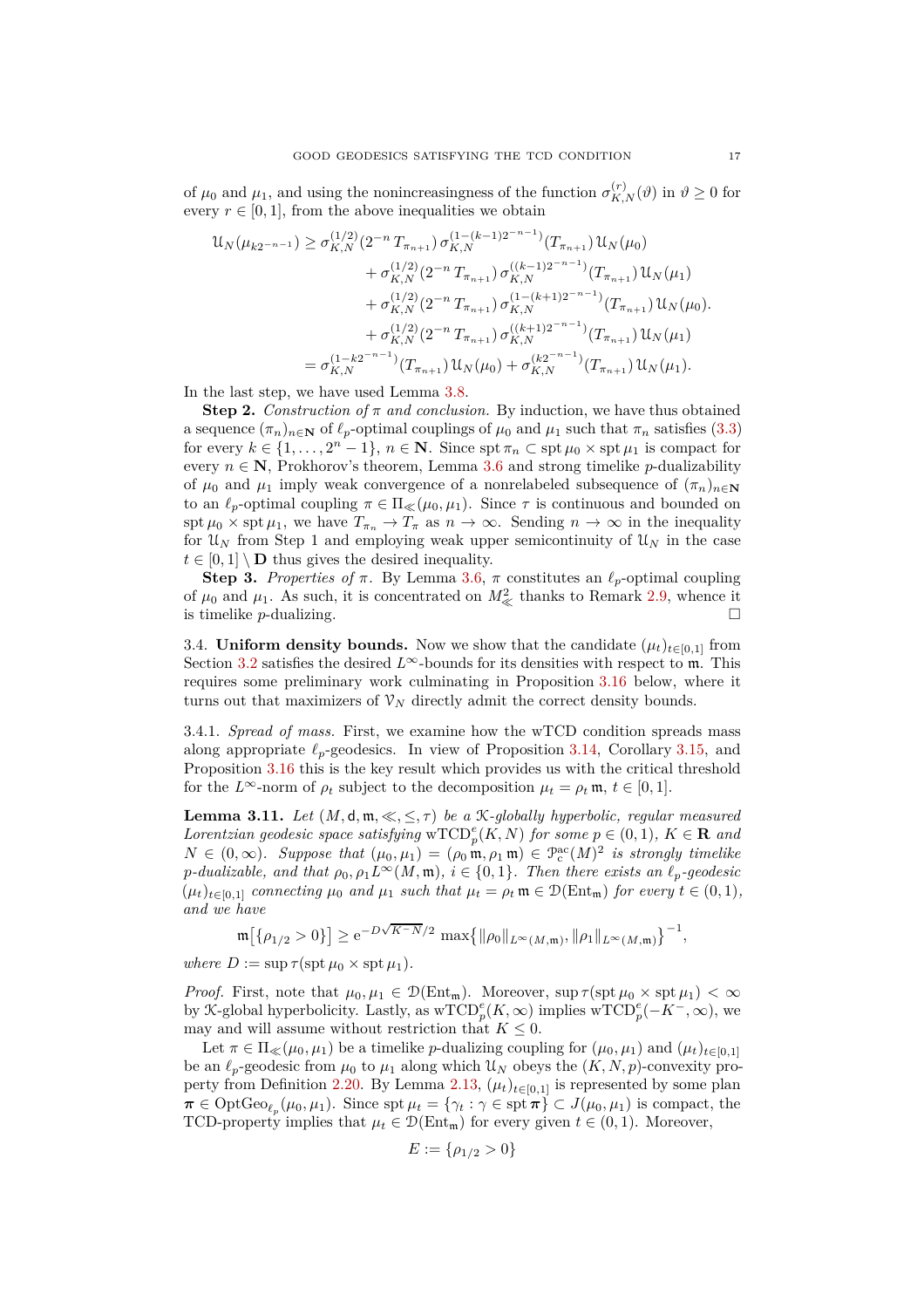is contained in a compact set, whence  $\mathfrak{m}[E] \in (0,\infty)$ . Set

$$
R := \max\bigl\{\|\rho_0\|_{L^\infty(M, \mathfrak{m})}, \|\rho_1\|_{L^\infty(M, \mathfrak{m})}\bigr\}
$$

and note that for every  $\vartheta \in [0,\infty)$  and every given  $t \in (0,1)$ , we have

$$
\sigma_{K,N}^{(t)}(\vartheta) \ge t e^{-(1-t)\vartheta \sqrt{-K/N}},
$$

see e.g. [\[10,](#page-28-7) Rem. 2.3]. Therefore

$$
\mathcal{U}_N(\mu_{1/2}) \ge \sigma_{K,N}^{(1/2)}(T_\pi) \mathcal{U}_N(\mu_0) + \sigma_{K,N}^{(1/2)}(T_\pi) \mathcal{U}_N(\mu_1)
$$
  
\n
$$
\ge \frac{1}{2} e^{-D\sqrt{-K/N}/2} \mathcal{U}_N(\mu_0) + \frac{1}{2} e^{-D\sqrt{-K/N}/2} \mathcal{U}_N(\mu_1)
$$
  
\n
$$
\ge e^{-D\sqrt{-K/N}/2} R^{-1/N}.
$$

Here we used that  $\pi$ -esssup  $\tau(M^2) \leq D$ . On the other hand,  $\mathcal{U}_N(\mu_{1/2}) \leq \mathfrak{m}[E]^{1/N}$ as in the proof of [Lemma](#page-13-0) 3.5. The claim follows.  $\Box$ 

*Remark* 3.12*.* Of course, the same reasoning yields

$$
\mathfrak{m}\big[\{\rho_t>0\}\big] \geq e^{-D\sqrt{K^-/N}} \, \max\big\{\|\rho_0\|_{L^\infty(M,\mathfrak{m})}, \|\rho_1\|_{L^\infty(M,\mathfrak{m})}\big\}^{-1}
$$

for every  $t \in (0,1)$  in the situation of [Lemma](#page-16-1) 3.11. Note that for  $t = 1/2$ , which is the relevant case in the sequel, [Lemma](#page-16-1) 3.11 provides a better constant, though.

3.4.2. *Mass excess functional.* Now we introduce the mass excess functional we deal with later especially in [Proposition](#page-18-0) 3.14, [Corollary](#page-20-1) 3.15, and [Proposition](#page-20-0) 3.16. It measures how much its input deviates from satisfying our density requirements for a good geodesic. Given  $c \geq 0$  as well as  $t \in (0,1)$ , define  $\mathcal{F}_c : \mathcal{P}(M) \to [0,1]$  by

$$
\mathcal{F}_c(\mu) := \|(\rho - c)^+\|_{L^1(M, \mathfrak{m})} + \mu_{\perp}[M] \tag{3.4}
$$

subject to the decomposition  $\mu = \rho \mathfrak{m} + \mu_{\perp}$ , and  $\mathcal{E}_c^t$ :  $\mathcal{P}(\mathrm{C}([0,1];M)) \to [0,1]$  by

$$
\mathcal{E}_c^t(\boldsymbol{\pi}):=\mathcal{F}_c((\mathsf{e}_t)_\sharp \boldsymbol{\pi}).
$$

Except for [Section](#page-27-0) 4.3 below, we mostly work with the functional

<span id="page-17-3"></span><span id="page-17-2"></span><span id="page-17-1"></span>
$$
\mathcal{E}_c := \mathcal{E}_c^{1/2}.\tag{3.5}
$$

<span id="page-17-0"></span>**Lemma 3.13.** Let  $(M, d, \ll, \leq, \tau)$  be a K-globally hyperbolic, regular Lorentzian *geodesic space, and let*  $p \in (0,1]$ ,  $t \in (0,1)$ *, as well as*  $c \geq 0$ *. Suppose that*  $\mu_0, \mu_1 \in \mathcal{P}_c(M)$  *admit an*  $\ell_p$ *-optimal coupling in*  $\Pi_<(\mu_0, \mu_1)$ *, and that all*  $\ell_p$ *-optimal couplings are chronological. Then*  $\varepsilon_c^t$  *has a minimizer in*  $OptGeo_{\ell_p}(\mu_0, \mu_1)$ *.* 

*Proof.* Since  $J(\mu_0, \mu_1)$  is compact, the functional  $\mathcal{F}_c$  is weakly lower semicontinuous on  $\mathcal{P}(J(\mu_0, \mu_1))$ , cf. e.g. [\[44,](#page-30-3) Thm. 30.6] or [\[37,](#page-29-9) Lem. 3.6]. Hence,  $\mathcal{E}_c^t$  is weakly lower semicontinuous on  $\mathrm{OptGeo}_{\ell_p}(\mu_0, \mu_1)$ . The claim follows as for [Lemma](#page-13-0) 3.5.

3.4.3.  $L^{\infty}$ *-bounds for minimizers of*  $\mathcal{E}_c$ *.* In this section, we study the minimal values of  $\mathcal{E}_c$  for all real c no smaller than the critial threshold

$$
\text{thr} := \mathbf{e}^{D\sqrt{K-N}/2} \, \max\{ \|\rho_0\|_{L^\infty(M,\mathfrak{m})}, \|\rho_1\|_{L^\infty(M,\mathfrak{m})} \},\tag{3.6}
$$

where  $D := \sup \tau(\operatorname{spt} \mu_0 \times \operatorname{spt} \mu_1)$  for every  $\mu_0, \mu_1 \in \mathcal{P}_c(M)$  as hypothesized in [Theorem](#page-2-0) 1.2 (recall [Lemma](#page-16-1) 3.11). In fact, in this case it turns out that the minimal value of  $\mathcal{E}_c$  is always 0. To prove this, we first go strictly above the threshold in [Proposition](#page-18-0) 3.14, which is where most of the work has to be done. [Corollary](#page-20-1) 3.15 establishes the analogous result for the precise threshold thr.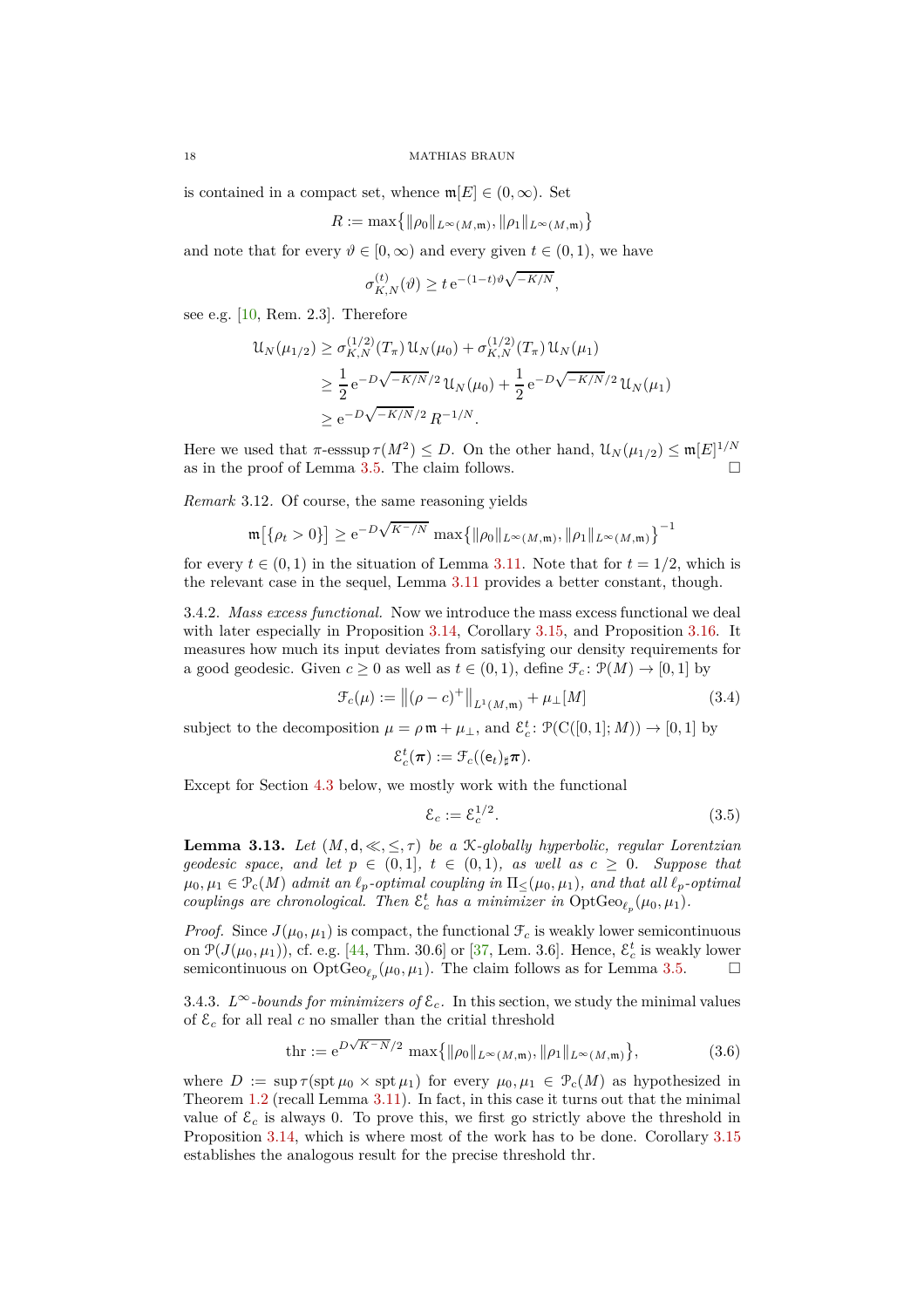<span id="page-18-0"></span>**Proposition 3.14.** *Suppose* wTCD<sup>e</sup><sub>p</sub>(K, N) *for some*  $p \in (0,1)$ *,*  $K \in \mathbb{R}$  *and*  $N \in$  $(0, \infty)$ *. Let*  $(\mu_0, \mu_1) = (\rho_0 \mathfrak{m}, \rho_1 \mathfrak{m}) \in \mathfrak{P}_c^{\text{ac}}(M)^2$  be strongly timelike p-dualizable, and *assume that*  $\rho_0, \rho_1 \in L^\infty(M, \mathfrak{m})$ *. Finally, let*  $c > \text{thr}$ *. Then* 

$$
\min \mathcal{E}_c(\mathrm{OptGeo}_{\ell_p}(\mu_0, \mu_1)) = 0.
$$

*Proof.* We roughly follow the strategy of the proof of [\[37,](#page-29-9) Prop. 3.11], up to several modifications required since we work entirely with *ℓp*-optimal geodesic plans and not with  $\ell_p$ -intermediate points. We argue by contradiction. Suppose that

<span id="page-18-1"></span>
$$
\min \mathcal{E}_c(\mathrm{OptGeo}_{\ell_p}(\mu_0, \mu_1)) > 0.
$$

Let  $\text{Min}_c \subset \text{OptGeo}_{\ell_p}(\mu_0, \mu_1)$  be the set of minimizers of  $\mathcal{E}_c$  on  $\text{OptGeo}_{\ell_p}(\mu_0, \mu_1)$ , which is nonempty by [Lemma](#page-17-0) 3.13. Since all midpoints of elements of  $\text{Min}_c$  have support in the compact set  $J(\mu_0, \mu_1)$ , there exists  $\pi \in \text{Min}_c$  such that

$$
\mathfrak{m}\big[\{\rho_{\nu} > c\}\big] \ge \frac{\text{thr}^{1/4}}{c^{1/4}} \sup\{\mathfrak{m}\big[\{\rho_{\omega} > c\}\big] : \sigma \in \text{Min}_c\} \tag{3.7}
$$

subject to the decompositions  $\nu = \rho_\nu \mathfrak{m} + \nu_\perp$  and  $\omega = \rho_\omega \mathfrak{m} + \omega_\perp$ , employing the abbreviations  $\nu := (e_{1/2})_{\sharp} \pi$  and  $\omega := (e_{1/2})_{\sharp} \sigma$ .

In the sequel, our strategy is to shuffle around mass from  $\pi$  which contributes towards the positivity of  $\mathcal{E}_c(\pi)$  to build an  $\ell_p$ -optimal geodesic plan from  $\mu_0$  to  $\mu_1$ with less energy. That way, we will arrive at a contradiction.

**Step 1.** *Detection of the set of midpoints with large density.* We will first assume that  $\mathfrak{m}[\{\rho_\nu > c\}] > 0$ , in which case the supremum on the r.h.s. of [\(3.7\)](#page-18-1) is strictly positive. Fix  $\delta > 0$  such that

$$
\mathfrak{m}[\{\rho_{\nu} > c + \delta\}] \ge \frac{\text{thr}^{1/2}}{c^{1/2}} \mathfrak{m}[\{\rho_{\nu} > c\}].
$$
 (3.8)

Henceforth using the abbreviations

<span id="page-18-3"></span>
$$
A := \{ \rho_{\nu} > c \},
$$
  
\n
$$
A_{\delta} := \{ \rho_{\nu} > c + \delta \},
$$
  
\n
$$
G_{\delta} := (e_{1/2})^{-1} (A_{\delta}),
$$

we define  $\kappa_0, \kappa_1 \in \mathcal{P}_c(M)$  by

$$
\kappa_0 := \nu[A_\delta]^{-1} (\mathbf{e}_0)_\sharp [\pi \mathsf{L} G_\delta],
$$
  

$$
\kappa_1 := \nu[A_\delta]^{-1} (\mathbf{e}_1)_\sharp [\pi \mathsf{L} G_\delta].
$$

In other words, we take the portion of curves in spt  $\pi$  which hits  $A_{\delta}$  at time 1/2 and both trace it back to spt  $\mu_0$  and follow it forward to spt  $\mu_1$ , up to normalization. It is straightforward to verify that  $\kappa_i \ll m$ , and that the density of  $\kappa_i$  with respect to m is m-essentially bounded,  $i \in \{0, 1\}$ . Lastly,  $(\kappa_0, \kappa_1)$  is (strongly, by restriction) timelike *p*-dualizable by  $\pi := \nu[A_\delta]^{-1}$  (e<sub>0</sub>, e<sub>1</sub>)<sub>‡</sub>[ $\pi \sqcup G_\delta$ ] ∈  $\mathcal{P}(M^2)$ . Indeed,  $\pi$  constitutes a coupling of  $\kappa_0$  and  $\kappa_1$  which is supported on  $M^2_{\ll}$  by [Remark](#page-8-3) 2.9. As  $\kappa_0$ and  $\kappa_1$  are compactly supported, the claim thus follows from [\[11,](#page-29-13) Rem. 2.20].

**Step 2.** *Construction of a new geodesic.* By Step 1, [Lemma](#page-16-1) 3.11 and [Lemma](#page-9-2) 2.13, and as  $\sup \tau(\text{spt } \kappa_0 \times \text{spt } \kappa_1) \leq D$ , there exists  $\beta \in \text{OptGeo}_{\ell_p}(\kappa_0, \kappa_1)$  representing an  $\ell_p$ -geodesic from  $\kappa_0$  to  $\kappa_1$  such that

<span id="page-18-2"></span>
$$
\mathfrak{m}[\{\rho > 0\}] \ge \frac{1}{\text{thr}}\tag{3.9}
$$

subject to the decomposition  $(e_{1/2})_{\sharp}\beta = \rho \mathfrak{m}$ . Set

$$
\alpha := \pi \mathsf{L} \left( \mathrm{TGeo}^*(M) \setminus G_\delta \right) + \frac{c}{c+\delta} \pi \mathsf{L} \, G_\delta + \frac{\delta}{c+\delta} \, \nu[A_\delta] \, \beta.
$$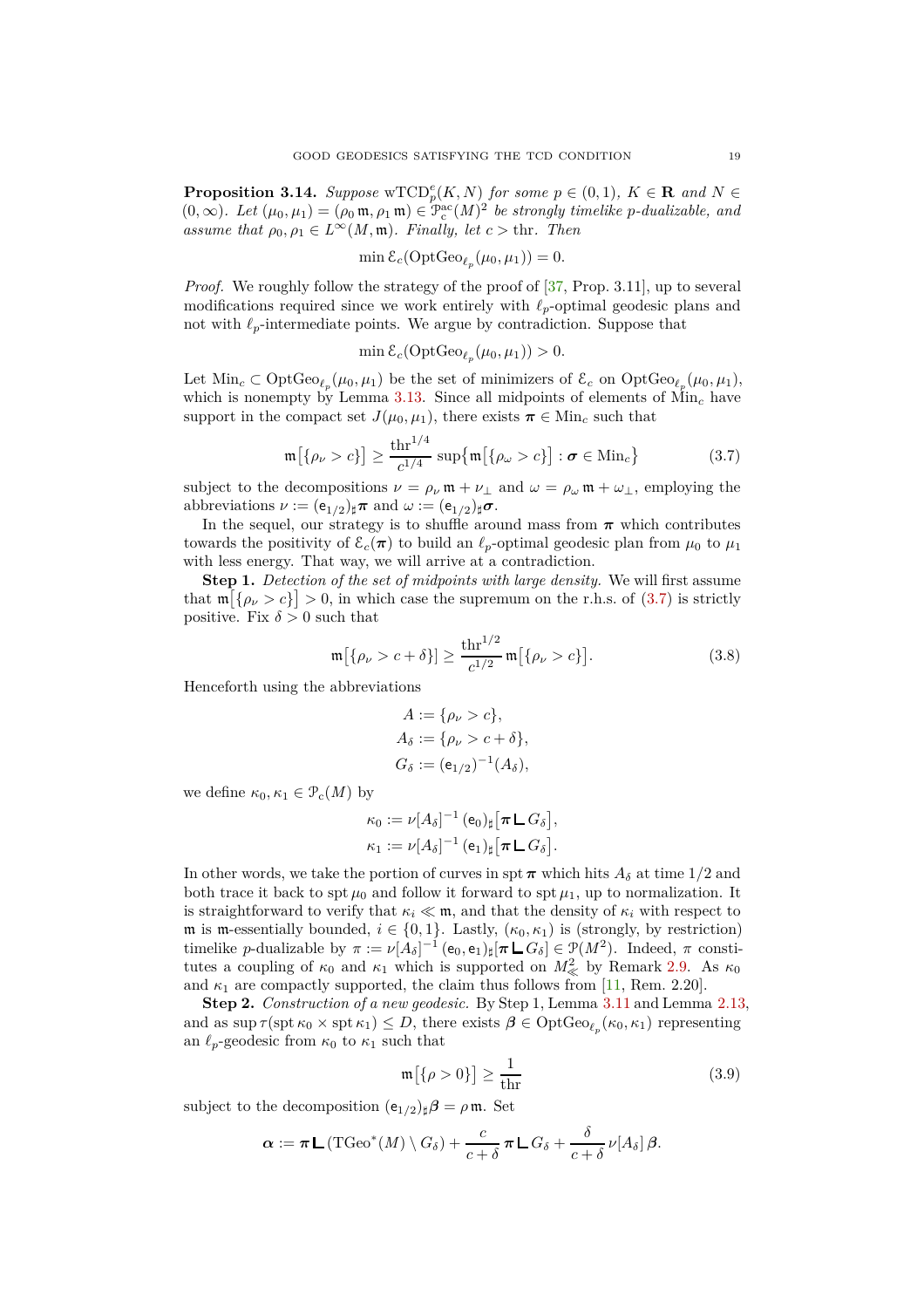We verify that  $\alpha \in \text{OptGeo}_{\ell_p}(\mu_0, \mu_1)$ . Clearly,  $\alpha$  is supported on  $\text{TGeo}^*(M)$ , and  $(e_0, e_1)_\sharp \alpha$  is a coupling of  $\mu_0$  and  $\mu_1$ . We claim that the latter is in fact  $\ell_p$ -optimal. To demonstrate this, we first note that

$$
\int_{M^2} \tau^p d(e_0, e_1)_{\sharp} \alpha = \int_{\text{TCee}^*(M)} \tau^p \circ (e_0, e_1) d\alpha
$$
\n
$$
= \int_{\text{TCee}^*(M) \backslash G_{\delta}} \tau^p \circ (e_0, e_1) d\pi + \frac{c}{c + \delta} \int_{\text{TCee}^*(M) \cap G_{\delta}} \tau^p \circ (e_0, e_1) d\pi
$$
\n
$$
+ \frac{\delta}{c + \delta} \nu[A_{\delta}] \int_{\text{TCee}^*(M)} \tau^p \circ (e_0, e_1) d\beta
$$
\n
$$
= \int_{\text{TCee}^*(M)} \tau^p \circ (e_0, e_1) d\pi - \frac{\delta}{c + \delta} \int_{\text{TCee}^*(M) \cap G_{\delta}} \tau^p \circ (e_0, e_1) d\pi
$$
\n
$$
+ \frac{\delta}{c + \delta} \nu[A_{\delta}] \int_{\text{TCee}^*(M)} \tau^p \circ (e_0, e_1) d\beta
$$
\n
$$
= \ell_p^p(\mu_0, \mu_1) - \frac{\delta}{c + \delta} \int_{M^2} \tau^p d(e_0, e_1)_{\sharp} [\pi \mathsf{L} \, G_{\delta}]
$$
\n
$$
+ \frac{\delta}{c + \delta} \nu[A_{\delta}] \, \ell_p^p(\kappa_0, \kappa_1).
$$

In the last step, we have used that  $\pi \in \text{OptGeo}_{\ell_p}(\mu_0, \mu_1)$  and  $\beta \in \text{OptGeo}_{\ell_p}(\kappa_0, \kappa_1)$ . Now note that  $\pi \mathsf{L} G_{\delta} \leq \pi$ , and given that  $\pi \in \text{OptGeo}_{\ell_p}(\mu_0, \mu_1)$ , by [Lemma](#page-9-2) 2.13  $\nu[A_\delta]^{-1}$  *π*  $\Box G_\delta$  constitutes an  $\ell_p$ -optimal geodesic plan interpolating its marginals. The latter are precisely  $\kappa_0$  and  $\kappa_1$ , whence

$$
\int_{M^2} \tau^p \, d(e_0, e_1)_\sharp \left[\pi \, \mathsf{L} \, G_\delta\right] = \nu[A_\delta] \, \ell_p^p(\kappa_0, \kappa_1),
$$

which proves the  $\ell_p$ -optimality of  $(e_0, e_1)_\sharp \alpha$ .

Showing that  $((e_t)_\sharp \alpha)_{t \in [0,1]}$  is an  $\ell_p$ -geodesic is now done by using the reverse triangle inequality [\(2.2\)](#page-7-2) and arguing as for [Corollary](#page-13-1) 3.7.

**Step 3.** *Energy excess of*  $\alpha$ . We decompose  $\theta = \rho_{\theta} \mathfrak{m} + \theta_{\perp}$ , where  $\theta := (e_{1/2})_{\sharp} \alpha$ , and compute

$$
\mathcal{E}_c(\pi) - \mathcal{E}_c(\alpha) = \int_M (\rho_\nu - c)^+ \, \mathrm{d}\mathfrak{m} + \nu_\perp [M] - \int_M (\rho_\theta - c)^+ \, \mathrm{d}\mathfrak{m} - \theta_\perp [M]
$$
\n
$$
= \int_M \left[ (\rho_\nu - c)^+ - \left[ \rho_\nu + \frac{\delta}{c + \delta} \nu [A_\delta] \rho - c \right]^+ \right] \, \mathrm{d}\mathfrak{m}
$$
\n
$$
+ \int_{A_\delta} \left[ (\rho_\nu - c)^+ - \left[ \frac{c}{c + \delta} \rho_\nu + \frac{\delta}{c + \delta} \nu [A_\delta] \rho - c \right]^+ \right] \, \mathrm{d}\mathfrak{m}
$$
\n
$$
= \int_{M \setminus A_\delta} \left[ (\rho_\nu - c)^+ - \left[ \rho_\nu + \frac{\delta}{c + \delta} \nu [A_\delta] \rho - c \right]^+ \right] \, \mathrm{d}\mathfrak{m}
$$
\n
$$
+ \frac{\delta}{c + \delta} \int_{A_\delta} \left[ \rho_\nu - \nu [A_\delta] \rho \right] \, \mathrm{d}\mathfrak{m}
$$
\n
$$
= \int_{M \setminus A_\delta} \left[ (\rho_\nu - c)^+ - \left[ \rho_\nu + \frac{\delta}{c + \delta} \nu [A_\delta] \rho - c \right]^+ \right] \, \mathrm{d}\mathfrak{m}
$$
\n
$$
+ \frac{\delta}{c + \delta} \nu [A_\delta] \int_{M \setminus A_\delta} \rho \, \mathrm{d}\mathfrak{m}
$$
\n
$$
= \int_{B_1} (c - \rho) \, \mathrm{d}\mathfrak{m} + \frac{\delta}{c + \delta} \nu [A_\delta] \int_{B_2} \rho \, \mathrm{d}\mathfrak{m}
$$
\n
$$
= \int_{\{\rho < c\}} \min \Big\{ c - \rho, \frac{\delta}{c + \delta} \nu [A_\delta] \rho \Big\} \, \mathrm{d}\mathfrak{m},
$$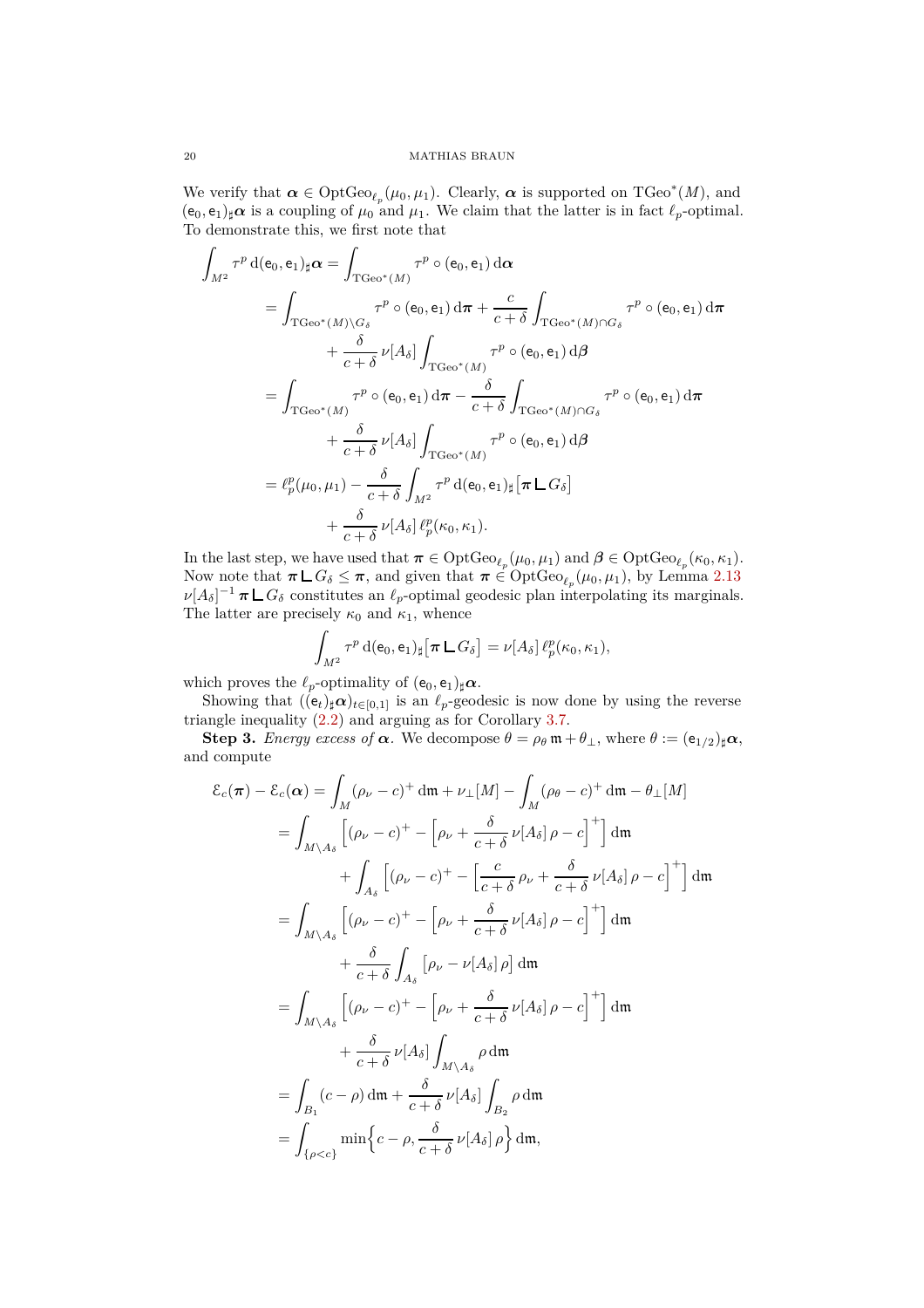where we abbreviate

$$
B_1 := \left\{ \rho_\nu < c \le \rho_\nu + \frac{\delta}{c + \delta} \nu[A_\delta] \rho \right\},
$$
\n
$$
B_2 := \left\{ \rho_\nu + \frac{\delta}{c + \delta} \nu[A_\delta] \rho < c \right\}.
$$

Now we consider the event

<span id="page-20-2"></span>
$$
E:=\{\rho>0\}.
$$

Since  $\pi$  minimizes  $\mathcal{E}_c$ , the last integral must vanish identically, whence

$$
\mathfrak{m}\big[\{\rho < c\} \cap E\big] = 0\tag{3.10}
$$

and  $\alpha \in \text{Min}_c$ . On the other hand,  $\rho_\theta > c$  on  $\{\rho \ge c\} \cap E$ . Combining [\(3.10\)](#page-20-2), [\(3.9\)](#page-18-2), [\(3.8\)](#page-18-3) and [\(3.7\)](#page-18-1) therefore gives

$$
\begin{aligned} \mathfrak{m}\big[\{\rho_\theta > c\}\big] &\geq \mathfrak{m}\big[\{\rho \geq c\} \cap E\big] = \mathfrak{m}[E] \geq \frac{\nu[A_\delta]}{\text{thr}} \geq \frac{c}{\text{thr}} \mathfrak{m}[A_\delta] \\ &\geq \frac{c^{1/2}}{\text{thr}^{1/2}} \mathfrak{m}[A] \geq \frac{c^{1/4}}{\text{thr}^{1/4}} \sup \big\{\mathfrak{m}\big[\{\rho_\omega > c\}\big] : \sigma \in \text{Min}_c\big\}, \end{aligned}
$$

which yields the desired contradiction.

**Step 4.** *Treatise of the singular part.* In the remaining case  $\mathfrak{m} \left[ \{ \rho_{\nu} > c \} \right] = 0$ , the measure *ν* has a nontrivial singular part with respect to **m** since  $\mathcal{E}_c(\pi) > 0$ . Analogously to above, we can shuffle this singular portion to the  $\beta$ -part of the  $\ell_p$ geodesic  $\alpha$  constructed in Step 2 using [\(3.9\)](#page-18-2) and giving  $\mathcal{E}_c(\alpha) < \mathcal{E}_c(\pi)$ , which leads to a contradiction.

<span id="page-20-1"></span>**Corollary 3.15.** *Under the same assumptions as in [Proposition](#page-18-0) 3.14,*

 $\min \mathcal{E}_{\text{thr}}(\text{OptGeo}_{\ell_p}(\mu_0, \mu_1)) = 0.$ 

*Proof.* By [Proposition](#page-18-0) 3.14, we get that that for every  $n \in \mathbb{N}$ ,

$$
\begin{aligned}\n\min \mathcal{E}_{\text{thr}}(\text{OptGeo}_{\ell_p}(\mu_0, \mu_1)) \\
&\leq \min \mathcal{E}_{\text{thr}+2^{-n}}(\text{OptGeo}_{\ell_p}(\mu_0, \mu_1)) + 2^{-n} \mathfrak{m} \big[ J(\mu_0, \mu_1) \big] \\
&= 2^{-n} \mathfrak{m} \big[ J(\mu_0, \mu_1) \big].\n\end{aligned}
$$

The r.h.s. converges to zero as  $n \to \infty$  by compactness of  $J(\mu_0, \mu_1)$ .

3.4.4. *Maximizers of*  $\mathcal{V}_N$  *have zero excess.* For the subsequent main result of this section, recall the definitions  $(3.1)$  of  $\mathcal{V}_N$  and  $(3.6)$  of thr, respectively.

<span id="page-20-0"></span>**Proposition 3.16.** *Suppose* wTCD<sup>e</sup><sub>p</sub>(K, N) for some  $p \in (0,1)$ ,  $K \in \mathbb{R}$ , and  $N \in (0, \infty)$ . Let  $(\mu_0, \mu_1) = (\rho_0 \mathfrak{m}, \rho_1 \mathfrak{m}) \in \mathfrak{P}_c^{\rm ac}(M)^2$  be strongly timelike *p*-dualizable, *and assume that*  $\rho_0, \rho_1 \in L^\infty(M, \mathfrak{m})$ *. Then* 

 $\mathcal{E}_{\text{thr}}(\boldsymbol{\pi}) = 0$ 

*for every maximizer*  $\boldsymbol{\pi} \in \mathrm{OptGeo}_{\ell_p}(\mu_0, \mu_1)$  *of*  $\mathcal{V}_N$ *.* 

*Proof.* As for [Proposition](#page-18-0) 3.14, our ansatz is a contradiction argument, i.e. we assume the existence of a maximizer  $\boldsymbol{\pi} \in \mathrm{OptGeo}_{\ell_p}(\mu_0, \mu_1)$  with

$$
\mathcal{E}_{\mathrm{thr}}(\pi)>0.
$$

Our proof follows the one of [\[36,](#page-29-8) Prop. 3.5] and for [Proposition](#page-18-0) 3.14.

**Step 1.** *Detection of the set of midpoints with large density.* We recall from [Lemma](#page-13-0) 3.5 that by the hypothesized wTCD condition and since all  $\ell_p$ -geodesics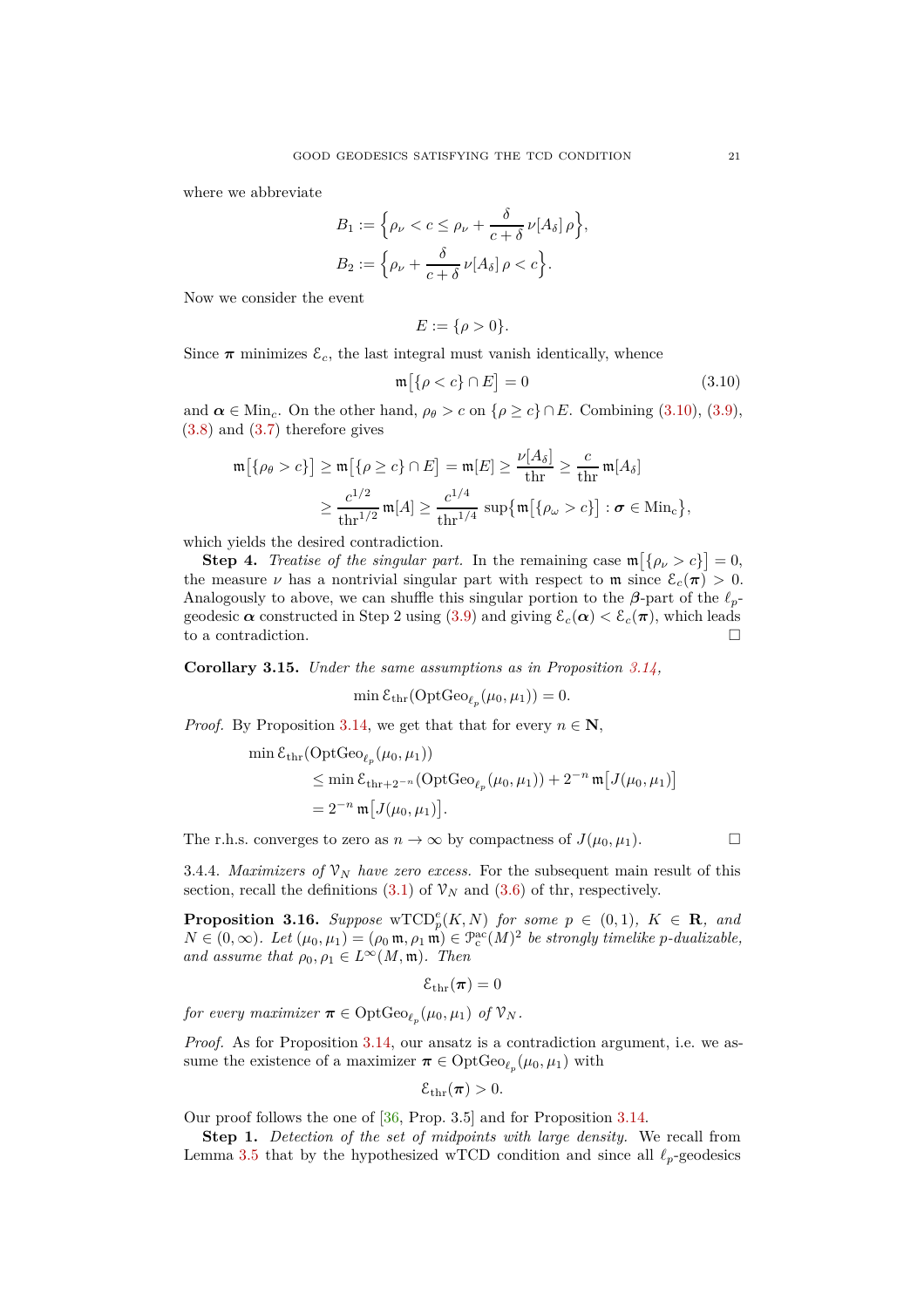from  $\mu_0$  to  $\mu_1$  have support in the compact set  $J(\mu_0, \mu_1)$ , we must have  $\mathcal{V}_N(\pi) > 0$ . In particular,  $\nu := (e_{1/2})_{\sharp} \pi \ll m$ . Now let  $\eta > 0$  such that

$$
\mathfrak{m}\big[\{\rho_\nu > \text{thr} + \eta\}\big] \ge \mathfrak{m}\big[\{\rho_\nu > \text{thr} + 2\eta\}\big] > 0
$$

subject to the decomposition  $\nu = \rho_{\nu} \mathfrak{m}$ , and define

 $\mathbf{1}$ 

$$
c_1 := \frac{4}{\eta} \mathfrak{m} \big[ \{ \rho_\nu > \text{thr} + \eta \} \big] - \frac{4}{\eta} \mathfrak{m} \big[ \{ \rho_\nu > \text{thr} + 2\eta \} \big].
$$

Given any  $\phi \in (0, \eta/3)$  there exists  $\delta \in (\eta, 2\eta)$  such that

$$
\mathfrak{m}[A_{\delta}] < \mathfrak{m}[A'_{\delta}] + c_1 \phi,
$$

where we have defined

$$
A_{\delta} := \{ \rho_{\nu} > \text{thr} + \delta \},
$$
  

$$
A'_{\delta} := \{ \rho_{\nu} > \text{thr} + \delta - 3\phi \}.
$$

**Step 2.** *Construction of a new geodesic.* Let  $\kappa_0, \kappa_1 \in \mathcal{P}_c(M)$  be defined as in Step 1 of the proof of [Proposition](#page-18-0) 3.14. Using [Corollary](#page-20-1) 3.15, there exists  $\beta \in \mathrm{OptGeo}_{\ell_p}(\mu_0, \mu_1)$  such that

$$
\|\rho\|_{L^\infty(M,\mathfrak{m})}\leq \frac{\text{thr}}{\nu[A_\delta]}
$$

subject to the decomposition  $(e_{1/2})_{\sharp}\beta = \rho \mathfrak{m}$ . Setting  $G_{\delta} := (e_{1/2})^{-1}(A_{\delta})$ , define  $\boldsymbol{\alpha} \in \mathrm{OptGeo}_{\ell_p}(\mu_0, \mu_1)$  through

$$
\alpha := \pi \mathsf{L} \left( \mathrm{TGeo}^*(M) \setminus G_\delta \right) + \frac{\mathrm{thr} + \delta - \phi}{\mathrm{thr} + \delta} \pi \mathsf{L} G_\delta + \frac{\phi}{\mathrm{thr} + \delta} \nu[A_\delta] \beta.
$$

**Step 3.** *Energy excess of*  $\alpha$ . We decompose  $\theta = \rho_{\theta} \mathfrak{m} + \theta_{\perp}$ , where  $\theta := (e_{1/2})_{\sharp} \alpha$ , and let  $\rho$  denote the density of  $(e_{1/2})_{\sharp}\beta$  with respect to m. Then the subsequent estimates are readily verified.

• On  $A_\delta$ , we have

$$
\rho_{\theta} \leq \frac{\text{thr} + \delta - \phi}{\text{thr} + \delta} \rho_{\nu} + \frac{\phi}{\text{thr} + \delta} \nu[A_{\delta}] \rho_{\theta} \leq \frac{(\text{thr} + \delta - \phi)\rho_{\nu} + \text{thr} \phi}{\text{thr} + \delta}
$$
  

$$
\leq \rho_{\nu} + \frac{(\text{thr} - \rho_{\nu})\phi}{\text{thr} + \delta} < \rho - \frac{\delta\phi}{\text{thr} + \delta},
$$
  

$$
\rho_{\theta} \geq \frac{\text{thr} + \delta - \phi}{\text{thr} + \delta} \rho_{\nu} > \text{thr} + \delta - \phi.
$$

• On  $A'_{\delta} \setminus A_{\delta}$ , we have

$$
\rho_{\theta} \leq \rho_{\nu} + \frac{\phi}{\text{thr} + \delta} \, \nu[A_{\delta}] \, \rho \leq \rho_{\nu} + \frac{\text{thr} \, \phi}{\text{thr} + \delta} < \text{thr} + \delta + \phi.
$$

• On  $M \setminus A'_{\delta}$ , we have

$$
\rho_{\theta} \le \rho_{\nu} + \frac{\phi}{\text{thr} + \delta} \, \nu[A_{\delta}] \, \rho \le \text{thr} + \delta - 3\phi + \frac{\text{thr}\,\phi}{\text{thr} + \delta} \le \text{thr} + \delta - 2\phi.
$$

Moreover, we define and estimate the mass differences

$$
\kappa_{A_{\delta}} := \int_{A_{\delta}} (\rho_{\nu} - \rho_{\theta}) \, \mathrm{d}\mathfrak{m} \ge c_2 \, \phi,
$$
  

$$
\kappa_{A'_{\delta} \setminus A_{\delta}} := \int_{A'_{\delta} \setminus A_{\delta}} (\rho_{\theta} - \rho_{\nu}) \, \mathrm{d}\mathfrak{m} < c_1 \, \phi^2,
$$
  

$$
\kappa_{M \setminus A'_{\delta}} := \int_{M \setminus A'_{\delta}} (\rho_{\theta} - \rho_{\nu}) \, \mathrm{d}\mathfrak{m},
$$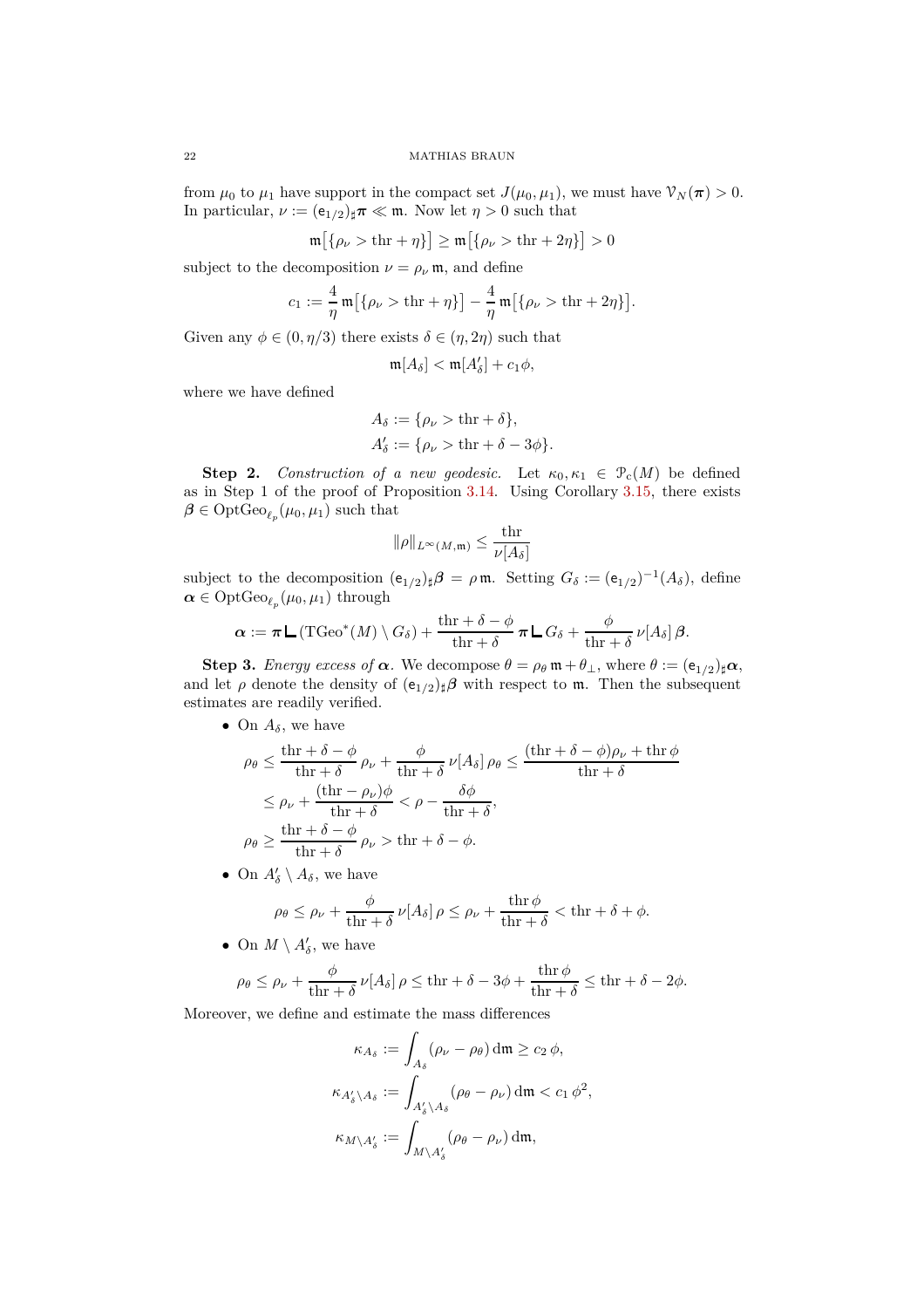where  $c_2 := \delta \frac{m[A_\delta]}{(\text{thr} + \delta)}$ . Approximating Ent<sub>m</sub> by a Rényi-type entropy [\[40,](#page-29-0) Lem. 4.1] and with analogous computations as for [\[36,](#page-29-8) Prop. 3.5], for every  $\varepsilon > 0$ there exists  $N_{\varepsilon} \geq N$  such that

$$
\begin{split} \operatorname{Ent}_{\mathfrak{m}}(\theta) - \operatorname{Ent}_{\mathfrak{m}}(\nu) &\leq \varepsilon - N_{\varepsilon} \int_{M} \rho_{\theta}^{1-1/N_{\varepsilon}} \operatorname{d}\mathfrak{m} + N_{\varepsilon} \int_{M} \rho_{\nu}^{1-1/N_{\varepsilon}} \operatorname{d}\mathfrak{m} \\ &\leq \varepsilon + N_{\varepsilon} \int_{A_{\delta}} \rho_{\theta}^{-1/N_{\varepsilon}} \left( \rho_{\nu} - \rho_{\theta} \right) \operatorname{d}\mathfrak{m} + N_{\varepsilon} \int_{M \setminus A_{\delta}'} \rho_{\theta}^{-1/N_{\varepsilon}} \left( \rho_{\nu} - \rho_{\theta} \right) \operatorname{d}\mathfrak{m} \\ &\quad + N_{\varepsilon} \int_{A_{\delta}^{\prime} \setminus A_{\delta}} \rho_{\theta}^{-1/N_{\varepsilon}} \left( \rho_{\nu} - \rho_{\theta} \right) \operatorname{d}\mathfrak{m} \\ &\leq \varepsilon + N_{\varepsilon} \kappa_{A_{\delta}} \left( \operatorname{thr} + \delta - \phi \right)^{-1/N_{\varepsilon}} - N_{\varepsilon} \kappa_{M \setminus A_{\delta}^{\prime}} \left( \operatorname{thr} + \delta - 2\phi \right)^{-1/N_{\varepsilon}} \\ &\quad - N_{\varepsilon} \kappa_{A_{\delta}^{\prime} \setminus A_{\delta}} \left( \operatorname{thr} + \delta + \phi \right)^{-1/N_{\varepsilon}} \\ &\leq N_{\varepsilon} \kappa_{A_{\delta}} \left[ \left( \operatorname{thr} + \delta - \phi \right)^{-1/N_{\varepsilon}} - \left( \operatorname{thr} + \delta - 2\phi \right)^{-1/N_{\varepsilon}} \right] \\ &\quad + N_{\varepsilon} \kappa_{A_{\delta}^{\prime} \setminus A_{\delta}} \left[ \left( \operatorname{thr} + \delta - 2\phi \right)^{-1/N_{\varepsilon}} - \left( \operatorname{thr} + \delta + \phi \right)^{-1/N_{\varepsilon}} \right] \\ &\leq \varepsilon - \frac{c_2 - c_1 \phi}{\left( \operatorname{thr} + \delta - 2\phi \right)} \phi^2 + c_2
$$

Here  $c_3 > 0$  is some constant independent of  $\varepsilon$ , and the last inequality is computed as in the proof of [\[36,](#page-29-8) Prop. 3.5]. Choosing  $\varepsilon$  and  $\phi$  small enough, the r.h.s. becomes strictly negative. Therefore  $\mathcal{V}_N(\alpha) > \mathcal{V}_N(\pi)$ , which is the desired contradiction.  $\Box$ 

The following consequence thus terminates the *proof* of [Theorem](#page-2-0) 1.2.

**Corollary 3.17.** *Retain the assumptions and the notation from [Proposition](#page-20-0) 3.16. Then the candidate*  $(\mu_t)_{t \in [0,1]}$  *constructed in [Section](#page-12-0) 3.2 satisfies, for every*  $t \in [0,1]$ *,*  $\mu_t = \rho_t \mathfrak{m} \in \mathcal{D}(\text{Ent}_{\mathfrak{m}})$  *as well as* 

$$
\|\rho_t\|_{L^{\infty}(M,{\mathfrak m})}\leq {\rm e}^{D\sqrt{K-N}/2}\, \max\bigl\{\|\rho_0\|_{L^{\infty}(M,{\mathfrak m})}, \|\rho_1\|_{L^{\infty}(M,{\mathfrak m})}\bigr\}.
$$

<span id="page-22-1"></span>*Remark* 3.18*.* Minor modifications of the above arguments lead to a TCD version of [Theorem](#page-2-0) 1.2. Namely, let us first define  $\mu, \nu \in \mathcal{P}(M)$  to be in *strict p-timelike order*,  $p \in (0, 1)$ , if all  $\ell_p$ -optimal couplings of  $\mu$  and  $\nu$  are concentrated on  $M^2_{\ll}$ . By [Remark](#page-8-3) 2.9, this property is weaker than strong timelike *p*-dualizability and thus includes the important case when  $\operatorname{spt} \mu \times \operatorname{spt} \nu \subset M^2_{\ll}$ . As for [Lemma](#page-11-2) 3.1, we see that this property is preserved along  $\ell_p$ -geodesics from  $\mu$  to  $\nu$ .

Therefore, an analogue of [Theorem](#page-2-0) 1.2 holds when assuming that  $\text{TCD}_{p}^{e}(K, N)$ instead of  $\mathrm{wTCD}_p^e(K, N)$  therein, and that — instead of being strongly timelike *p*-dualizable —  $\mu_0$  and  $\mu_1$  are in strict *p*-timelike order.

*Remark* 3.19*.* Similar arguments as ours above give the existence of good geodesics for arbitrary metric measure spaces obeying  $CD<sup>e</sup>(K, N)$ . While in the essentially nonbranching case, this partly follows from  $[37, Thm. 1.2]$  by  $[15, Thm. 3.12]$ , we are not aware of such a general result for the *entropic* CD condition.

# 4. Variations of the main result

<span id="page-22-0"></span>Finally, we discuss various extensions of [Theorem](#page-2-0) 1.2. In all cases, the proof of [Theorem](#page-2-0) 1.2 can then mostly be adopted to the respective situation up to some details which we highlight below.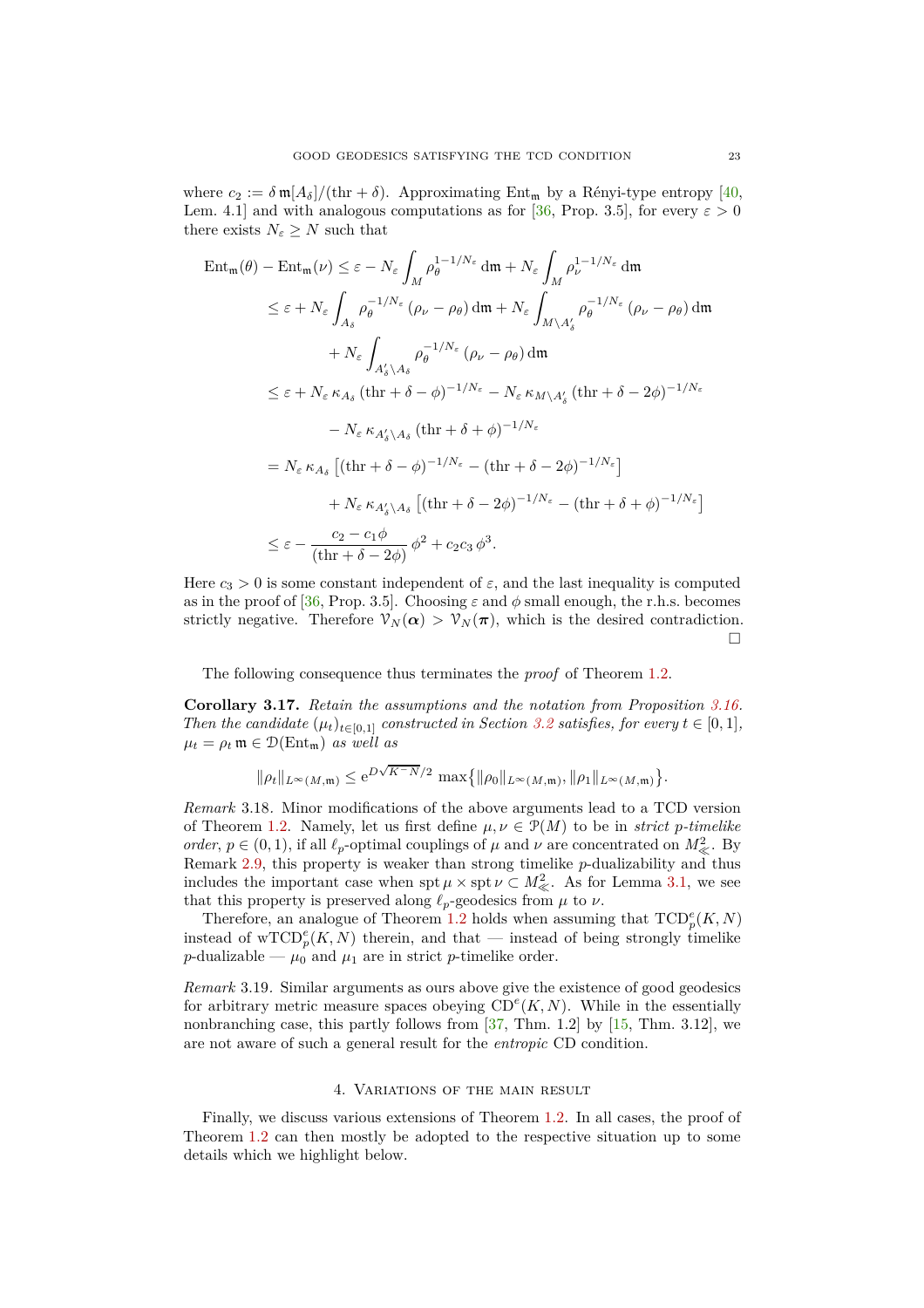<span id="page-23-0"></span>4.1. **The infinite-dimensional case.** The following is a Lorentzian analogue of Sturm's  $CD(K, \infty)$  condition for metric measure spaces [\[40,](#page-29-0) Def. 4.5] (see also [\[28\]](#page-29-1)); the counterpart of [Theorem](#page-25-0) 4.7 for metric measure spaces is due to  $[36, Thm. 1.3]$ whose strategy we loosely follow.

<span id="page-23-1"></span>**Definition 4.1.** *A measured Lorentzian pre-length space*  $(M, d, m, \ll, \leq, \tau)$  *is termed to obey the* weak timelike curvature-dimension condition wTCD<sub>p</sub>( $K, \infty$ ) *for*  $p \in$ (0*,* 1) and  $K \in \mathbf{R}$  if for every strongly timelike p-dualizable pair  $(\mu_0, \mu_1) \in (\mathcal{P}_c(M) \cap$  $D(\text{Ent}_{\mathfrak{m}}))^2$ , there exists a timelike *p*-dualizing coupling  $\pi \in \Pi_{\ll}(\mu_0, \mu_1)$  and an  $\ell_p$ *geodesic*  $(\mu_t)_{t \in [0,1]}$  *such that, for every*  $t \in [0,1]$ *,* 

$$
Ent_{\mathfrak{m}}(\mu_t) \le (1-t) Ent_{\mathfrak{m}}(\mu_0) + t Ent_{\mathfrak{m}}(\mu_1) - \frac{K}{2} t (1-t) T_{\pi}^2.
$$

<span id="page-23-2"></span>*Remark* 4.2. In an evident way, one may define the  $\text{TCD}_p(K,\infty)$  condition as an infinite-dimensional analogue of  $\text{TCD}_p^e(K, N)$ . Taking [Remark](#page-22-1) 3.18 into account, similar results as those presented below for  $\text{wTCD}_p(K,\infty)$  hold for this curvaturedimension condition as well, up to minor modifications.

Before turning to the main [Theorem](#page-25-0) 4.7 of this section, independently of it we examine elementary properties of the  $wTCD_p(K,\infty)$  condition just introduced. The reader may directly go over to [Subsection](#page-25-1) 4.1.2 at first reading.

4.1.1. *Properties of* wTCD<sub>p</sub>( $K, \infty$ ). It is clear that wTCD<sub>p</sub>( $K, \infty$ ) has analogous consistency and scaling properties as its finite-dimensional Lorentzian counterpart [\[11,](#page-29-13) Lem. 3.10]. Moreover, as already indicated in [Remark](#page-23-2) 4.2 it can be regarded as an "infinite-dimensional" analogue of the wTCD condition from [Definition](#page-10-1) 2.20 by the following result.

**Proposition 4.3.** *The condition*  $\mathrm{wTCD}_p^e(K, N)$  *implies*  $\mathrm{wTCD}_p(K, \infty)$  *for every*  $p \in (0,1)$  *and every*  $K \in \mathbf{R}$ *.* 

*Proof.* We follow the argument for [\[15,](#page-29-3) Lem. 2.12]. By nestedness of the weak timelike curvature-dimension condition [\[11,](#page-29-13) Lem. 3.10], given any strongly timelike *p*-dualizable pair  $(\mu_0, \mu_1) \in (\mathcal{P}_c(M) \cap \mathcal{D}(Ent_m))^2$ , there is exists timelike *p*-dualizing  $\pi \in \Pi_{\ll}(\mu_0, \mu_1)$  and a  $\mathcal{D}(\text{Ent}_{\mathfrak{m}})$ -valued  $\ell_p$ -geodesic  $(\mu_t)_{t \in [0,1]}$  from  $\mu_0$  to  $\mu_1$  such that, for every  $N' \geq N$ , we have

$$
\mathcal{U}_{N'}(\mu_t) \ge \sigma_{K,N'}^{(1-t)}(T_\pi) \mathcal{U}_{N'}(\mu_0) + \sigma_{K,N'}^{(t)}(T_\pi) \mathcal{U}_{N'}(\mu_1). \tag{4.1}
$$

Note that  $\pi$  and  $(\mu_t)_{t \in [0,1]}$  can be chosen independently of N'. Using that

<span id="page-23-3"></span>
$$
\sigma_{K,N'}^{(t)}(\vartheta) = t - \frac{K}{6N'}(t^3 - t) \vartheta^2 + o((N')^{-1}),
$$
  

$$
\mathfrak{U}_{N'}(\mu) = 1 - \frac{1}{N'} \operatorname{Ent}_{m}(\mu) + o((N')^{-1})
$$

for every  $\mu \in \mathcal{D}(\text{Ent}_{m})$  as  $N' \to \infty$ , the claim follows by subtracting 1 at both sides of (4.1), multiplying the resulting inequality by  $N'$ , and letting  $N' \to \infty$ . of [\(4.1\)](#page-23-3), multiplying the resulting inequality by  $N'$ , and letting  $N' \to \infty$ .

Lastly, we derive volume growth estimates for  $\tau$ -shells following [\[40,](#page-29-0) Thm. 4.26]. As in [\[11,](#page-29-13) Sec. 3.1], define the open  $\tau$ -ball of radius  $R > 0$  centered at  $o \in M$  by

$$
\mathsf{B}^{\tau}(o, R) := \{ x \in I^+(o) \cup \{ o \} : \tau(o, x) < R \}.
$$

Since  $B^{\tau}(o, R)$  has typically infinite volume, only localizations with respect to  $\tau$ star-shaped sets lead to meaningful estimates. Here, we term a set  $E \subset I^+(o) \cup \{o\}$ *τ*-star-shaped with respect to *o* if for every  $x \in E$ , every geodesic  $\gamma : [0, 1] \to M$ with  $\gamma_0 = o$  and  $\gamma_1 = x$ , and every  $t \in (0, 1)$ , we have  $\gamma_t \in E$ .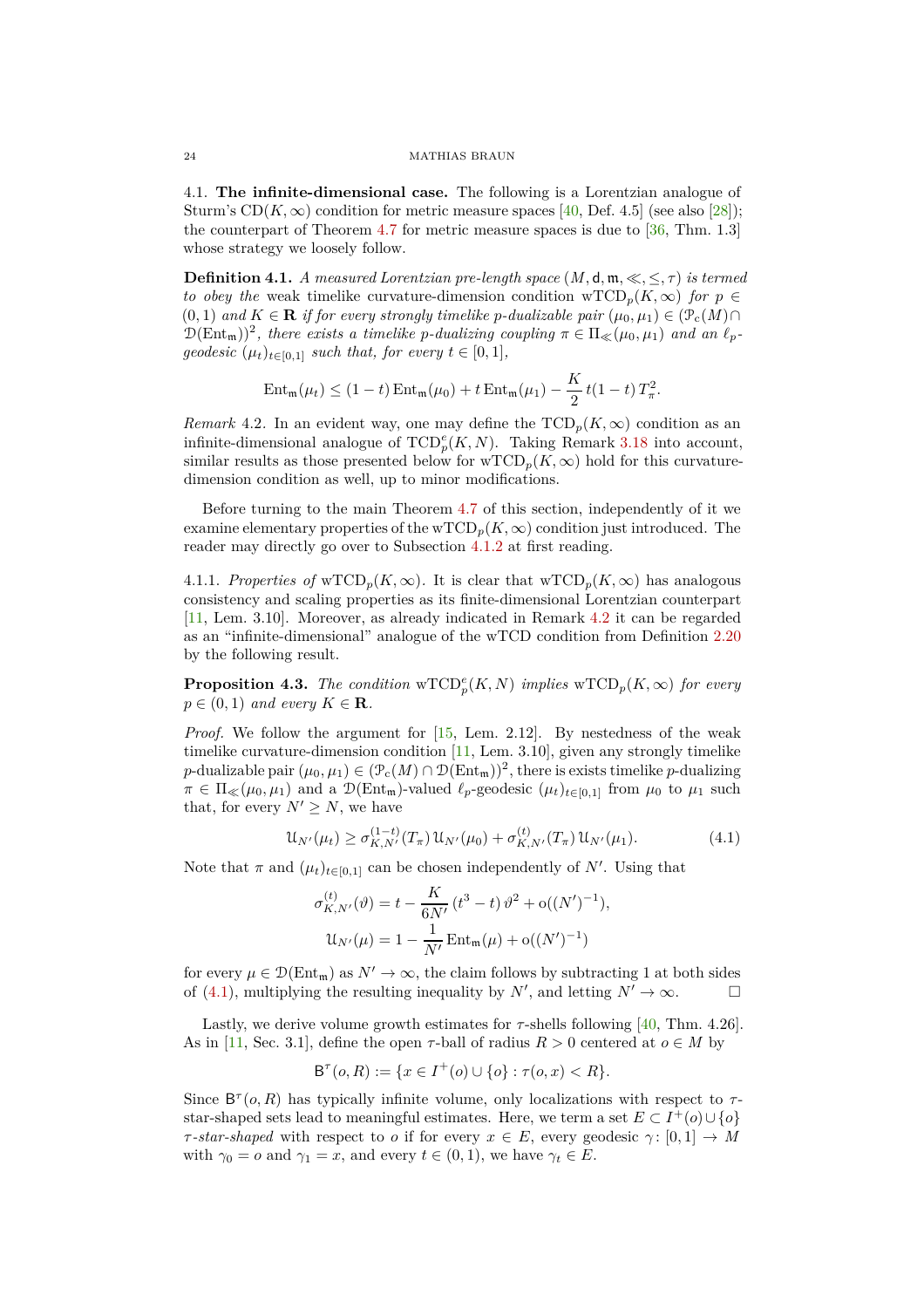Now let  $o \in M$ , and let  $E \subset I^+(o) \cup \{o\}$  be compact and  $\tau$ -star-shaped with respect to *o*. Given  $R > 0$  and  $\varepsilon \in (0, R]$ , define

$$
\mathsf{S}^{\tau}(o,R,\varepsilon):=\bar{\mathsf{B}}^{\tau}(o,R)\setminus \mathsf{B}^{\tau}(o,R-\varepsilon)
$$

as well as the quantities

$$
v_R := \mathfrak{m}\big[\bar{B}^{\tau}(o, R) \cap E\big],
$$
  

$$
v_{R,\varepsilon} := \mathfrak{m}\big[S^{\tau}(o, R, \varepsilon) \cap E\big].
$$

<span id="page-24-2"></span>**Lemma 4.4.** *Assume*  $\text{wTCD}_p(K, \infty)$  *for some*  $p \in (0, 1)$  *and*  $K \in \mathbb{R}$ *, and let o and E as hypothesized above. Let*  $\varepsilon, r, R > 0$  *such that*  $r \leq R - 3\varepsilon$ *, and let*  $\delta \in (0, r]$ *. Then for every*  $t \in (0,1)$ *, if*  $K > 0$  *we have* 

$$
v_{R,\varepsilon} \le v_{r,\delta} \left[ \frac{v_{r+2\varepsilon+t(R-r-2\varepsilon),2\varepsilon+\delta}}{v_{r,\delta}} \right]^{1/t} e^{-K(1-t)(R-r-2\varepsilon)^2/2},
$$

*while in the case*  $K \leq 0$ *,* 

$$
v_{R,\varepsilon} \le v_{r,\delta} \left[ \frac{v_{r+2\varepsilon + t(R-r-2\varepsilon),2\varepsilon + \delta}}{v_{r,\delta}} \right]^{1/t} e^{-K(1-t)(R-r+\delta)^2/2}.
$$

*Proof.* **Step 1.** *Preliminary inequalities.* We first establish upper and lower bounds for the quantity  $\tau(x, y)$ , where  $x \in S^{\tau}(o, r, \delta)$  and  $y \in S^{\tau}(o, R, \varepsilon)$ . By the reverse triangle inequality  $(2.1)$ , we obtain

$$
\tau(x, y) \le \tau(o, y) - \tau(o, x) \le R - r + \delta. \tag{4.2}
$$

To obtain a lower bound for  $\tau(x, y)$ , let  $\gamma: [0, 1] \to M$  be a timelike geodesic which satisfies  $\gamma_0 = o$  and  $\gamma_1 \in \partial \overline{B}^{\tau} (o, R - 3\varepsilon/2)$ . Then we have  $\gamma_t \in \partial \overline{B}^{\tau} (o, r + \varepsilon/2)$  for  $t := (r + \varepsilon/2)(R - 3\varepsilon/2)^{-1}$  which, again thanks to [\(2.1\)](#page-5-1), implies

$$
\tau(x, y) \ge \tau(x, \gamma_t) + \tau(\gamma_t, \gamma_1) + \tau(\gamma_1, y) \ge \tau(\gamma_t, \gamma_1) = R - r - 2\varepsilon. \tag{4.3}
$$

**Step 2.** *Invoking the* wTCD *condition.* We consider the distributions

<span id="page-24-1"></span><span id="page-24-0"></span>
$$
\mu_0 := \mathbf{v}_{r,\delta}^{-1} 1_{\mathsf{S}^\tau(o,r,\delta) \cap E} \mathfrak{m},
$$
  

$$
\mu_1 := \mathbf{v}_{R,\varepsilon}^{-1} 1_{\mathsf{S}^\tau(o,R,\varepsilon) \cap E} \mathfrak{m}.
$$

It is clear that  $\mu_0, \mu_1 \in \mathcal{P}_c(M) \cap \mathcal{D}(\text{Ent}_{m})$  with

$$
\operatorname{Ent}_{\mathfrak{m}}(\mu_0) = -\log v_{r,\delta},
$$
  

$$
\operatorname{Ent}_{\mathfrak{m}}(\mu_1) = -\log v_{R,\varepsilon}.
$$

Furthermore, since  $\text{spt } \mu_0 \times \text{spt } \mu_1 \subset M^2_{\ll}$  the pair  $(\mu_0, \mu_1)$  is strongly *p*-dualizable by [Example](#page-8-5) 2.10. Let  $(\mu_t)_{t \in [0,1]}$  be an  $\ell_p$ -geodesic and  $\pi \in \Pi_{\ll}(\mu_0, \mu_1)$  be a timelike *p*-dualizing coupling, respectively, witnessing the semiconvexity inequality for  $Ent_{m}$ defining wTCD<sub>*p*</sub>( $K$ ,  $\infty$ ). By [Lemma](#page-9-2) 2.13, some  $\pi \in \text{OptGeo}_{\ell_p}(\mu_0, \mu_1)$  represents  $(\mu_t)_{t \in [0,1]}$ . Similarly as in Step 1, we obtain, for  $\pi$ -a.e.  $\gamma \in \text{TGeo}^*(M)$ ,

$$
\tau(o, \gamma_t) \ge \tau(o, \gamma_0) + \tau(\gamma_0, \gamma_t) \ge r - \delta + t(R - r - 2\varepsilon),
$$
  

$$
\tau(o, \gamma_t) \le \tau(o, \gamma_1) - \tau(\gamma_t, \gamma_1) \le r + 2\varepsilon + t(R - r - 2\varepsilon).
$$

This gives  $\operatorname{spt} \mu_t \subset \mathsf{S}^\tau(o, r + 2\varepsilon + t(R - r - 2\varepsilon), 2\varepsilon + \delta) \cap E$ . Set

$$
\nu_t:=\mathbf{v}_{r+2\varepsilon+t(R-r-2\varepsilon),2\varepsilon+\delta}^{-1}\, \mathbf{1}_{\mathsf{S}^\tau(o,r+2\varepsilon+t(R-r-2\varepsilon),2\varepsilon+\delta)\cap E}\, \mathfrak{m}
$$

and observe that

$$
-\log v_{r+2\varepsilon+t(R-r-2\varepsilon),2\varepsilon+\delta} = \mathrm{Ent}_{\mathfrak{m}}(\nu_t) \le \mathrm{Ent}_{\mathfrak{m}}(\mu_t)
$$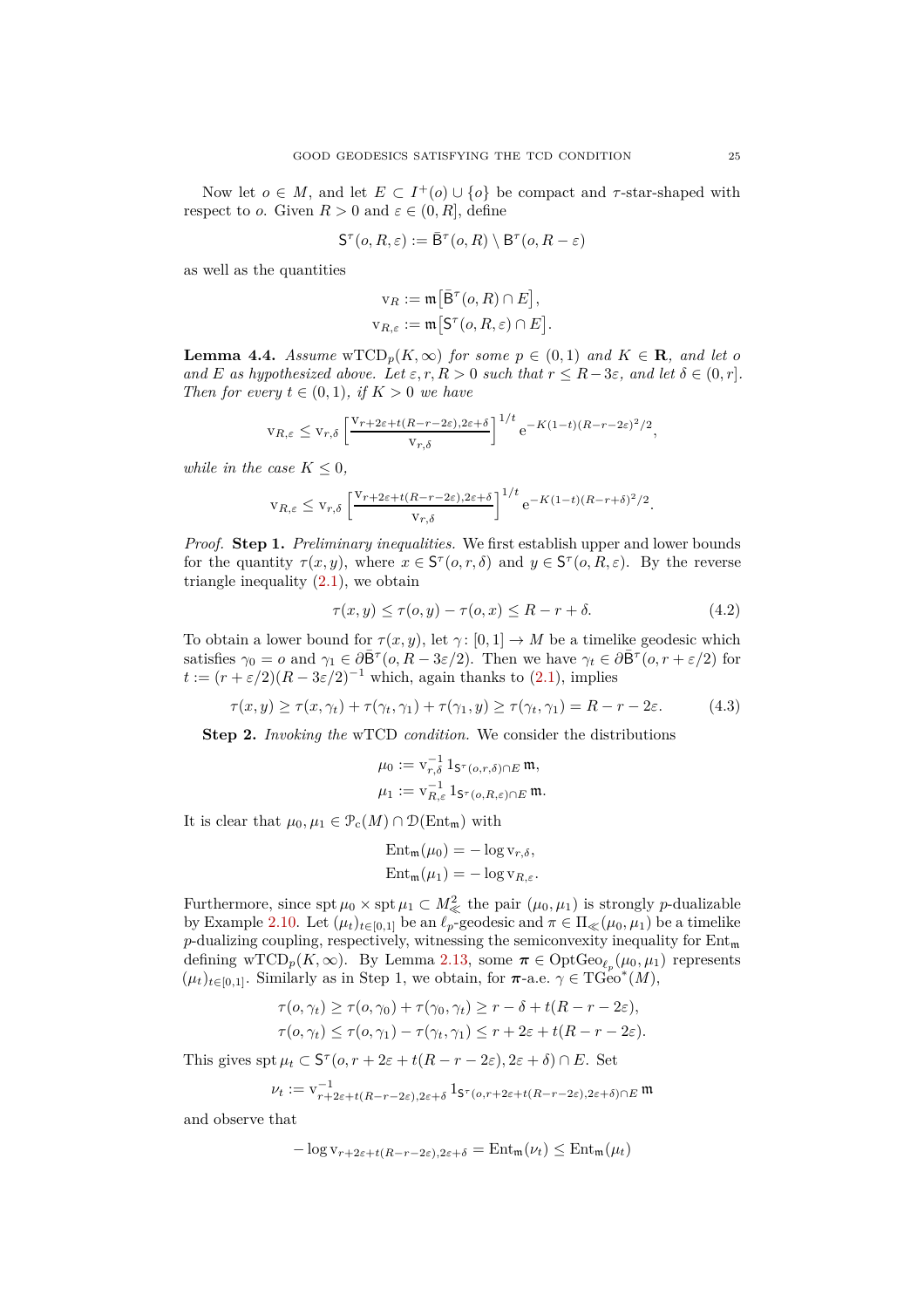by Jensen's inequality. Therefore, since in the case  $K > 0$ ,

$$
\begin{aligned} \text{Ent}_{\mathfrak{m}}(\nu_t) &\leq (1-t)\,\text{Ent}_{\mathfrak{m}}(\mu_0) + t\,\text{Ent}_{\mathfrak{m}}(\mu_1) - \frac{K}{2}\,t(1-t)\,T_\pi^2 \\ &\leq -(1-t)\log v_{r,\delta} - t\log v_{R,\varepsilon} - \frac{K}{2}\,t(1-t)\,(R-r-2\varepsilon)^2 \end{aligned}
$$

by [\(4.3\)](#page-24-0), while in the case  $K \leq 0$ ,

$$
Ent_{\mathfrak{m}}(\nu_t) \le -(1-t)\log v_{r,\delta} - t\log v_{R,\varepsilon} - \frac{K}{2}t(1-t)(R-r+\delta)^2
$$

by  $(4.2)$ , the claim follows by elementary algebraic manipulations.

Finally, applying [Lemma](#page-24-2) 4.4 subject to the choice  $t := \varepsilon (R - r - 2\varepsilon)^{-1} \in (0, 1)$ easily leads to the following.

**Corollary 4.5.** *Assume*  $\mathrm{wTCD}_p(K,\infty)$  *for some*  $p \in (0,1)$  *and*  $K \in \mathbb{R}$ *, and let o and E as hypothesized above. Let*  $\varepsilon, r, R > 0$  *with*  $r \leq R - 4\varepsilon$ *, and let*  $\delta \in (0, r]$ *. Then if*  $K > 0$ *, we have* 

$$
v_{R,\varepsilon} \le v_{r,\delta} \left[ \frac{v_{r+3\varepsilon,2\varepsilon+\delta}}{v_{r,\delta}} \right]^{(R-r)/\varepsilon-2} e^{-K(R-r-3\varepsilon)^2/2},
$$

*while in the case*  $K \leq 0$ *,* 

$$
v_{R,\varepsilon} \le v_{r,\delta} \left[ \frac{v_{r+3\varepsilon,2\varepsilon+\delta}}{v_{r,\delta}} \right]^{(R-r)/\varepsilon-2} e^{-K(R-r+\delta)^2/2}.
$$

<span id="page-25-1"></span>4.1.2. *Geodesics with uniformly bounded densities.* Now we turn to our actual goal, namely [Theorem](#page-25-0) 4.7. Its statement holds in a stronger form, cf. [Remark](#page-26-1) 4.8, but we prefer to present a slightly different proof for the sole existence of *ℓp*-geodesics with bounded densities. This underlines the role that *ℓp*-geodesics play also in the  $\mathrm{wTCD}_p(K,\infty)$  case and is exemplary for a similar result in the next [Section](#page-26-0) 4.2 where, however, the relevant exponential term does not appear.

Reproducing the proof of [Lemma](#page-16-1) 3.11 gives the following.

<span id="page-25-2"></span>**Lemma 4.6.** *Let*  $(M, d, \mathfrak{m}, \ll, \leq, \tau)$  *be a K-globally hyperbolic, regular measured Lorentzian geodesic space obeying*  $\mathrm{wTCD}_p(K,\infty)$  *for some*  $p \in (0,1)$  *and*  $K \in \mathbb{R}$ *. Assume that*  $(\mu_0, \mu_1) = (\rho_0 \mathfrak{m}, \rho_1 \mathfrak{m}) \in \mathcal{P}_c^{\text{ac}}(M)^2$  *is strongly timelike p-dualizable with*  $\rho_0, \rho_1 \in L^\infty(M, \mathfrak{m})$ *. Then there exists an*  $\ell_p$ -geodesic  $(\mu_t)_{t \in [0,1]}$  *from*  $\mu_0$  *to*  $\mu_1$  *such that*  $\mu_t = \rho_t \mathfrak{m} \in \mathcal{D}(\text{Ent}_{\mathfrak{m}})$  *for every*  $t \in (0,1)$ *, and* 

$$
\mathfrak{m}\big[\{\rho_{1/2}>0\}\big] \geq e^{-K^-D^2/8} \max\big\{\|\rho_0\|_{L^\infty(M,\mathfrak{m})}, \|\rho_1\|_{L^\infty(M,\mathfrak{m})}\big\}^{-1},
$$

 $where D \ge \sup \tau(\sup \mu_0 \times \sup \mu_1)$ .

<span id="page-25-0"></span>**Theorem 4.7.** *Suppose* wTCD<sub>p</sub>( $K, \infty$ ) *for*  $p \in (0,1)$  *and*  $K \in \mathbb{R}$ *. Let*  $(\mu_0, \mu_1)$  =  $(\rho_0 \mathfrak{m}, \rho_1 \mathfrak{m}) \in \mathcal{P}_c^{\text{ac}}(M)^2$  be strongly timelike *p*-dualizable, and assume that  $\rho_0, \rho_1 \in$  $L^{\infty}(M, \mathfrak{m})$ *. Then there is an*  $\ell_p$ *-geodesic*  $(\mu_t)_{t \in [0,1]}$  *connecting*  $\mu_0$  *and*  $\mu_1$  *such that for every*  $t \in [0, 1]$ *,*  $\mu_t \in \mathcal{D}(\text{Ent}_{\mathfrak{m}})$  *and* 

$$
\|\rho_t\|_{L^{\infty}(M,\mathfrak{m})} \le e^{K^-D^2/12} \max\{ \|\rho_0\|_{L^{\infty}(M,\mathfrak{m})}, \|\rho_1\|_{L^{\infty}(M,\mathfrak{m})} \},
$$
(4.4)

 $where D := \sup \tau(\operatorname{spt} \mu_0 \times \operatorname{spt} \mu_1).$ 

*Proof.* We only outline the proof and highlight the necessary changes compared to our arguments in [Chapter](#page-11-0) 3. Let us redefine

<span id="page-25-3"></span> $\text{thr} := e^{K-D^2/8} \max\{ \|\rho_0\|_{L^\infty(M,\mathfrak{m})}, \|\rho_1\|_{L^\infty(M,\mathfrak{m})} \}.$ 

Unlike [Section](#page-12-0) 3.2, this time we directly construct a candidate by selecting our midpoints as minimizers of the functional  $\mathcal{E}_{\text{thr}}$  from [\(3.5\)](#page-17-2). Let  $\pi \in \text{OptGeo}_{\ell_p}(\mu_0, \mu_1)$ be a minimizer of  $\mathcal{E}_{\text{thr}}$  according to [Lemma](#page-17-0) 3.13. Observe that [Corollary](#page-20-1) 3.15 still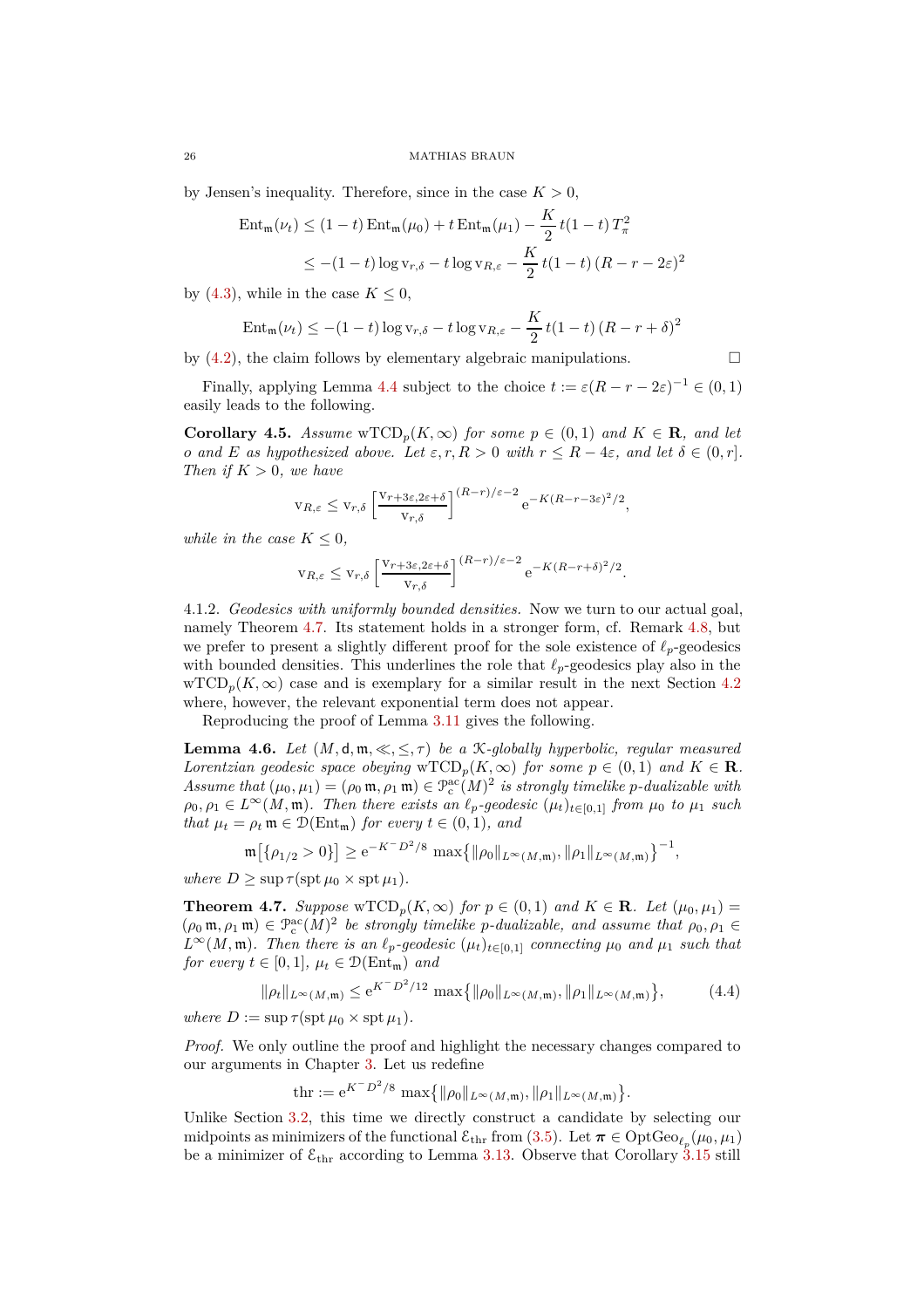holds in this case, where the modified threshold thr comes from [Lemma](#page-25-2) 4.6. Define  $\mu_{1/2} := (e_{1/2})_{\sharp} \pi \in \mathcal{P}_c(M)$ . By [Corollary](#page-20-1) 3.15, we have  $\mu_{1/2} \in \mathcal{D}(\text{Ent}_{m})$  and

$$
\|\rho_{1/2}\|_{L^\infty(M,{\mathfrak m})} \leq \mathrm{e}^{K^-D^2/8}\,\max\!\big\{\|\rho_0\|_{L^\infty(M,{\mathfrak m})},\|\rho_1\|_{L^\infty(M,{\mathfrak m})}\big\}
$$

subject to the decomposition  $\mu_{1/2} = \rho_{1/2}$  m. By [Lemma](#page-11-2) 3.1, the pairs  $(\mu_0, \mu_{1/2})$  and  $(\mu_{1/2}, \mu_1)$  are strongly timelike *p*-dualizable. The construction of  $\mu_{1/2}$  yields that  $\sup \tau(\text{spt}\,\mu_0 \times \text{spt}\,\mu_{1/2})$  and  $\sup \tau(\text{spt}\,\mu_{1/2} \times \text{spt}\,\mu_1)$  are no larger than  $D/2$ . Moreover,  $\mu_{1/2}$  is an 1/2-midpoint with respect to  $\ell_p$ . Next, we construct  $\mu_{1/4} \in \mathcal{P}_c(M)$ and  $\mu_{3/4} \in \mathcal{P}_c(M)$  as above as midpoints of some element of  $\mathrm{OptGeo}_{\ell_p}(\mu_0, \mu_{1/2})$ and  $\mathrm{OptGeo}_{\ell_p}(\mu_{1/2}, \mu_1)$  according to [Lemma](#page-11-2) 3.13, [Corollary](#page-20-1) 3.15, and Lemma 3.1, respectively. Proceeding iteratively in this way, we get a family  $(\mu_t)_{t \in [0,1] \cap \mathbf{D}}$  with the following properties. For every  $t \in [0,1] \cap \mathbf{D}$  written as  $t = k 2^{-n}$ ,  $n \in \mathbf{N}$  and odd  $k \in \{1, ..., 2<sup>n</sup> - 1\}$ , we have  $\mu_t \in \mathcal{D}(\text{Ent}_{\mathfrak{m}})$  with

<span id="page-26-3"></span>
$$
\|\rho_t\|_{L^{\infty}(M,\mathfrak{m})} \le e^{4^{-n+1}K^{-}D/8} \max\left\{\|\rho_{(k-1)2^{-n}}\|_{L^{\infty}(M,\mathfrak{m})},\right\}
$$
\n
$$
\|\rho_{(k+1)2^{-n}}\|_{L^{\infty}(M,\mathfrak{m})}\right\}
$$
\n(4.5)

subject to the decomposition  $\mu_s = \rho_s \mathfrak{m}$  for all  $s \in [0,1]$  under consideration. Here we have used that by our midpoint construction along  $\ell_p$ -geodesic plans, for every  $n \in \mathbb{N}$  and every odd  $k \in \{0, \ldots, 2^n\}$  the function  $\tau$  is no larger than  $2^{-n+1} D$  on spt  $\mu_{(k-1)2^{-n}} \times$  spt  $\mu_{(k+1)2^{-n}}$ . Inductively, [\(4.4\)](#page-25-3) holds for every  $t \in [0,1] \cap \mathbf{D}$ .

As in the proof of [Corollary](#page-13-1) 3.7, this collection is completed to an  $\ell_p$ -geodesic. By weak lower semicontinuity of the functional  $\mathcal{F}_{\text{thr}}$  from [\(3.4\)](#page-17-3) on  $\mathcal{P}(J(\mu_0, \mu_1))$ , see the proof of [Lemma](#page-17-0) 3.13, and [\(4.5\)](#page-26-3) we get  $\mathcal{F}_{thr}(\mu_t) = 0$  for every  $t \in [0,1]$ . This implies  $\mu_t \in \mathcal{D}(F_{n+m})$  and (4.5) for its density with respect to  $m$ implies  $\mu_t \in \mathcal{D}(\text{Ent}_{\mathfrak{m}})$  and [\(4.5\)](#page-26-3) for its density with respect to  $\mathfrak{m}$ .

<span id="page-26-1"></span>*Remark* 4.8*.* Combining the arguments of [\[2,](#page-28-6) Ch. 4] with our strategy in [Chapter](#page-11-0) 3, one can construct  $\ell_p$ -geodesics satisfying the conclusion of [Theorem](#page-25-0) 4.7 along which, in addition, the semiconvexity inequality for  $Ent_{m}$  defining wTCD<sub>*p*</sub>( $K$ ,  $\infty$ ) holds.

<span id="page-26-0"></span>4.2. **General timelike convex functionals.** Similar conclusions as in [Theorem](#page-25-0) 4.7 can also be drawn for any kind of functional obeying a certain timelike convexity property as follows. Let  $f: [0, \infty) \to \mathbf{R}$  be convex with  $f(0) = 0$ , and define the functional E:  $\mathcal{P}(M) \to [-\infty, \infty]$  by

$$
E(\mu) := \begin{cases} \int_M f(\rho) \, \mathrm{d}\mathfrak{m} & \text{if } \mu = \rho \mathfrak{m} \ll \mathfrak{m}, \ f^+(\rho) \in L^1(M, \mathfrak{m}), \\ \infty & \text{otherwise.} \end{cases}
$$

<span id="page-26-2"></span>**Theorem 4.9.** *Let* E *be weakly*  $(0, N, p)$ *-convex relative to*  $\mathcal{P}_c(M)^2 \cap \text{STD}_p(M)$ *according to [Definition](#page-10-0)* 2.17,  $p \in (0, 1)$  *and*  $N \in (0, \infty]$ *, and assume that*  $r \mapsto f(r)/r$ *is increasing on*  $(0, \infty)$ *. Then for every strongly timelike p-dualizable pair*  $(\mu_0, \mu_1)$  =  $(\rho_0 \mathfrak{m}, \rho_1 \mathfrak{m}) \in \mathcal{P}_c^{\text{ac}}(M)$  *with*  $\rho_0, \rho_1 \in L^{\infty}(M, \mathfrak{m})$ *, there exists an*  $\ell_p$ -geodesic  $(\mu_t)_{t \in [0,1]}$ *such that for every*  $t \in (0,1)$ *,*  $\mu_t = \rho_t \mathfrak{m} \in \mathcal{D}(E)$  *and* 

 $\|\rho_t\|_{L^{\infty}(M,\mathfrak{m})} \leq \max\{ \|\rho_0\|_{L^{\infty}(M,\mathfrak{m})}, \|\rho_1\|_{L^{\infty}(M,\mathfrak{m})} \}.$ 

Again, the *proof* of [Theorem](#page-26-2) 4.9 is mainly based on the following result. The rest is treated analogously to [Chapter](#page-11-0) 3 and [Section](#page-23-0) 4.1.

**Lemma 4.10.** *Let*  $(M, d, \mathfrak{m}, \ll, \leq, \tau)$  *be a* K-globally hyperbolic, regular measured *Lorentzian geodesic space, and let*  $\bf{E}$  *be as hypothesized in [Theorem](#page-26-2) 4.9. Let*  $(\mu_0, \mu_1)$  =  $(\rho_0 \mathfrak{m}, \rho_1 \mathfrak{m}) \in \mathcal{P}_c^{\text{ac}}(M)^2$  *be strongly timelike p-dualizable with*  $\rho_0, \rho_1 \in L^{\infty}(M, \mathfrak{m})$ *. Then there is an*  $\ell_p$ -geodesic  $(\mu_t)_{t \in [0,1]}$  *connecting*  $\mu_0$  *and*  $\mu_1$  *such that for every*  $t \in (0, 1)$ *,*  $\mu_t = \rho_t \mathfrak{m} \in \mathcal{D}(E)$  and

$$
\mathfrak{m}\big[\{\rho_t>0\}\big] \geq \max\big\{\|\rho_0\|_{L^{\infty}(M,\mathfrak{m})}, \|\rho_1\|_{L^{\infty}(M,\mathfrak{m})}\big\}^{-1}.
$$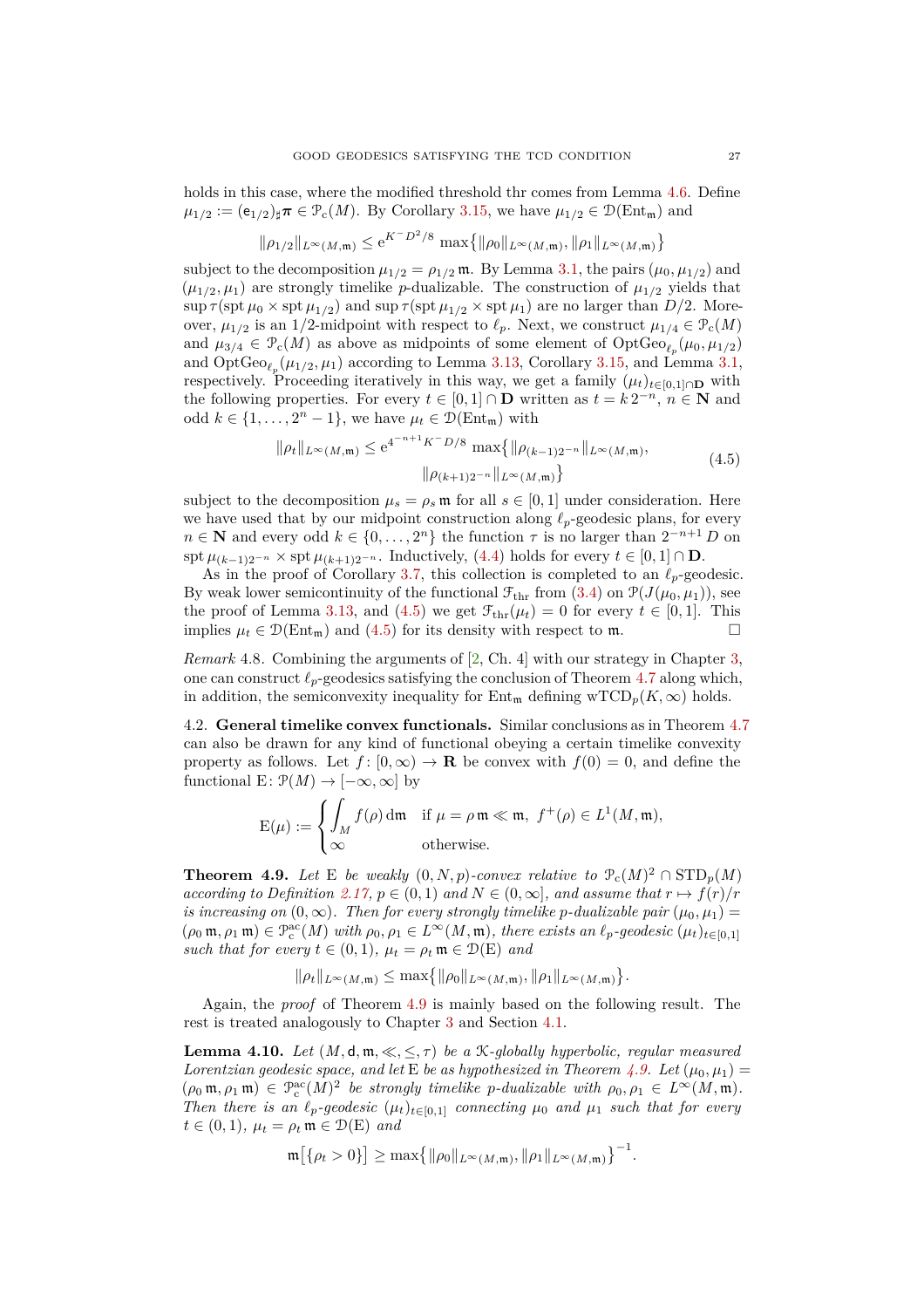*Proof.* By our assumptions on  $\rho_0$ ,  $\rho_1$ , and f it is clear that  $\mu_0, \mu_1 \in \mathcal{D}(\mathcal{E})$ .

Let  $\pi \in \Pi_{\ll}(\mu_0, \mu_1)$  be a timelike *p*-dualizing coupling and  $(\mu_t)_{t \in [0,1]}$  be an  $\ell_p$ geodesic with respect to which E satisfies its defining convexity inequality. As in the proof of [Lemma](#page-16-1) 3.11, we infer that  $\mu_t \in \mathcal{D}(E)$  for every  $t \in (0,1)$ , and that

$$
E:=\{\rho_t>0\},\
$$

subject to the decomposition  $\mu_t = \rho_t \mathfrak{m}$ , obeys  $\mathfrak{m}[E] \in (0, \infty)$ . Setting

$$
R := \max\{ \|\rho_0\|_{L^{\infty}(M,\mathfrak{m})}, \|\rho_1\|_{L^{\infty}(M,\mathfrak{m})} \}
$$

then yields, on the one hand,

$$
\mathcal{E}(\mu_t) \le (1-t) \int_{\{\rho_0 > 0\}} \frac{f(\rho_0)}{\rho_0} \rho_0 \, \mathrm{d}\mathfrak{m} + t \int_{\{\rho_1 > 0\}} \frac{f(\rho_1)}{\rho_1} \rho_1 \, \mathrm{d}\mathfrak{m} \le \frac{f(R)}{R}.
$$

On the other hand,  $E(\mu_t) \geq m[E] f(m[E]^{-1})$  by Jensen's inequality. Employing the strict increasingness of  $r \mapsto f(r)/r$  on  $(0, \infty)$  yields the claim.

<span id="page-27-0"></span>4.3. **Timelike measure-contraction property.** Lastly, following [\[10\]](#page-28-7) for metric measure spaces, we establish a version of [Theorem](#page-2-0) 1.2 for the subsequent *timelike measure contraction property*  $\text{TMCP}^e_p(K, \infty)$  [\[11,](#page-29-13) Def. 3.7] as follows.

<span id="page-27-2"></span>**Definition 4.11.** *A measured Lorentzian pre-length space*  $(M, d, m, \ll, \lt, \tau)$  *satisfies*  $\text{TMCP}^e_p(K, N)$  *for*  $p \in (0, 1)$ *,*  $K \in \mathbf{R}$  *and*  $N \in (0, \infty)$  *if for every*  $\mu_0 \in$  $\mathcal{P}_c(M) \cap \mathcal{D}(\text{Ent}_{\mathfrak{m}})$  *and every*  $x_1 \in I^+(\mu_0)$  *there exists an*  $\ell_p$ -geodesic  $(\mu_t)_{t \in [0,1]}$  from  $\mu_0$  *to*  $\mu_1 := \delta_{x_1}$  *such that for every*  $t \in [0, 1)$ *,* 

$$
\mathcal{U}_N(\mu_t) \ge \sigma_{K,N}^{(1-t)}(T_{\mu_0 \otimes \mu_1}) \mathcal{U}_N(\mu_0).
$$

<span id="page-27-3"></span>**Lemma 4.12.** *Let*  $(M, \mathsf{d}, \mathfrak{m}, \ll, \leq, \tau)$  *be a K*-globally hyperbolic, regular measured *Lorentzian geodesic space satisfying*  $\text{TMCP}^e_p(K, N)$  *for*  $p \in (0, 1)$ *,*  $K \in \mathbb{R}$ *, and*  $N \in (0, \infty)$ *. Suppose that*  $\mu_0 = \rho_0 \mathfrak{m} \in \mathcal{P}_c^{\rm ac}(M)$  with  $\rho_0 \in L^{\infty}(M, \mathfrak{m})$ *. Lastly, let*  $x_1 \in I^+(\mu_0)$ *. Then there is an*  $\ell_p$ -geodesic  $(\mu_t)_{t \in [0,1]}$  *from*  $\mu_0$  *to*  $\mu_1 := \delta_{x_1}$  *such that*  $x_1 \in I^+(\mu_0)$ *. Then there is an*  $\ell_p$ -geodesic  $(\mu_t)_{t \in [0,1]}$  *from*  $\mu_0$  *to*  $\mu_1 := \delta_{x_1}$  *such tha for every*  $t \in (0,1)$ *,*  $\mu_t = \rho_t \mathfrak{m} \in \mathcal{D}(\text{Ent}_{\mathfrak{m}})$  *and* 

$$
\mathfrak{m}\big[\{\rho_t > 0\}\big] \ge (1-t)^N e^{-tD\sqrt{K^-N}} \, \big\|\rho_0\big\|_{L^\infty(M, \mathfrak{m})}^{-1},
$$

*where*  $D > \sup \tau(\sup \mu_0 \times \{x_1\})$ .

*Proof.* We may and will confine ourselves to the case  $K \leq 0$ . Given an  $\ell_p$ -geodesic  $(\mu_t)_{t \in [0,1]}$  from  $\mu_0$  to  $\mu_1$  obeying the inequality defining  $\text{TMCP}_p^e(K, N)$  and arguing similarly as in the proof of [Lemma](#page-16-1) 3.11, we obtain

$$
\begin{aligned} \mathfrak{m}\big[\{\rho_t > 0\}\big]^{1/N} &\ge \mathfrak{U}_N(\mu_t) \ge \sigma_{K,N}^{(1-t)}(T_{\mu_0 \otimes \mu_1}) \mathfrak{U}_N(\mu_0) \\ &\ge (1-t) \,\mathrm{e}^{-tD\sqrt{-K/N}} \, \big\|\rho_0\big\|_{L^\infty(M,\mathfrak{m})}^{-1/N} .\end{aligned}
$$

This terminates the proof.  $\Box$ 

<span id="page-27-1"></span>**Theorem 4.13.** *Assume*  $\text{TMCP}^e_p(K, N)$  *for some*  $p \in (0, 1)$ *,*  $K \in \mathbb{R}$ *, and*  $N \in \mathbb{R}$  $(0, \infty)$ *. Let*  $\mu_0 = \rho_0 \mathfrak{m} \in \mathcal{P}_c(M)$  *with*  $\rho_0 \in L^\infty(M, \mathfrak{m})$ *. Lastly, let*  $x_1 \in I^+(\mu_0)$ *. Then there exists an*  $\ell_p$ -geodesic  $(\mu_t)_{t \in [0,1]}$  *from*  $\mu_0$  *to*  $\mu_1 := \delta_{x_1}$  *satisfying the following two properties for every*  $t \in [0, 1)$ *.* 

(i) We have  $\mu_t = \rho_t \mathfrak{m} \in \mathcal{D}(\text{Ent}_{\mathfrak{m}})$  with

<span id="page-27-4"></span>
$$
\mathcal{U}_N(\mu_t) \ge \sigma_{K,N}^{(1-t)}(T_{\mu_0 \otimes \mu_1}) \mathcal{U}_N(\mu_0). \tag{4.6}
$$

(ii) *Setting*  $D := \sup \tau(\text{spt } \mu_0 \times \{x_1\})$ *, we have* 

$$
\|\rho_t\|_{L^{\infty}(M,\mathfrak{m})}\leq \frac{1}{(1-t)^N} e^{Dt\sqrt{K^-N}} \|\rho_0\|_{L^{\infty}(M,\mathfrak{m})}.
$$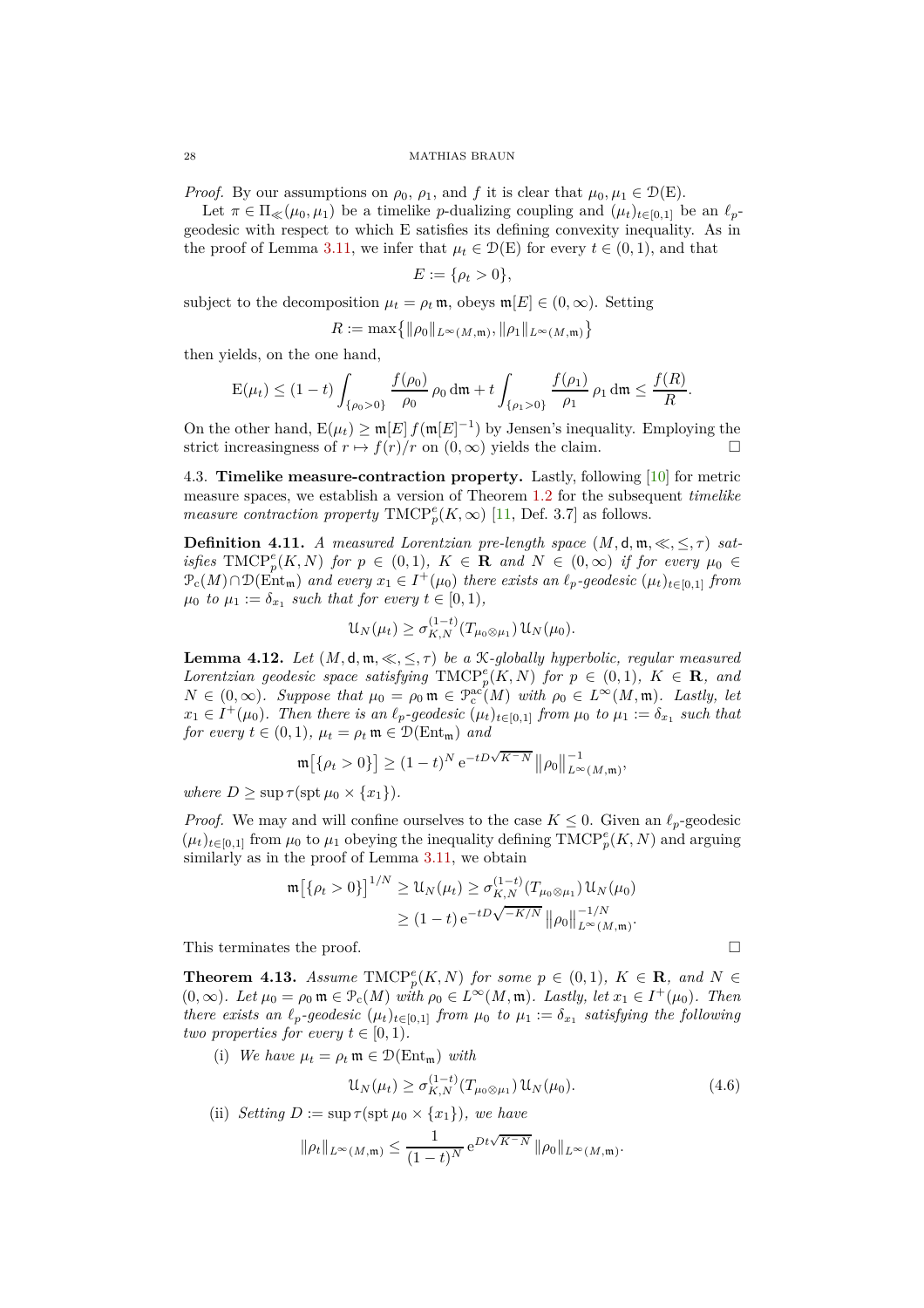*Proof.* The bisection argument from [Chapter](#page-11-0) 3 does not work under  $\text{TMCP}^e_p(K, N)$ since  $\mu_1 \nless \mathfrak{m}$ , while every intermediate measure should be absolutely continuous with respect to  $m$ . We rather follow the proof of  $[10, Thm. 3.1]$ .

**Step 1.** *Construction of a "backward" geodesic.* Given any  $n, k \in \mathbb{N}$ , we set  $s_n^k := (1 - 2^{-n})^k$ . For fixed  $n \in \mathbb{N}$ , we define  $\nu_1 := \mu_0$  and inductively, for  $k \in \mathbb{N}$ , let  $\nu_{s_n^k} \in \mathcal{D}(\text{Ent}_{m})$  arise from the  $2^{-n}$ -slice of an  $\ell_p$ -optimal geodesic plan which interpolates  $\nu_{s_n^{k-1}}$  and  $\mu_1$ , and which maximizes the functional  $\mathcal{U}_N$  by [Lemma](#page-13-0) 3.5. Using [Lemma](#page-27-3)  $4.12$  and following the lines of [Proposition](#page-18-0) 3.14, [Corollary](#page-20-1) 3.15 and [Proposition](#page-20-0) 3.16, for every  $n, k \in \mathbb{N}$  we obtain

$$
\left\|\rho_{s_n^k}\right\|_{L^{\infty}(M,\mathfrak{m})} \leq \frac{1}{(1-2^{-n})^N} e^{2^{-n} s_n^{k-1} D\sqrt{K-N}} \left\|\rho_{s_n^{k-1}}\right\|_{L^{\infty}(M,\mathfrak{m})},
$$

subject to the decomposition  $\mu_s := \rho_s \mathfrak{m}$  for every  $s \in (0,1]$  under consideration. Here, as in the proof of [Theorem](#page-25-0) 4.7, we have used that  $\tau$  is no larger than  $s_n^{k-1}$  *D* on spt  $\nu_{s_n^{k-1}} \times \{x_1\}$ . Inductively, by geometric summation this yields

$$
\left\|\rho_{s_n^k}\right\|_{L^{\infty}(M,\mathfrak{m})} \le \frac{1}{(s_n^k)^N} e^{(1-s_n^k)D\sqrt{K-N}} \left\|\rho_0\right\|_{L^{\infty}(M,\mathfrak{m})}.\tag{4.7}
$$

**Step 2.** *Construction of the geodesic and verification of its properties.* Define  $t_n^k := 1 - s_n^k$  and  $\mu_{t_n^k} := \nu_{s_n^k} \in \mathcal{D}(\text{Ent}_{\mathfrak{m}})$ , where  $k, n \in \mathbb{N}$ . As for [Proposition](#page-15-0) 3.10 and using the uniqueness of the  $\ell_p$ -optimal coupling between  $\mu_{t_n^k}$  and  $\mu_1$ , we ob-tain [\(4.6\)](#page-27-4) for every  $t \in (0,1)$  of the form  $t := t_n^k$  for some  $n, k \in \mathbb{N}$ . As in [Corollary](#page-13-1) 3.7, by taking diagonal sequences the collection  $(\mu_{t_n^k})_{n,k\in\mathbb{N}}$  is completed to an  $\ell_p$ -geodesic from  $\mu_0$  to  $\mu_1$ . The inequality [\(4.6\)](#page-27-4) immediately extends to arbitrary  $t \in (0, 1)$  by upper semicontinuity of  $\mathcal{U}_N$  plus continuity and boundedness of  $\tau$  on spt  $\mu_0 \times \{x_1\}$ ; similarly, the lower semicontinuity of Ent<sub>m</sub> and the compactness of  $J(\mu_0, \mu_1)$  imply  $\mu_t \in \mathcal{D}(\text{Ent}_{\mathfrak{m}})$ . Lastly, as in the last step of the proof of Theorem 4.7 we obtain the weak stability of (4.7). The proof is terminated  $\square$ [Theorem](#page-25-0) 4.7 we obtain the weak stability of  $(4.7)$ . The proof is terminated.

*Remark* 4.14. If in addition  $(M, \mathsf{d}, \mathfrak{m}, \ll, \leq, \tau)$  is timelike nonbranching in the above [Theorem](#page-27-1) 4.13, as for [Corollary](#page-3-0) 1.3  $\mu_0$  and  $\mu_1$  are connected by a unique  $\ell_p$ -geodesic. which thus automatically satisfies the conclusions of [Theorem](#page-27-1) 4.13.

#### <span id="page-28-11"></span><span id="page-28-0"></span>**REFERENCES**

- <span id="page-28-10"></span>[1] L. Ambrosio, N. Gigli. *A user's guide to optimal transport.* Modelling and optimisation of flows on networks, 1–155, Lecture Notes in Math., 2062, Fond. CIME/CIME Found. Subser., Springer, Heidelberg, 2013.
- <span id="page-28-6"></span>[2] L. Ambrosio, N. Gigli, A. Mondino, T. Rajala. *Riemannian Ricci curvature lower bounds in metric measure spaces with σ-finite measure.* Trans. Amer. Math. Soc. **367** (2015), no. 7, 4661–4701.
- <span id="page-28-1"></span>[3] L. Ambrosio, N. Gigli, G. Savaré. *Calculus and heat flow in metric measure spaces and applications to spaces with Ricci bounds from below.* Invent. Math. **195** (2014), no. 2, 289– 391.
- <span id="page-28-2"></span>[4] . *Metric measure spaces with Riemannian Ricci curvature bounded from below.* Duke Math. J. **163** (2014), no. 7, 1405–1490.
- <span id="page-28-3"></span>[5] . *Bakry-Émery curvature-dimension condition and Riemannian Ricci curvature bounds.* Ann. Probab. **43** (2015), no. 1, 339–404.
- <span id="page-28-4"></span>[6] K. Bacher, K.-T. Sturm. *Localization and tensorization properties of the curvaturedimension condition for metric measure spaces.* J. Funct. Anal. **259** (2010), no. 1, 28–56.
- <span id="page-28-8"></span>[7] J. K. Beem, P. E. Ehrlich, S. Markvorsen, G. J. Galloway. *Decomposition theorems for Lorentzian manifolds with nonpositive curvature.* J. Differential Geom. **22** (1985), no. 1, 29–42.
- <span id="page-28-5"></span>[8] E. Brué, D. Semola. *Constancy of the dimension for* RCD(*K, N*) *spaces via regularity of Lagrangian flows.* Comm. Pure Appl. Math. **73** (2020), no. 6, 1141–1204.
- <span id="page-28-9"></span>[9] A. Burtscher, L. García-Heveling. *Time functions on Lorentzian length spaces.* Preprint, arXiv:2108.02693, 2021.
- <span id="page-28-7"></span>[10] F. CAVALLETTI, A. MONDINO. *Optimal maps in essentially non-branching spaces*. Commun. Contemp. Math. **19** (2017), no. 6, 1750007, 27 pp.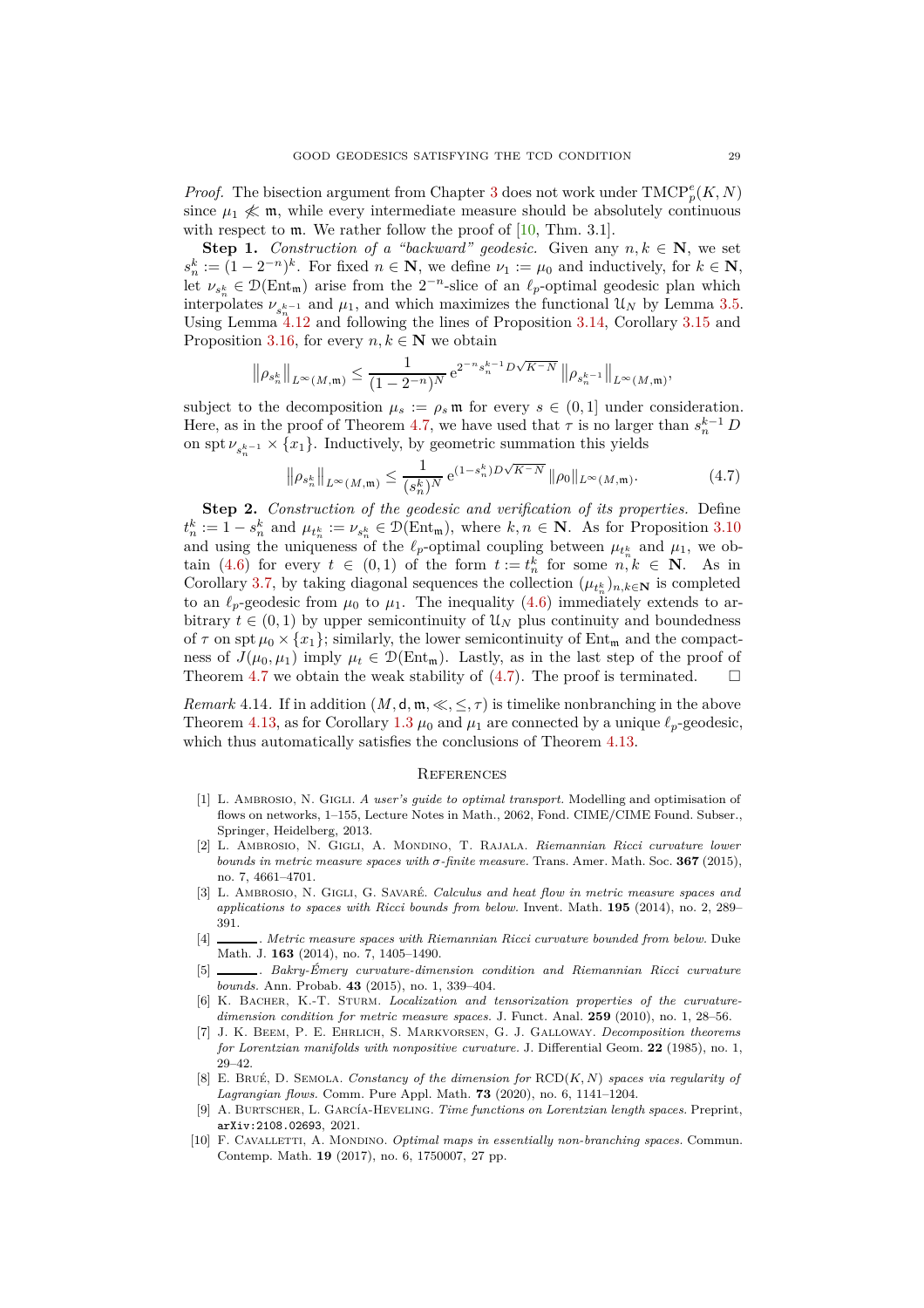- <span id="page-29-2"></span>[11] . *Optimal transport in Lorentzian synthetic spaces, synthetic timelike Ricci curvature lower bounds and applications.* Preprint, arXiv:2004.08934, 2020.
- [12] F. CAVALLETTI, E. MILMAN. The globalization theorem for the curvature-dimension condi*tion.* Invent. Math. **226** (2021), no. 1, 1–137.
- <span id="page-29-10"></span>[13] D. Cordero-Erausquin, R. J. McCann, M. Schmuckenschläger. *A Riemannian interpolation inequality à la Borell, Brascamp and Lieb.* Invent. Math. **146** (2001), no. 2, 219–257.
- <span id="page-29-19"></span>[14] M. Eckstein, T. Miller. *Causality for nonlocal phenomena.* Ann. Henri Poincaré **18** (2017), no. 9, 3049–3096.
- <span id="page-29-3"></span>[15] M. Erbar, K. Kuwada, K.-T. Sturm. *On the equivalence of the entropic curvaturedimension condition and Bochner's inequality on metric measure spaces.* Invent. Math. **201** (2015), no. 3, 993–1071.
- <span id="page-29-26"></span>[16] J.-H. Eschenburg. *The splitting theorem for space-times with strong energy condition.* J. Differential Geom. **27** (1988), no. 3, 477–491.
- <span id="page-29-27"></span>[17] G. J. Galloway. *The Lorentzian splitting theorem without the completeness assumption.* J. Differential Geom. **29** (1989), no. 2, 373–387.
- <span id="page-29-29"></span>[18] F. GALAZ-GARCÍA, M. KELL, A. MONDINO, G. SOSA. On quotients of spaces with Ricci *curvature bounded below.* J. Funct. Anal. **275** (2018), no. 6, 1368–1446.
- <span id="page-29-28"></span><span id="page-29-5"></span>[19] R. Geroch. *Domain of dependence.* J. Mathematical Phys. **11** (1970), 437–449.
- <span id="page-29-4"></span>[20] N. Gigli. *The splitting theorem in non-smooth context.* Preprint, arXiv:1302.5555, 2013.
- [21] . *On the differential structure of metric measure spaces and applications.* Mem. Amer. Math. Soc. **236** (2015), no. 1113, vi+91 pp.
- <span id="page-29-6"></span>[22] N. Gigli, A. Mondino, T. Rajala. *Euclidean spaces as weak tangents of infinitesimally Hilbertian metric measure spaces with Ricci curvature bounded below.* J. Reine Angew. Math. **705** (2015), 233–244.
- <span id="page-29-22"></span>[23] S. W. Hawking. *The occurrence of singularities in cosmology. I.* Proc. Roy. Soc. London Ser. A **294** (1966), 511–521.
- <span id="page-29-23"></span>[24] S. W. Hawking, R. Penrose. *The singularities of gravitational collapse and cosmology.* Proc. Roy. Soc. London Ser. A **314** (1970), 529–548.
- <span id="page-29-16"></span>[25] S. W. Hawking, G. F. R. Ellis. *The large scale structure of space-time.* Cambridge Monographs on Mathematical Physics, No. 1. Cambridge University Press, London-New York, 1973. xi+391 pp.
- <span id="page-29-20"></span>[26] M. Kell, S. Suhr. *On the existence of dual solutions for Lorentzian cost functions.* Ann. Inst. H. Poincaré C Anal. Non Linéaire **37** (2020), no. 2, 343–372.
- <span id="page-29-14"></span>[27] M. Kunzinger, C. Sämann. *Lorentzian length spaces.* Ann. Global Anal. Geom. **54** (2018), no. 3, 399–447.
- <span id="page-29-1"></span>[28] J. Lott, C. Villani. *Ricci curvature for metric-measure spaces via optimal transport.* Ann. of Math. (2) **169** (2009), no. 3, 903–991.
- <span id="page-29-11"></span>[29] R. J. McCann. *Polar factorization of maps on Riemannian manifolds.* Geom. Funct. Anal. **11** (2001), no. 3, 589–608.
- <span id="page-29-17"></span>[30] . *Displacement convexity of Boltzmann's entropy characterizes the strong energy condition from general relativity.* Camb. J. Math. **8** (2020), no. 3, 609–681.
- <span id="page-29-25"></span>[31] E. Minguzzi. *Causality theory for closed cone structures with applications.* Rev. Math. Phys. **31** (2019), no. 5, 1930001, 139 pp.
- <span id="page-29-7"></span>[32] A. MONDINO, A. NABER. *Structure theory of metric measure spaces with lower Ricci curvature bounds.* J. Eur. Math. Soc. (JEMS) **21** (2019), no. 6, 1809–1854.
- <span id="page-29-21"></span>[33] A. Mondino, S. Suhr. *An optimal transport formulation of the Einstein equations of general relativity.* Preprint, arXiv:1810.13309, 2018.
- <span id="page-29-18"></span>[34] B. O'Neill. *Semi-Riemannian geometry. With applications to relativity.* Pure and Applied Mathematics, 103. Academic Press, Inc. [Harcourt Brace Jovanovich, Publishers], New York, 1983. xiii+468 pp.
- <span id="page-29-24"></span><span id="page-29-8"></span>[35] R. Penrose. *Gravitational collapse and space-time singularities.* Phys. Rev. Lett. **14** (1965), 57–59.
- [36] T. Rajala. *Improved geodesics for the reduced curvature-dimension condition in branching metric spaces.* Discrete Contin. Dyn. Syst. **33** (2013), no. 7, 3043–3056.
- <span id="page-29-9"></span>[37] . *Interpolated measures with bounded density in metric spaces satisfying the curvature-dimension conditions of Sturm.* J. Funct. Anal. **263** (2012), no. 4, 896–924.
- <span id="page-29-12"></span>[38] M.-K. von Renesse, K.-T. Sturm. *Transport inequalities, gradient estimates, entropy, and Ricci curvature.* Comm. Pure Appl. Math. **58** (2005), no. 7, 923–940.
- <span id="page-29-15"></span>[39] C. Sormani, C. Vega. *Null distance on a spacetime.* Classical Quantum Gravity **33** (2016), no. 8, 085001, 29 pp.
- <span id="page-29-0"></span>[40] K.-T. Sturm. *On the geometry of metric measure spaces. I.* Acta Math. **196** (2006), no. 1, 65–131.

<span id="page-29-13"></span>